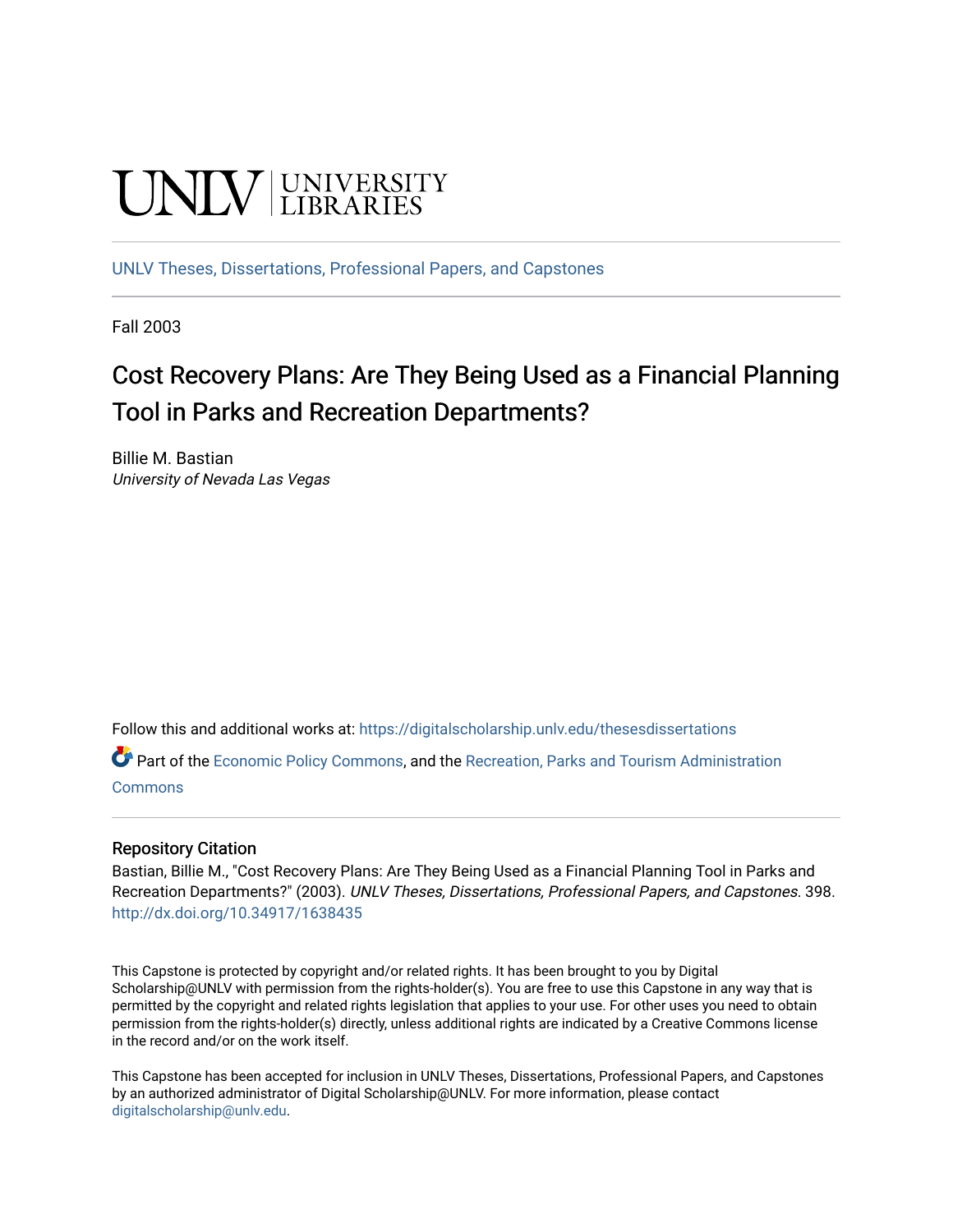# **Cost Recovery Plans**

# **Are They Being Used as a Financial Planning Tool in Parks and Recreation Departments?**

# **A Look at Local Nevada Governments**

**Presented by:** 

# **Billie M. Bastian**

**Bachelor of Science Degree in Recreation Management** 

**Brigham Young University, 1981** 

**A professional paper submitted in partial fulfillment** 

**of the requirements for the degree of** 

**Master of Public Administration** 

**Department of Public Administration** 

**University of Nevada, Las Vegas** 

**Fall 2003**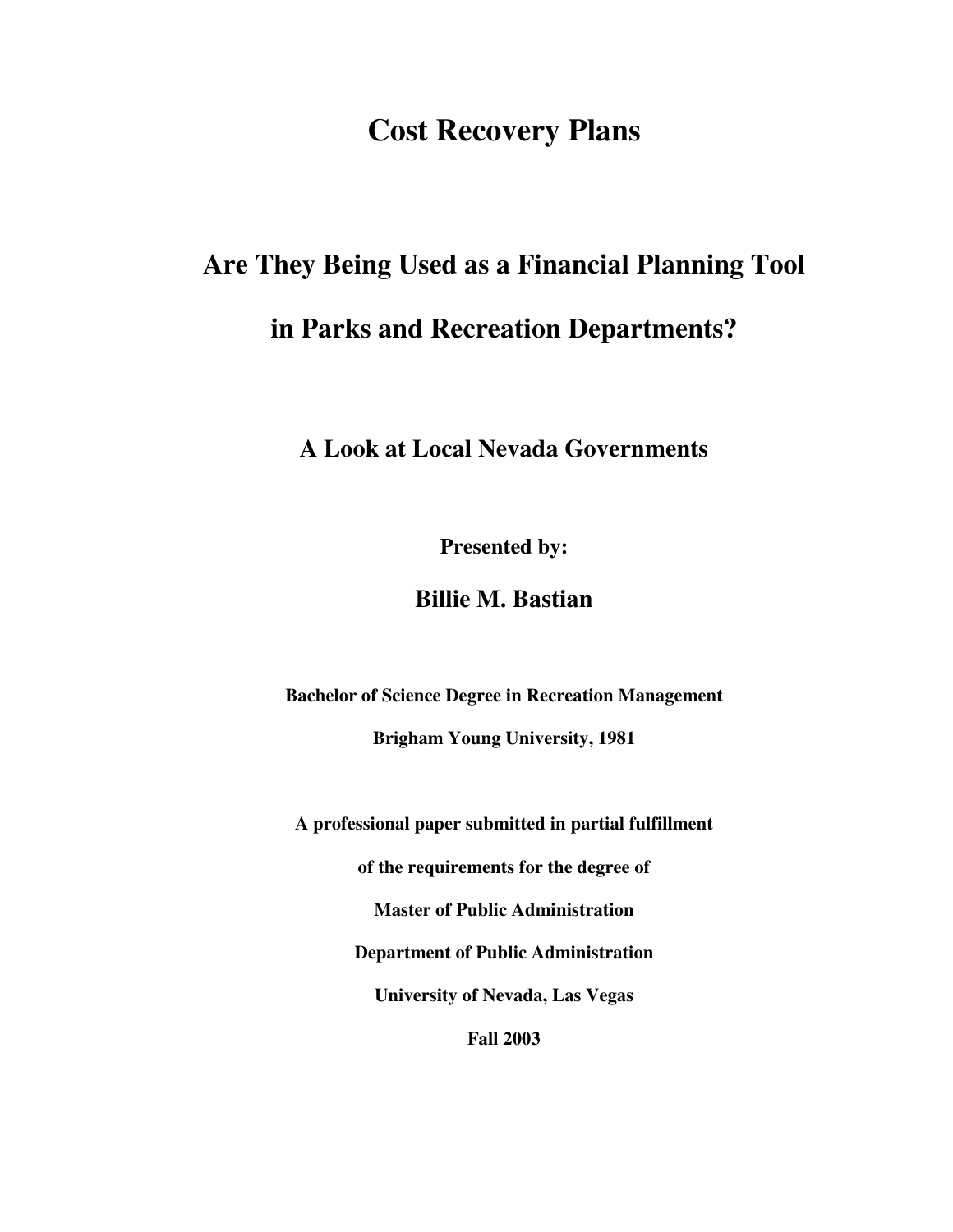#### **ACKNOWLEDGEMENTS**

I would like to thank Dr. Anna Lukemeyer for her generous assistance, guidance, and sincere support associated with my professional paper. I also extend my sincere respect and appreciation to the faculty of the University of Nevada Las Vegas Public Administration Department, who shared their time, knowledge and expertise, as I adventured through all the course work in preparation for graduation and obtaining my Masters degree. Richard Blair deserves a big "box of chocolate" for offering his support through many smiles and kind words of encouragement when I felt stressed and challenged.

Much appreciation and gratitude is extended to my family, friends, and coworkers for giving me their support and enduring me as I spent countless hours discussing my research project, engrossed in reading journals and financial books, and planted at the computer late into the evenings and on weekends.

A very special heartfelt "thank you" goes to my husband Tom. Without his inspiration, encouragement, time, friendship, support, and expertise, I would not have been able to complete this very important educational endeavor.

i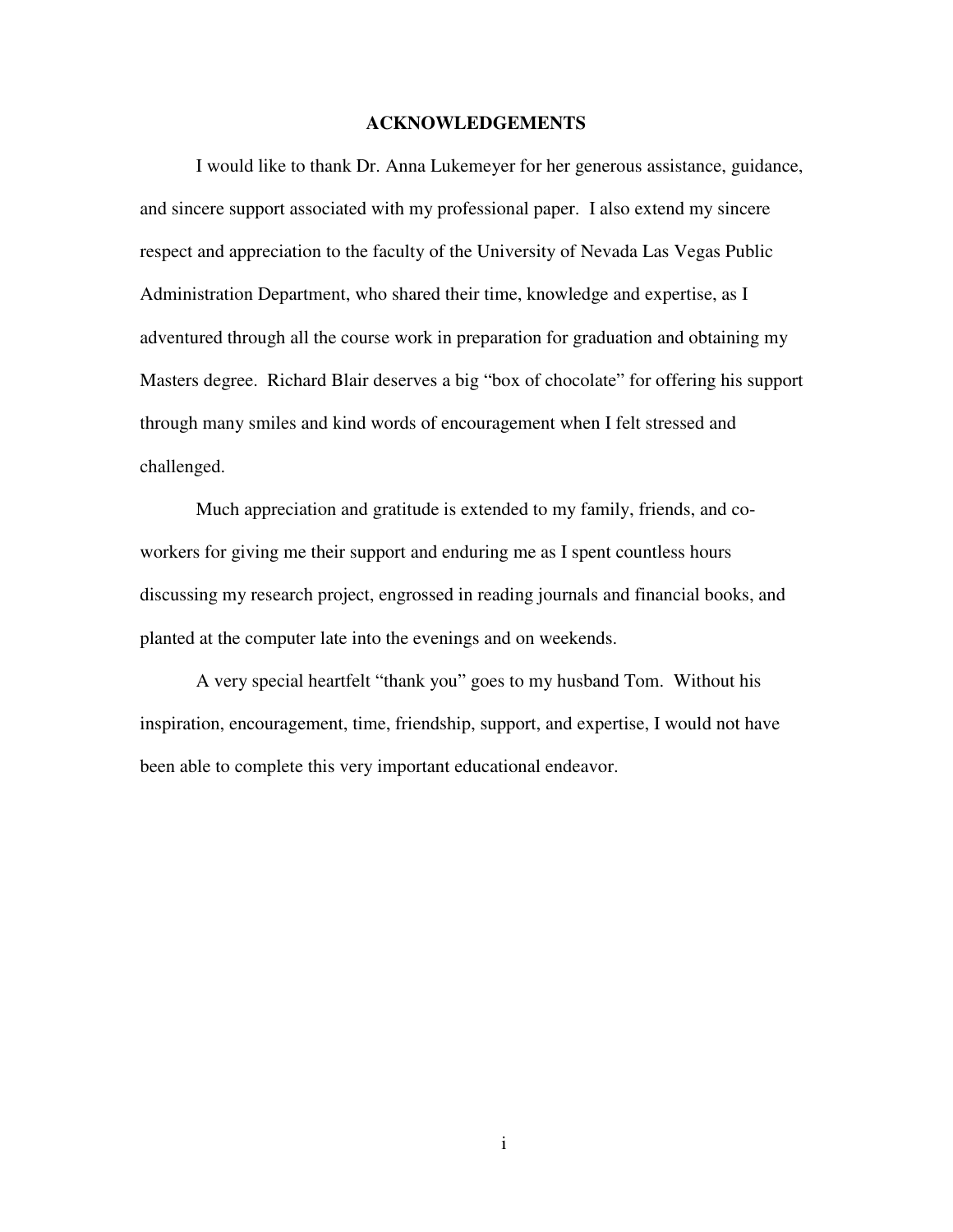## **TABLE OF CONTENTS**

| 4.2 FACTORS ASSOCIATED WITH THE DEVELOPMENT OF A FORMAL COST |
|--------------------------------------------------------------|
|                                                              |
|                                                              |
|                                                              |
|                                                              |
|                                                              |
|                                                              |
|                                                              |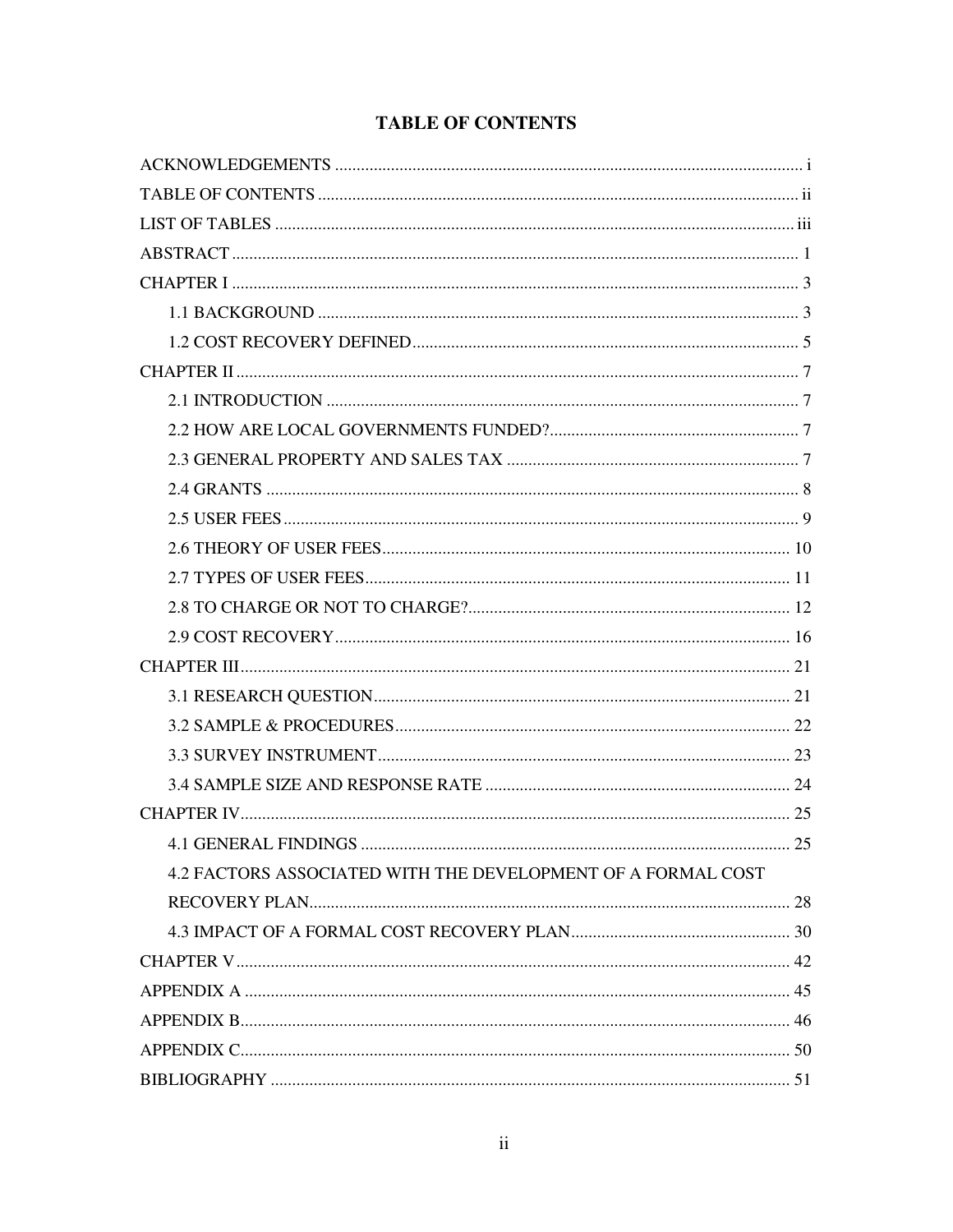### **LIST OF TABLES**

| Table 4.2: Characteristics of Jurisdictions and Cost Recovery Plan Status 27 |  |
|------------------------------------------------------------------------------|--|
|                                                                              |  |
|                                                                              |  |
|                                                                              |  |
|                                                                              |  |
|                                                                              |  |
|                                                                              |  |
|                                                                              |  |
|                                                                              |  |
|                                                                              |  |
|                                                                              |  |
|                                                                              |  |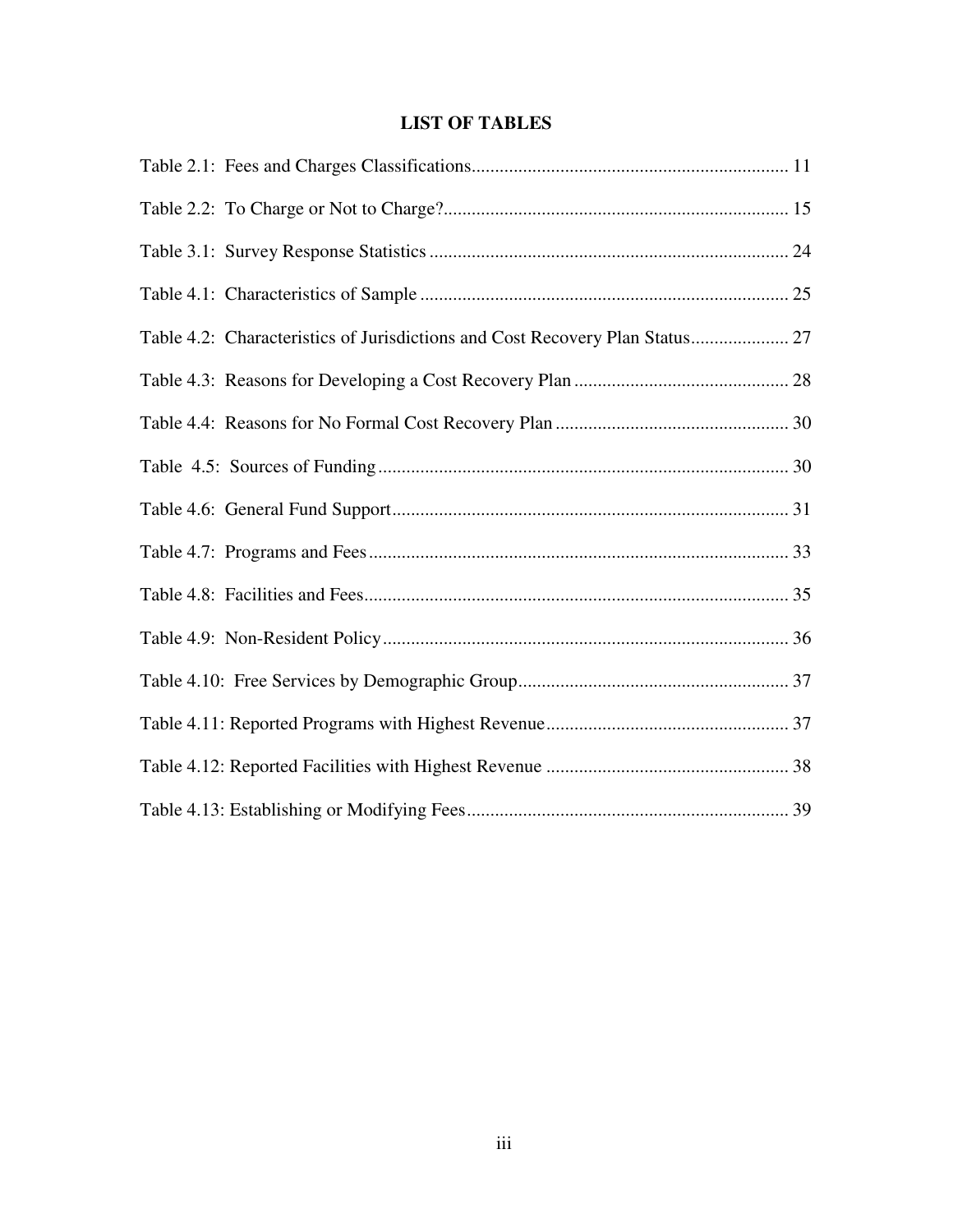#### **ABSTRACT**

Cost Recovery Plans Are They Being Used as a Financial Planning Tool in Parks and Recreation Departments?

> A Look at Local Nevada Governments by Billie M. Bastian

Dr. Anna Lukemeyer, Examination Committee Chair Professor of Public Administration University of Nevada, Las Vegas

For several years tax dollars have gradually diminished, causing parks and recreation managers to become more entrepreneurial in developing financial strategies for delivering high quality and cost efficient recreational services to the citizens. One financial tool, under much discussion, is for parks and recreation managers to establish formal cost recovery plans for their departments.

This paper presents the results of a study in which local Nevada governmental parks and recreation departments were surveyed and evaluated to determine if they are using formal cost recovery plans and if cost efficiencies have been improved. The research focused on identifying factors associated with the development of formal cost recovery plans and the financial impact of formal cost recovery plans.

The survey results indicate that Nevada's parks and recreation departments continue to be reliant on the general fund. On average, departments derive 70% of their operational dollars from the general fund and collect approximately 25% from fees and charges. The data collected show that all organizations responding have some type of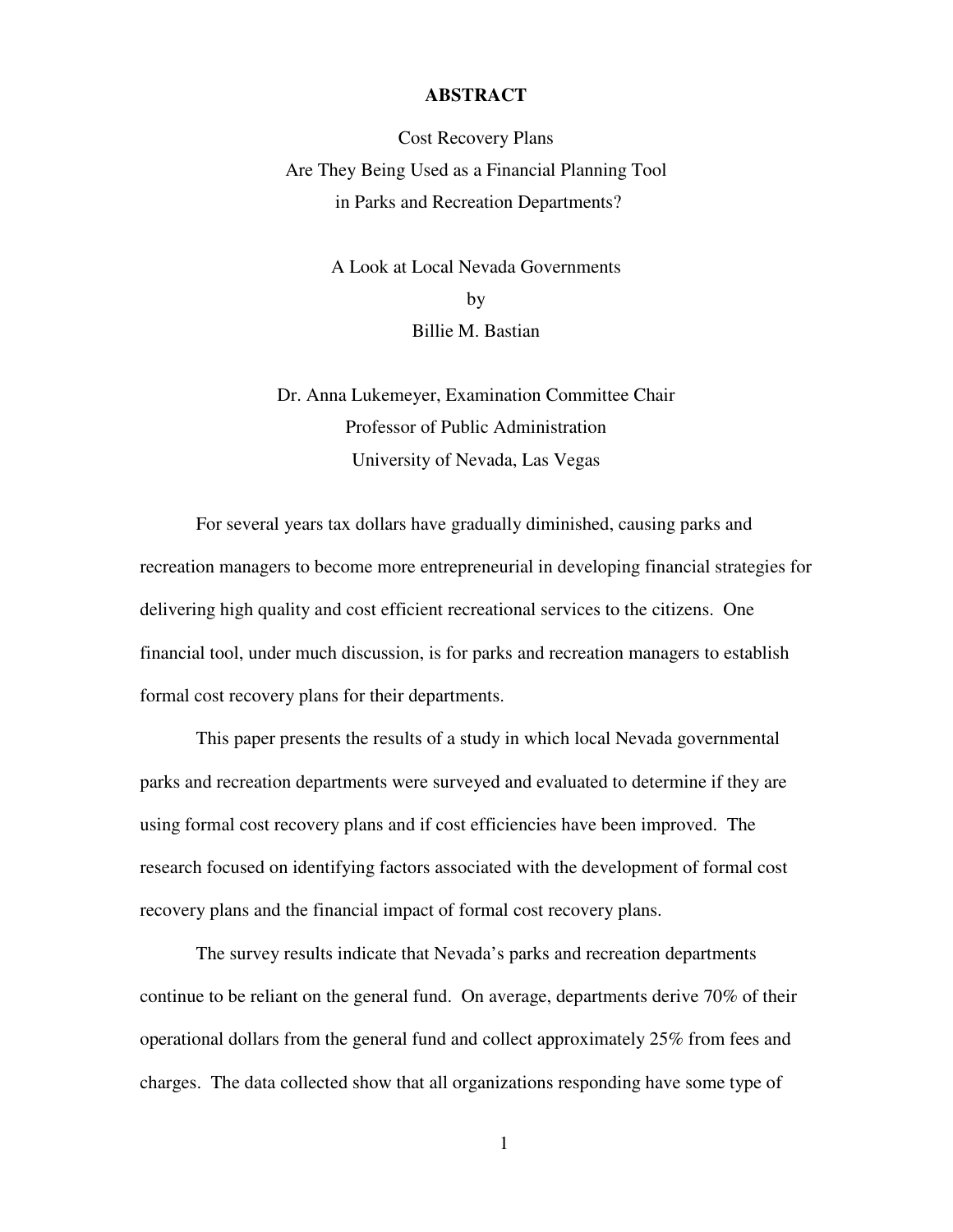cost recovery practice, mostly from fees and charges, but less than 35% have a formal cost recovery plan. This number will increase to approximately 50% when current plans in the developmental process are completed and implemented. Urban cities with large budgets and serving large populations report having formal cost recovery plans. None of the county agencies reports having a formal cost recovery plan established for their parks and recreation departments. Caution must be taken when drawing conclusions regarding county parks and recreation departments as only 50% of the counties returned a survey. All departments that currently report having formal cost recovery plans report that cost efficiencies have increased since implementing their plans and those with the longest experience report the highest effect.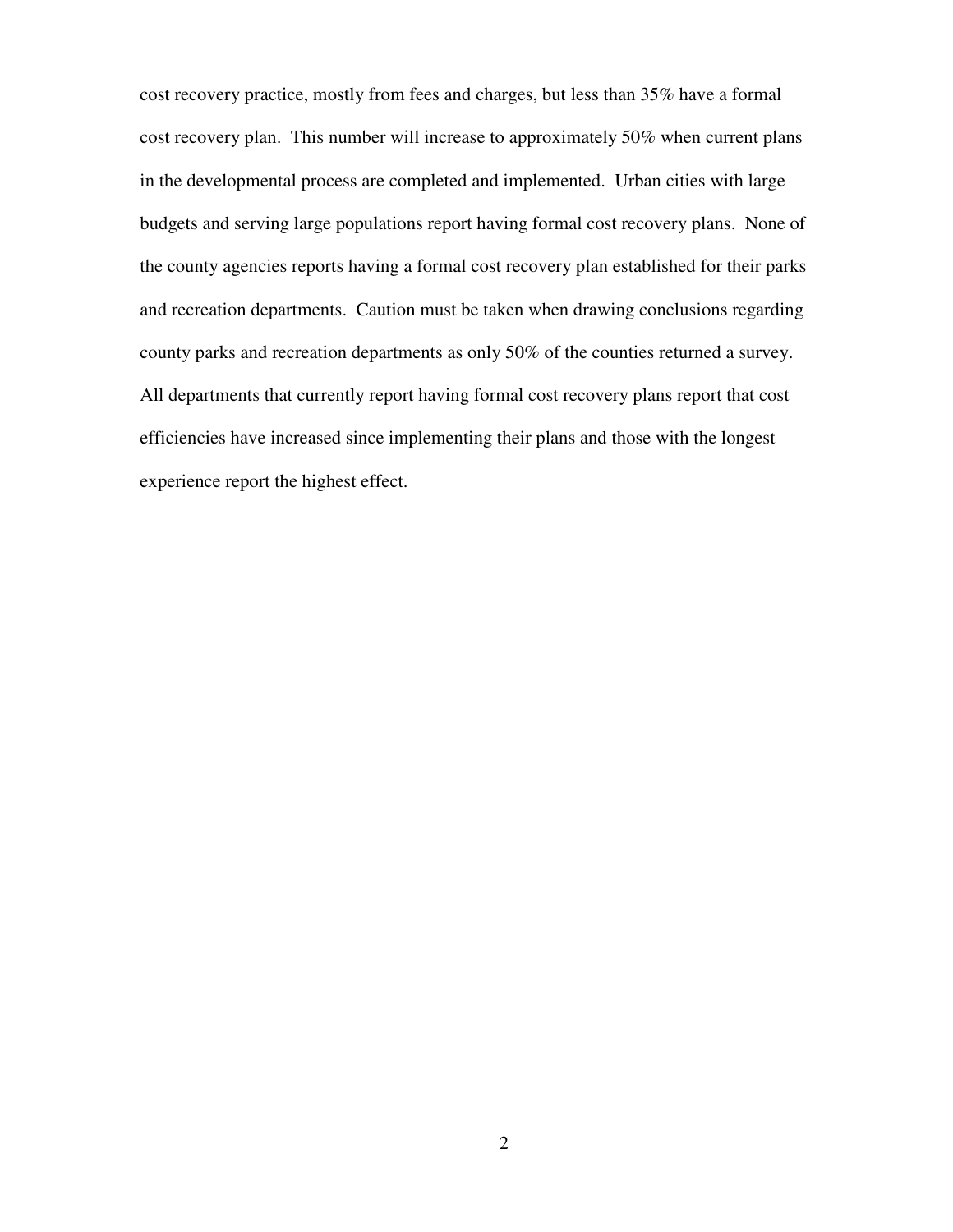#### **CHAPTER I**

#### **INTRODUCTION**

#### **1.1 BACKGROUND**

Recreational activities play a vital role in providing a means to enrich and improve the quality of lives for citizens living within a community. In many cases, people will spend a significant amount of personal income to pursue their recreational interests. This seems to be related to people having a need to engage in activities that contribute to either their emotional, physical, intellectual, social, and or spiritual well being. Recreational opportunities are so valued that federal, state, and local governments spend approximately 20 billion dollars annually on recreation land, facilities, and programs (Loomis &Walsh, 1997).

Local governments with parks and recreation departments provide an important service because they are designed to meet the recreational needs of people within their immediate neighborhood. Local government spending on parks and recreation departments is the highest because three-fourths of the all participation in recreational activities occurs close to where people live. In 1992, local governmental parks and recreation departments spent approximately 13 billion dollars on providing services to their communities. Cities were the largest and accounted for 62% of this amount; with counties accounting for 20%, special districts at 10%, and townships at 5% (Loomis &Walsh, 1997).

There is much evidence that demonstrates that additional recreational services and facilities are needed and that the citizens desire them. State and local voters in the fall of 1996, cast ballots on 150 items related to parks, recreation, and conservation, with 70%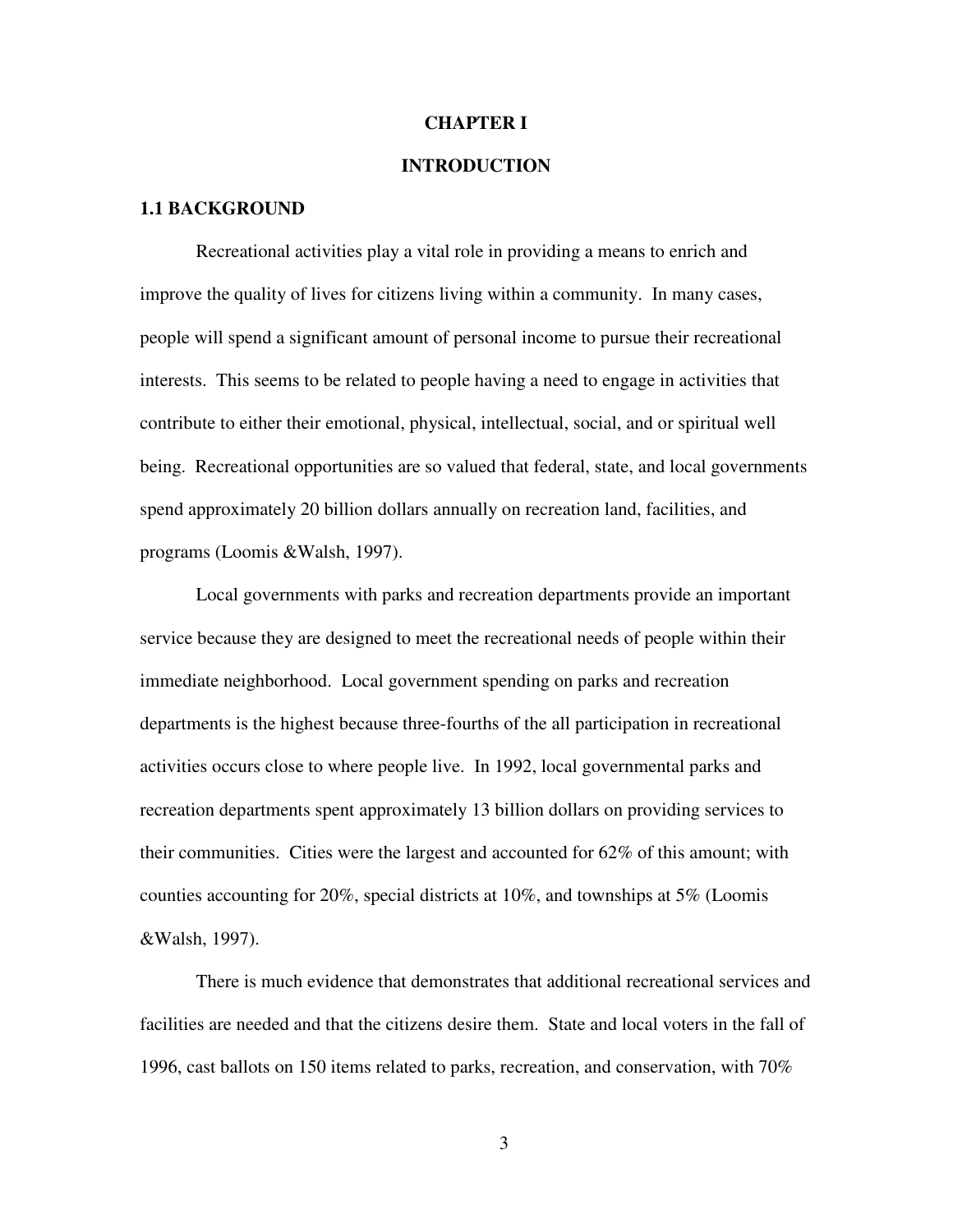passing. These voting actions resulted in the allocation of approximately \$4 billion of new state and local monies for recreation service purposes (Crompton, 1999).

Public sector parks and recreation services are expanding nationwide at the same time that many departments' financial resources are shrinking. As an example, funds for support staff to take care of all the public parks and recreation programs have shrunk by as much as 10% in the last decade. Unfortunately, finances for public sector parks and recreation services are diminishing at a time when most departments are facing many cost issues such as increased vandalism and crime. The same citizens supporting parks and recreational services and facilities at the voter's booth are also requiring the government to limit spending (Crompton, 1999).

Parks and recreation managers are confronted daily with the reality of being required to be more productive with less general fund support. The declining availability of traditional tax supported revenue sources combined with escalating costs have caused parks and recreation managers to become more entrepreneurial and rely on innovative plans for identifying resources to cover the costs of providing activities. This is to be accomplished while satisfying citizens, senior management, and elected official's efficiency goals.

In many cases, parks and recreation managers are pursuing private-public partnerships, privatization agreements, grants, donations, fundraising, and establishing or expanding user fees and charges, to offset the cost of providing services. One of the most recent and important tools for managing a parks and recreation department budget is found when managers embrace a cost recovery philosophy and then establish a formal cost recovery plan.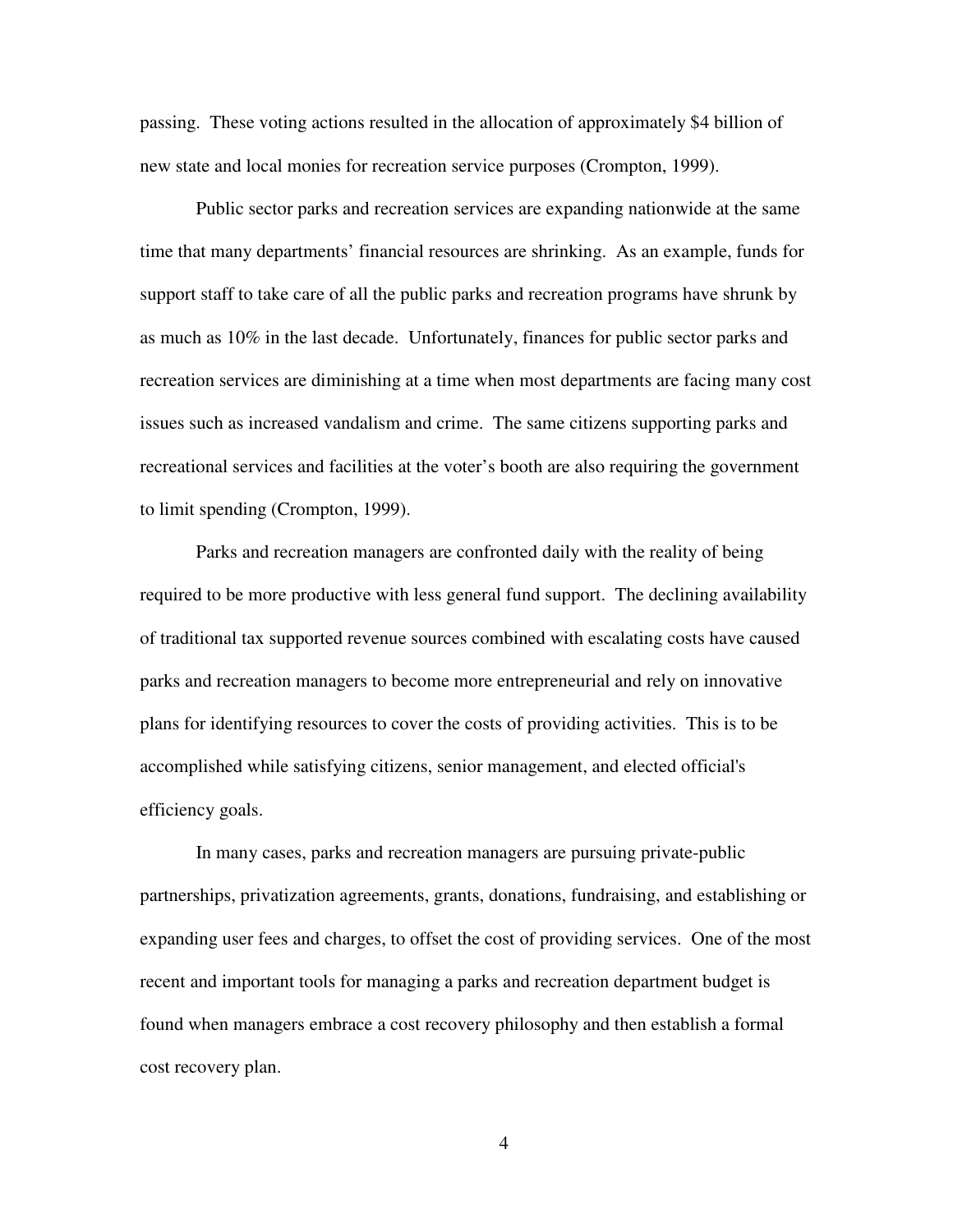#### **1.2 COST RECOVERY DEFINED**

Beginning in the early 1990s, public sector parks and recreation managers became increasingly concerned with department efficiencies and effectiveness as the pressure to provide quality services increased and general funds decreased. As a result, cost recovery techniques have been explored more intently (Draves, 1996). In most recent years, many parks and recreation managers defined their cost recovery goals in either their department's business plan or as part of their budgetary process. In some cases, managers have developed formal cost recovery plans to establish a well-defined course for improving efficiencies.

For the purpose of this paper, cost recovery is defined as the recovery of some or all of the costs associated with the provision of a program or service. Historically, parks and recreation departments have implemented user fees as a means to recover a portion of the costs to deliver programs and services. Revenue sources such as grants, donations, fundraising, and sponsorships have most recently been identified as other effective means contributing to cost recovery efforts.

The practice of preparing a formal cost recovery plan and identifying specific cost recovery criteria for recreational managers is relatively new. Parks and recreation managers have been searching for a method to determine the extent to which various programs and services should be self-supporting. Formal cost recovery plans are unique to each agency that elects to develop one (Draves, 1996).

There seems to be limited information about formal cost recovery plans. However, some experts refer to formal cost recovery plans as being a written document that contains specific information and goals related to identifying the sources to recover costs for programs and services. Cost recovery planning is centered on the budgetary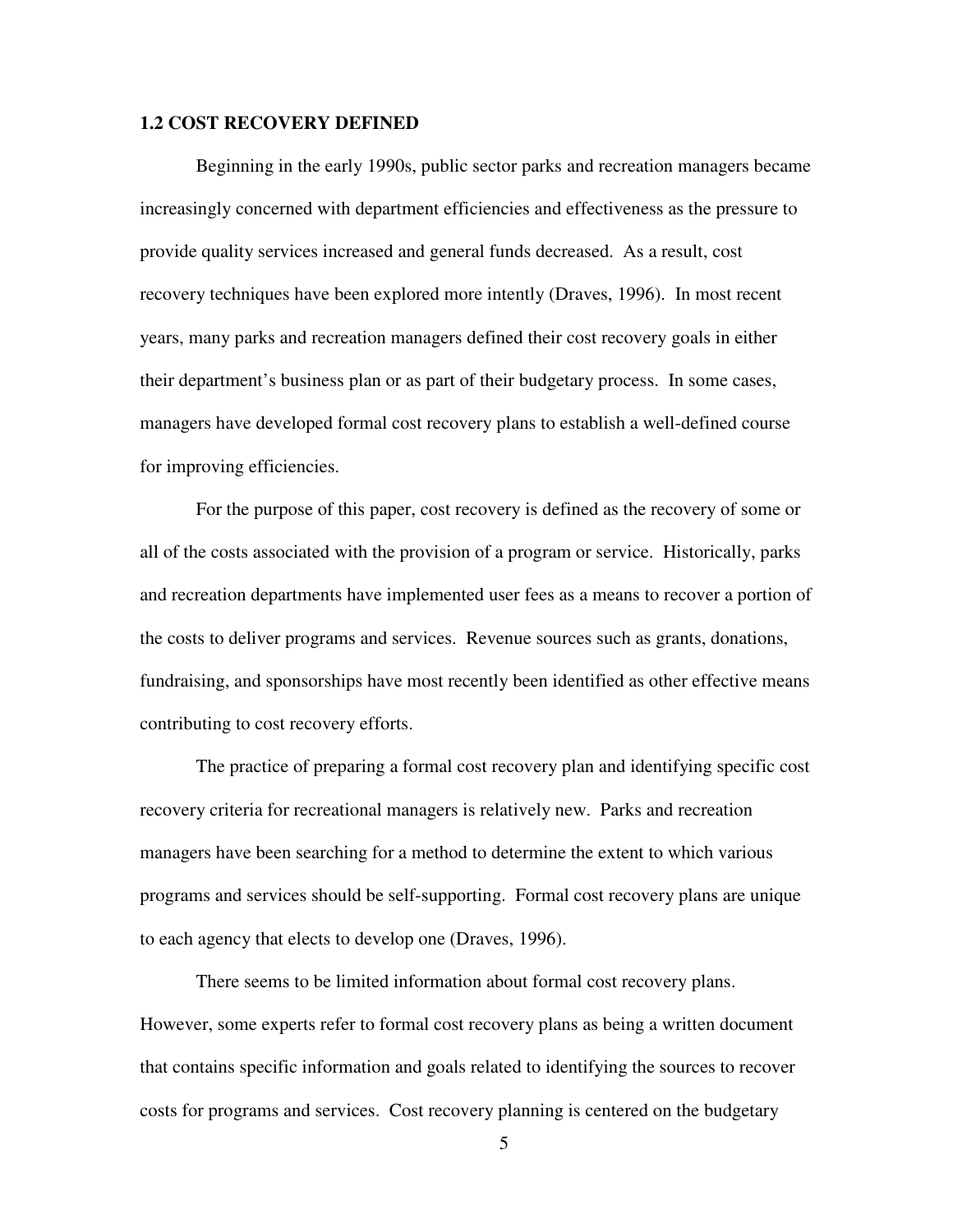process and is supported by well-defined financial objectives. Cost recovery begins by understanding all the costs associated with providing programs and services. The next step is to decide what proportion of the cost should be recovered and then by which source (DeGraaf, Jordan and DeGraaf, 1999). In many cases, parks and recreation managers inventory their programs and services and define classifications for which programs will be responsible for full or partial cost recovery and those that will be fully subsidized.

One of the main functions essential to a successful cost recovery plan is to establish a cost accounting method for determining the financial status of each recreational facility and or program in terms of revenue versus expenditures. Accounting systems vary among the different local government organizations. Efficient parks and recreation department accounting systems must be compatible with the overall organization's accounting system. The accounting system must be established to ensure that there is order, accuracy, and complete documentation for the flow of revenue and expenditures (DeGraaf et al., 1999). The availability of computers is greatly increasing the ability for parks and recreation managers to obtain the needed information for budgetary decision-making and is becoming a necessity in all local government operations (Lee & Johnson, 1998).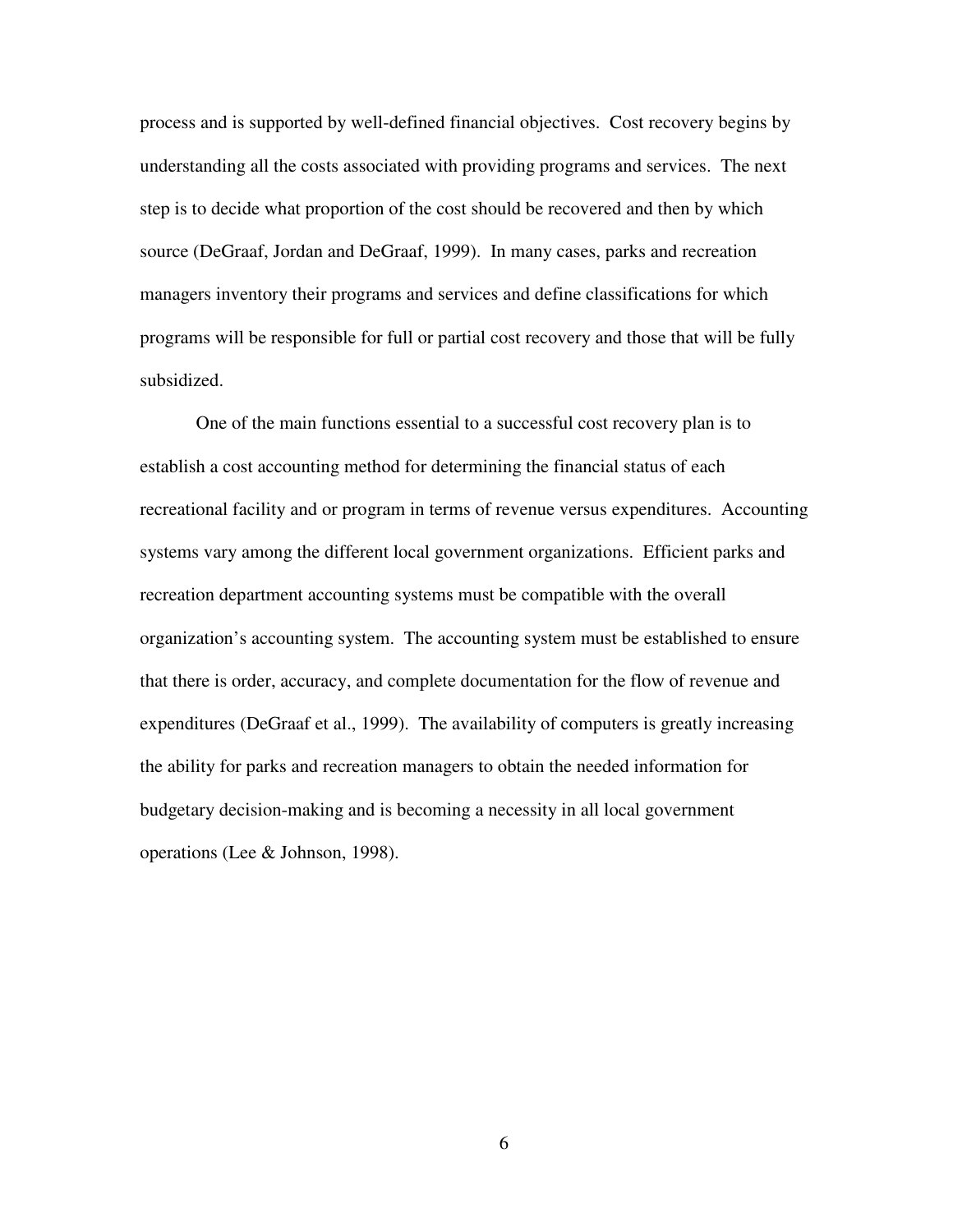#### **CHAPTER II**

#### **REVIEW OF THE LITERATURE**

#### **2.1 INTRODUCTION**

There are many interesting articles and textbook references with regard to funding parks and recreation agencies and the importance of each applicable source for providing dollars for facilities and programs. After reviewing the available literature, two questions arose: first, how are local governments funded relating to parks and recreation; and secondly, what role does a cost recovery plan have in local government finances when providing recreation programs to the citizens?

#### **2.2 HOW ARE LOCAL GOVERNMENTS FUNDED?**

Revenue sources supporting parks and recreation departments vary from one type of organization to another, with local government using mostly general funds as the major source of funding. User fees and charges and other funding sources such as donations, corporate sponsors, fundraising and grants are pursued to supplement tax dollars (van der Smissen, Moiseick., Hartenburg, Twardzik, 1999).

Five major revenue sources usually exist for state and local governments: property taxes, sales taxes, income taxes, federal grants, and user fees and charges (Fisher, 1996). The state of Nevada is one of the few states that do not have an individual income tax to rely on for revenue. Therefore, this specific tax will not be discussed in this professional paper.

#### **2.3 GENERAL PROPERTY AND SALES TAX**

The general property tax has been the main financial support for local government, including support for parks and recreation departments. In 1932, property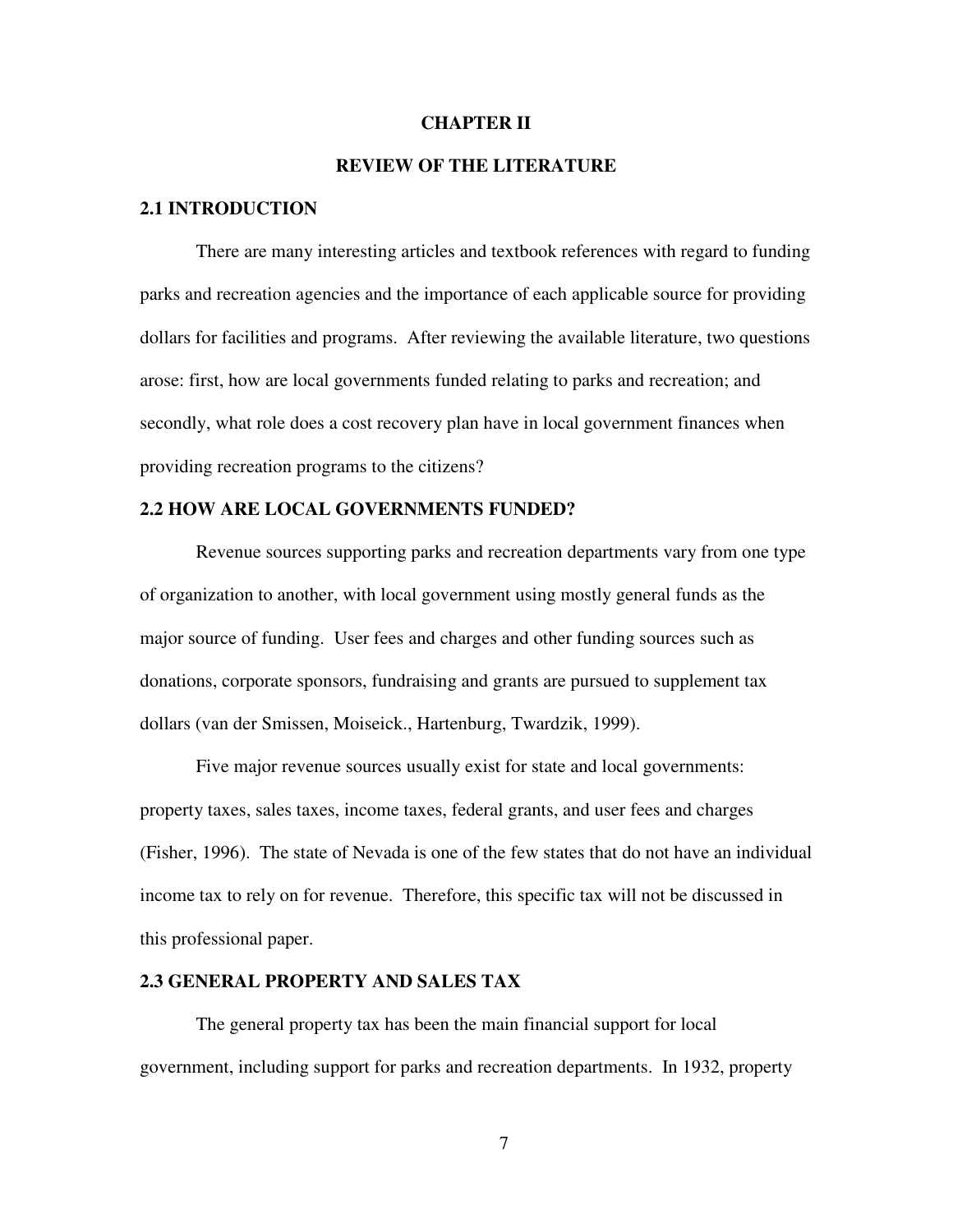taxes provided local governments with 97% of their total revenues. In recent years, the contribution has dropped to approximately 80% with municipalities relying more on sales tax and various fees and charges. The county governments still rely primarily on the property tax (Crompton, 1999).

Sales taxes are important to municipal government because they are usually the largest single source of state tax revenue and the second largest source of taxes, after property taxes, for local funding purposes. Nearly all sales taxes are imposed on all retail items with food and prescription drugs being exempted. Sales taxes are often appealing to local residents because visitors or tourists pay a portion of the taxes thus subsidizing a local government, which then contributes to worthy causes such as local parks and recreation programs (Crompton, 1999).

Tax revenue collected by states and cities are usually placed into a general fund or a special revenue account. It is then the responsibility of local parks and recreation departments to request funds to support their operations in the form of a budget proposal, which is then approved by a governing body such as a council or commission. Some parks and recreation departments have been granted legal authority to levy their own taxes for special park districts using special assessments or mill taxes (Crompton, 1999).

#### **2.4 GRANTS**

Many local governmental agencies rely on financial aid from the federal and state governments to provide parks and recreation services to residents. The Land and Water Conservation Fund is the only federal grant program designed exclusively for parks and recreation departments. This grant source has had a long history of providing dollars for land acquisition and facility development. (Crompton, 1999).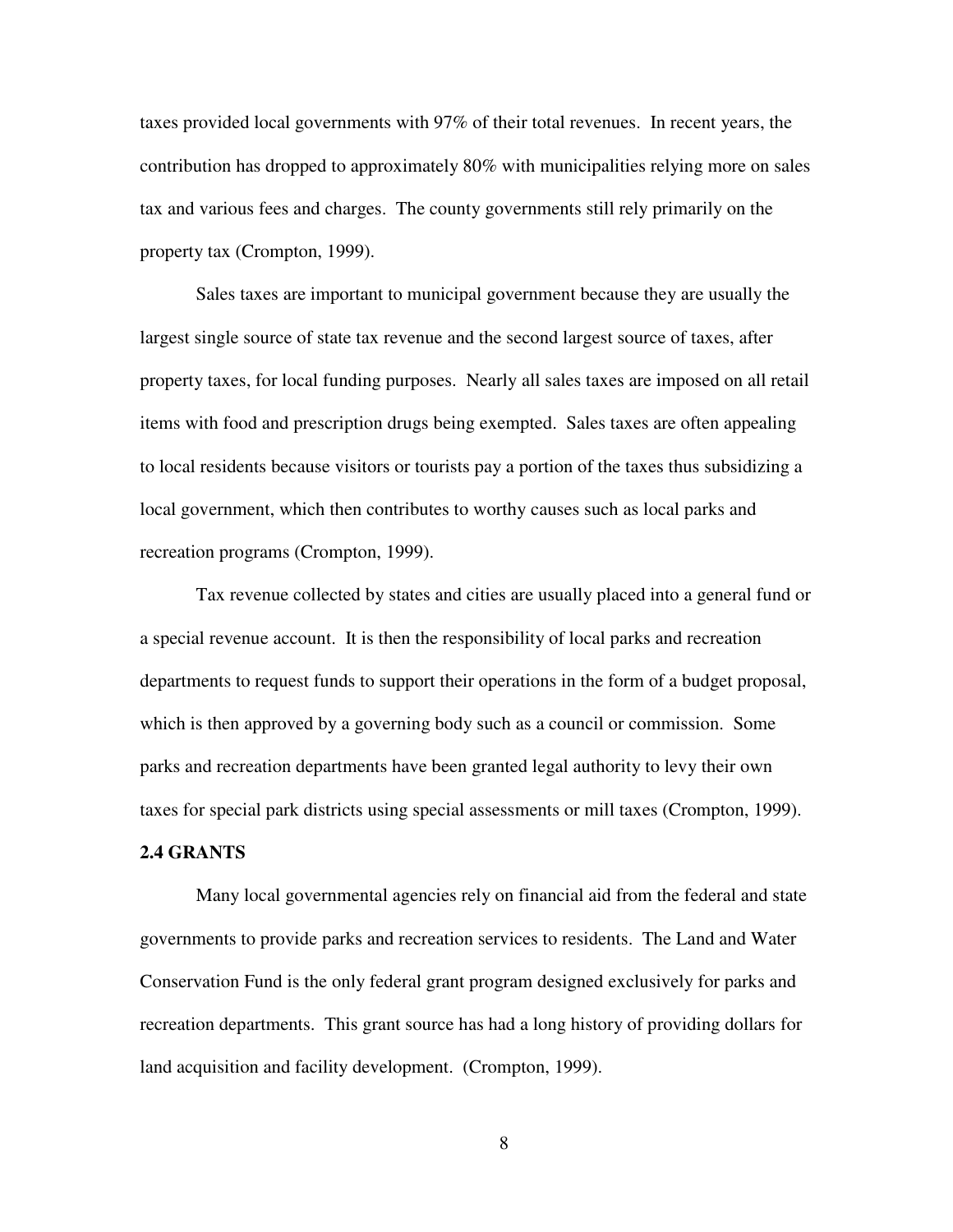Most grants are established for a short period of time and are often enacted to solve a specific social problem such as youth crime prevention. In many cases, parks and recreation professionals are competing with other social, educational, and health agencies and non-profit organizations for grant dollars to serve the same goal but through different approaches and services. The most significant trend with a severe impact is that of grant funds diminishing or systematically being discontinued (van der Smissen et al., 1999).

Many local governments are establishing their own partnership and grant programs in order to aid community organizations, non-profits, and citizens, to accomplish neighborhood improvements or establish localized youth development programs. These types of partnerships often take the burden off of local parks and recreation departments and or supplement their program and service offerings. Local government partnerships with outside groups often leads to securing donations and corporate support as well, which is another funding source valuable to parks and recreation professionals (Crompton, 1999).

#### **2.5 USER FEES**

User fees provide a major source of revenue for local governments that comes directly from the beneficiary of the service instead of from the general fund. The term user fee will be used in this research paper and will refer to all types of fees and charges paid by participants using recreational services or facilities as described in Table 2.1. All levels of government have been collecting fees from users of specific services or privileges for many years with part or the entire total amount collected contributing toward the cost of delivering such services. For many years, there was a belief that public parks and recreation services and facility access should be free to all potential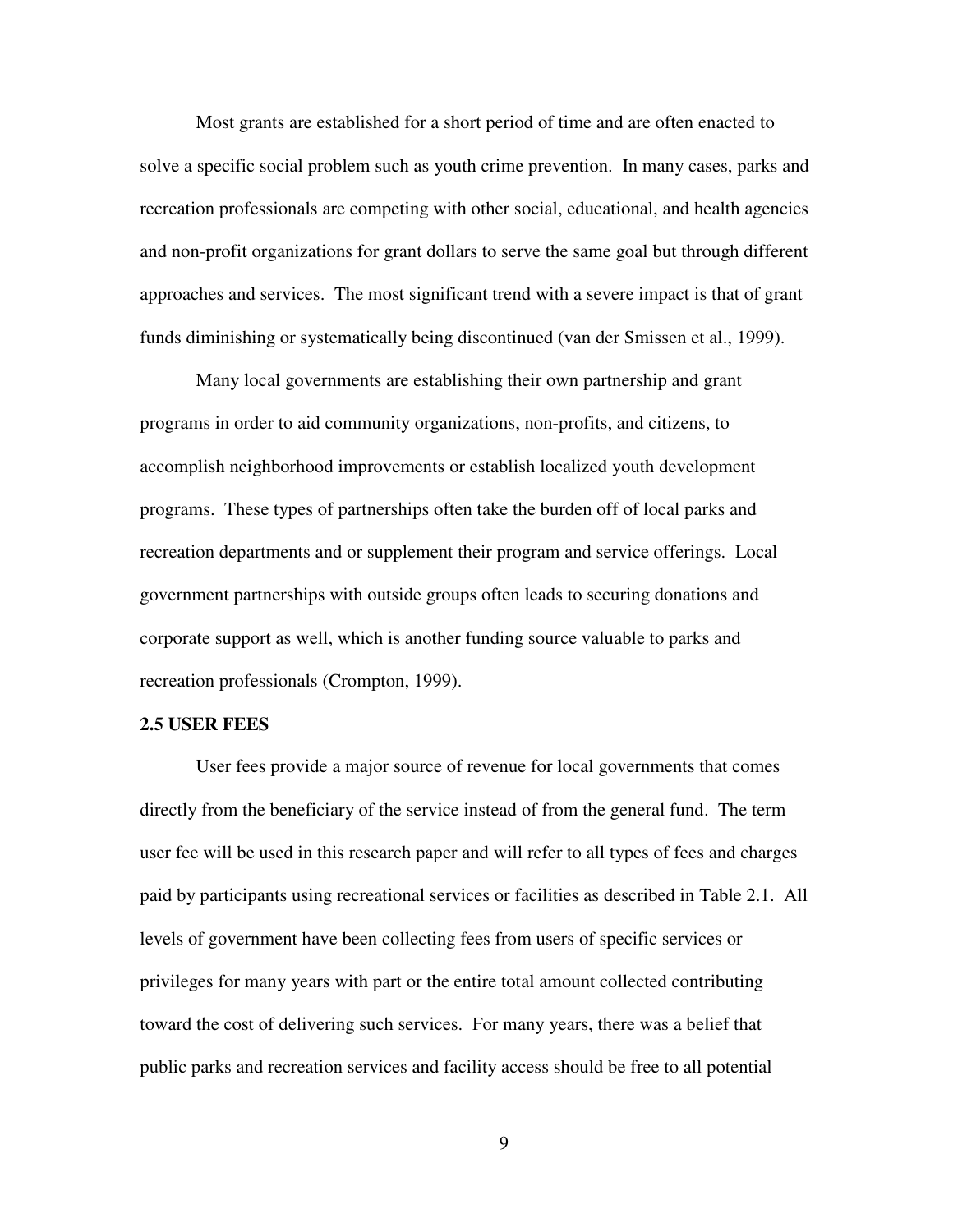users. However, as the demands and expectations of the public increased and the facilities and programs grew and became more elaborate and expensive, so did the need to establish a system of collecting funds to support programs, services, facility and parks maintenance, and operational costs (Kraus & Curtis, 1990). More than two decades ago, the President's Commission on Americans Outdoors recommended that local, state and federal recreation agencies charge a fee to supplement funds coming from regular appropriations to offset the costs of parks and recreation operations and maintenance (Warren & Rea, 1998).

According to a 1991 Census of Government Report, fees and charges represent about 17.5 percent of the general revenue of state and local governments. Hospitals and education represent the highest use of the fees and charges system for state and local governments. Other services commonly involved in the fees and charges system are libraries and parks and recreation agencies. Total user fees and charges at the state and local levels, of all categories, have been the fastest growing revenue source since 1980 (Fisher, 1996).

#### **2.6 THEORY OF USER FEES**

User fees are implemented like a benefit tax. This means that an individual charge equates both to the use or benefit and to the cost of providing the service. The basic principle of economic efficiency requires that the marginal benefit equal the marginal cost. This principle is important to understand and must provide a basic foundation to economic efficiency. The consumer should accept that there is a cost associated with producing a service and then make an efficient choice, even when government services are selected. User fees can be viewed as a way to give an incentive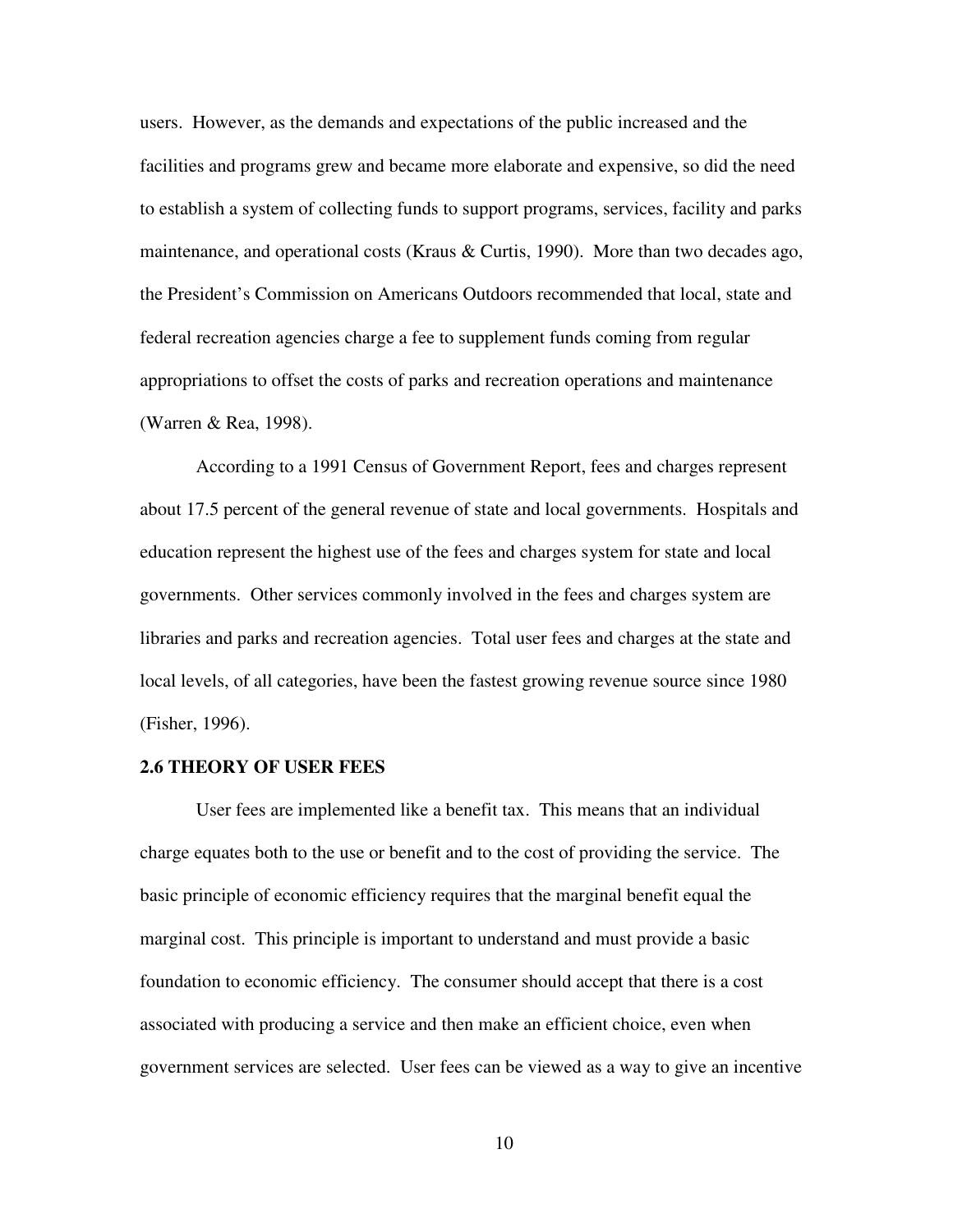to the consumer to evaluate the true cost of the service they plan to partake in and make an educated selection (Fisher, 1996).

#### **2.7 TYPES OF USER FEES**

There are several types of financing methods that fall under the category of user fees and charges. Specific types of fees and charges may include entrance fees, admission fees, rental fees, user fees, license and permit fees, and or special service fees (Kraus and Curtis, 1990). An entrance fee may be applied to a citizen visiting a fitness room, park, garden, or historical site. Admission fees may be applied when a person visits an art exhibit or performance. A rental fee may be applied to a family visiting a cabin, using a canoe, or parking at a special event. A user fee may be applied when an individual swims at a pool, uses the golf course, or visits an ice-skating rink. The right to participate in a certain activity such as hunting, fishing, or providing a booth as a vendor at a festival may require a person to pay a license or permit fee. Charges for special or unusual services such as summer or seasonal camp enrollment, a sports league or team competition, or instruction in an organized class may require a person to pay a specialservices fee (Kraus and Curtis, 1990). Warren and Rea (1998), suggest that the classification as adopted by the National Recreation and Parks Association and written in Table 2.1 properly defines the seven categories of fees and charges.

| <b>FEES AND CHARGES</b> | <b>DEFINITIONS</b>                                                                                                                                                            |
|-------------------------|-------------------------------------------------------------------------------------------------------------------------------------------------------------------------------|
| <b>CLASSIFICATIONS</b>  |                                                                                                                                                                               |
| <b>Entrance Fees</b>    | Charges to enter places such as large parks, botanical gardens, or other<br>developed recreational areas. The areas are usually well defined but not<br>necessarily enclosed. |
|                         |                                                                                                                                                                               |
| <b>Admission Fees</b>   | Charges made to enter a building, structure, or natural chamber.                                                                                                              |
| <b>Rental Fees</b>      | Payments made for the privilege of exclusive use of a tangible property such as<br>a picnic pavilion.                                                                         |

**Table 2.1: Fees and Charges Classifications**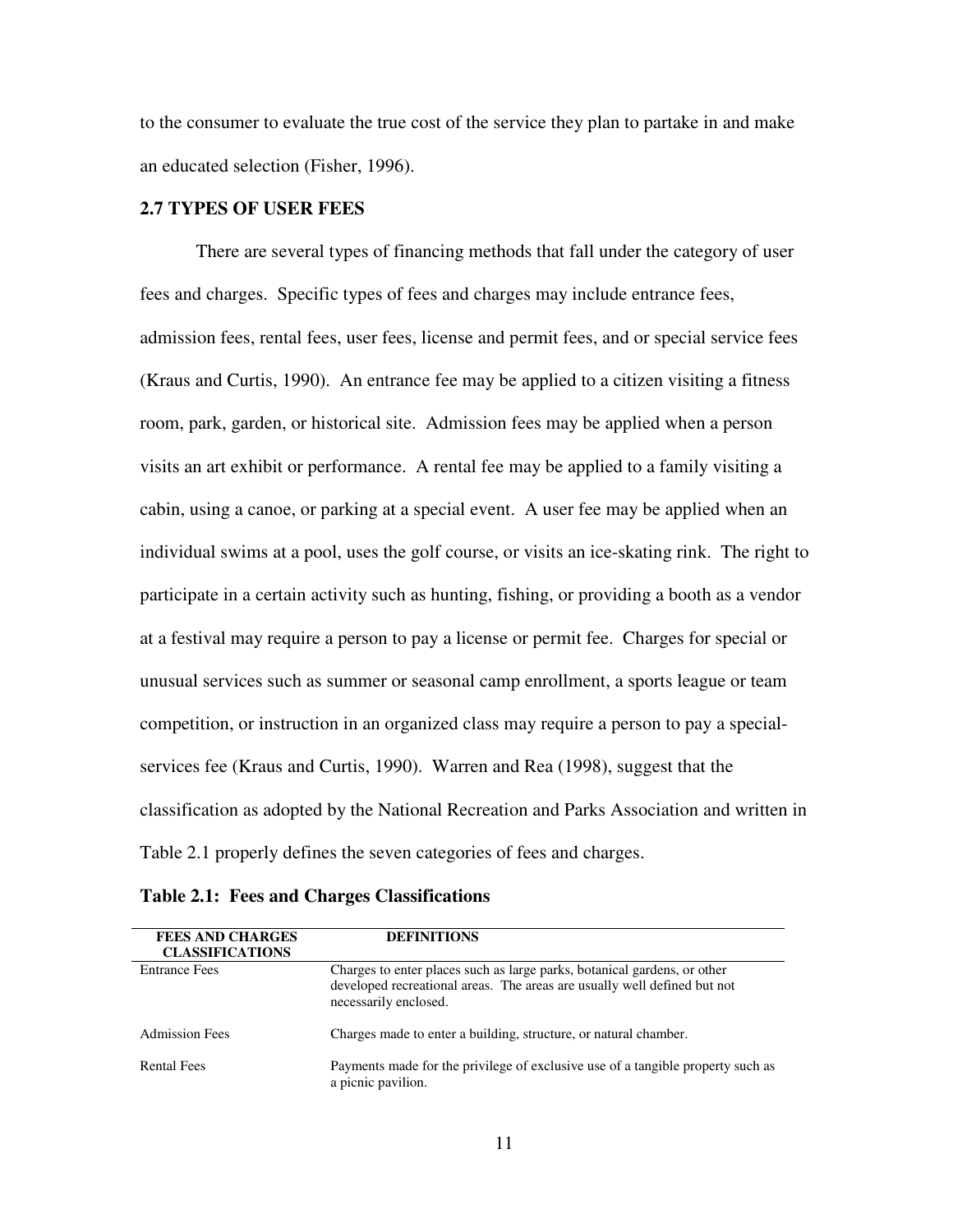| User Fees                           | Defined as charges made for the use of a facility, participation in an activity<br>such as a dance lesson.                   |
|-------------------------------------|------------------------------------------------------------------------------------------------------------------------------|
| <b>Sales Revenues</b>               | Revenues obtained from the operations of a concession, store, or sales of<br>merchandise.                                    |
| License and Permit Fees             | Issued as a written acknowledgement of consent to do some lawful thing and is<br>usually issued by a division of government. |
| Special-service fees and<br>charges | Charges made for supplying extraordinary commodities, activities, or services.                                               |
| $Worron$ $\ell_r$ $Don$ 1008        |                                                                                                                              |

Warren & Rea, 1998

#### **2.8 TO CHARGE OR NOT TO CHARGE?**

Historical records show that the practice of charging user fees to support public sector parks and recreation programs and services has been established as early as the mid 1800's on a minimal basis but was considered common practice by the middle of the twentieth century (Warren and Rea, 1998). In fact, the practice of implementing user fees is so widespread, in parks and recreation departments across the nation, that approximately one dollar is collected for every five dollars allocated by taxes (Ronald E. McCarville, 1995). A survey of local governmental parks and recreation directors from all over the United States, on the role of user fees, found that 28.3% of their budgets are from users fees (Evelina Moulder, 2002). Thomas More (1999), reports that user fees for public sector parks and recreational services and access to public land are very controversial. There is much information to offer support to those who advocate for fees and those who advocate against fees.

Economists acknowledge that the main reason local governments have been increasing their reliance on user fees is due to budgetary pressures. They argue that a fee creates equity (based on the benefit principle) by charging the user directly, increases economic efficiency, and generates needed revenue to offset the cost of delivering services. This trend plays an important role in ensuring that local governments do what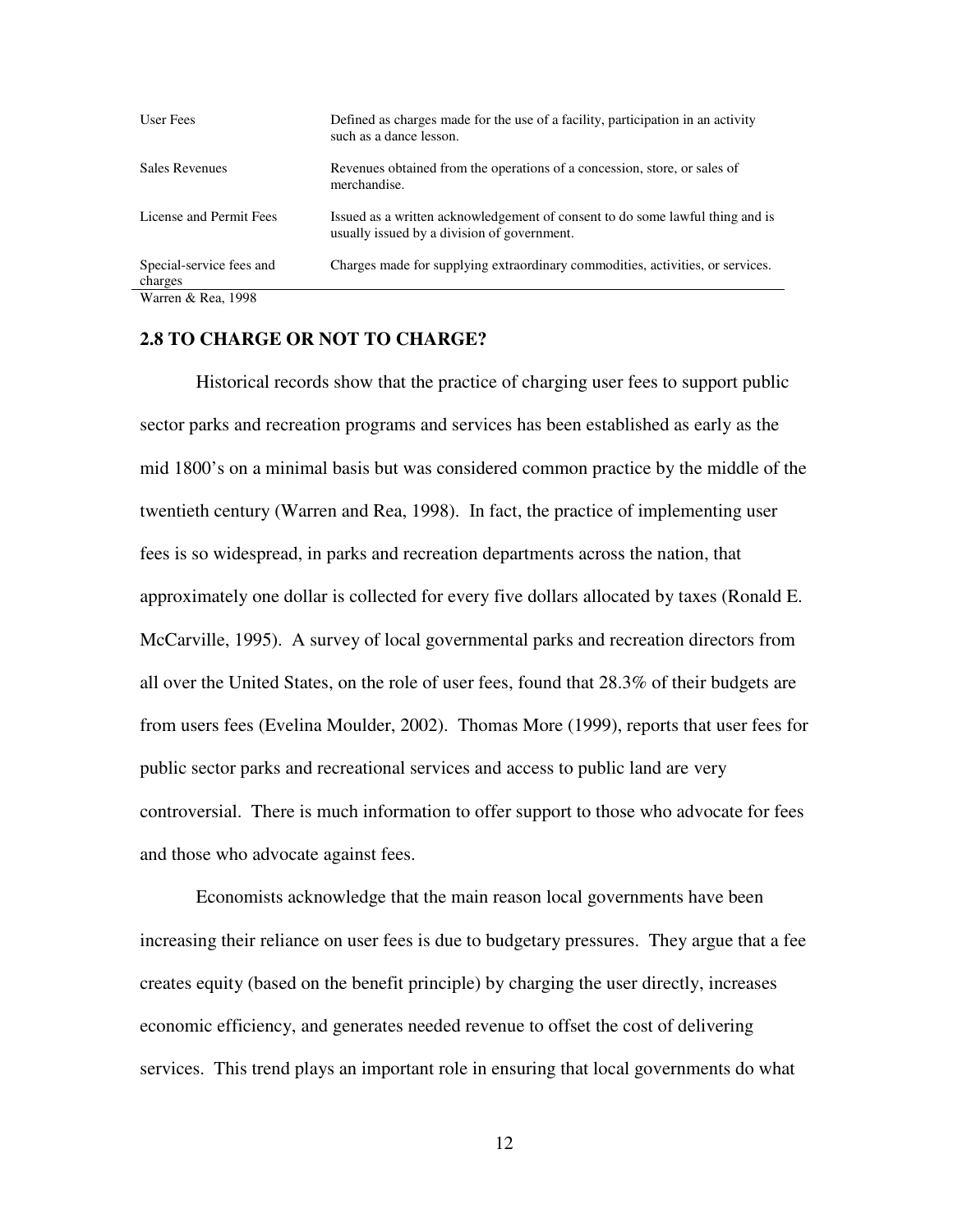people want and are willing to pay for. Fees for parks and recreational services lead to efficiency in two ways. First, they provide information to managers about how much users are willing to pay for a particular service. Second, user fees ensure that citizens value the offerings provided by the organization at least at a marginal cost. In many cases, under-pricing or offering services for free can result in over-consumption. The resulting over-crowding may give the organization the impression that they should provide more of the same service (Slack, 2003).

Some local parks and recreation departments increase their revenue capabilities by charging higher user fees to non-residents or tourists. The justification that supports this practice is due to local residents being the primary contributors to the local tax base through property and sales tax that support neighborhood based services (Loomis and Walsh, 1997).

There are many parks and recreation professionals who will argue against imposing user fees for parks and recreational programs or services on the grounds that these programs and services generate positive externalities. Externalities are benefits or costs of services that are not priced and therefore may not be taken into account by the user. Parks and recreation services are often times used as examples of positive externalities because the benefit goes beyond the individual to the society at large (McCarville, 1995).

Further, Loomis and Walsh (1997) argue that certain groups of people should receive recreational services that are classified as merit. Under this category, children, seniors, individuals with disabilities, and individuals from lower income capabilities should be granted the opportunity to pay a lower fee or in some cases no fee. Others will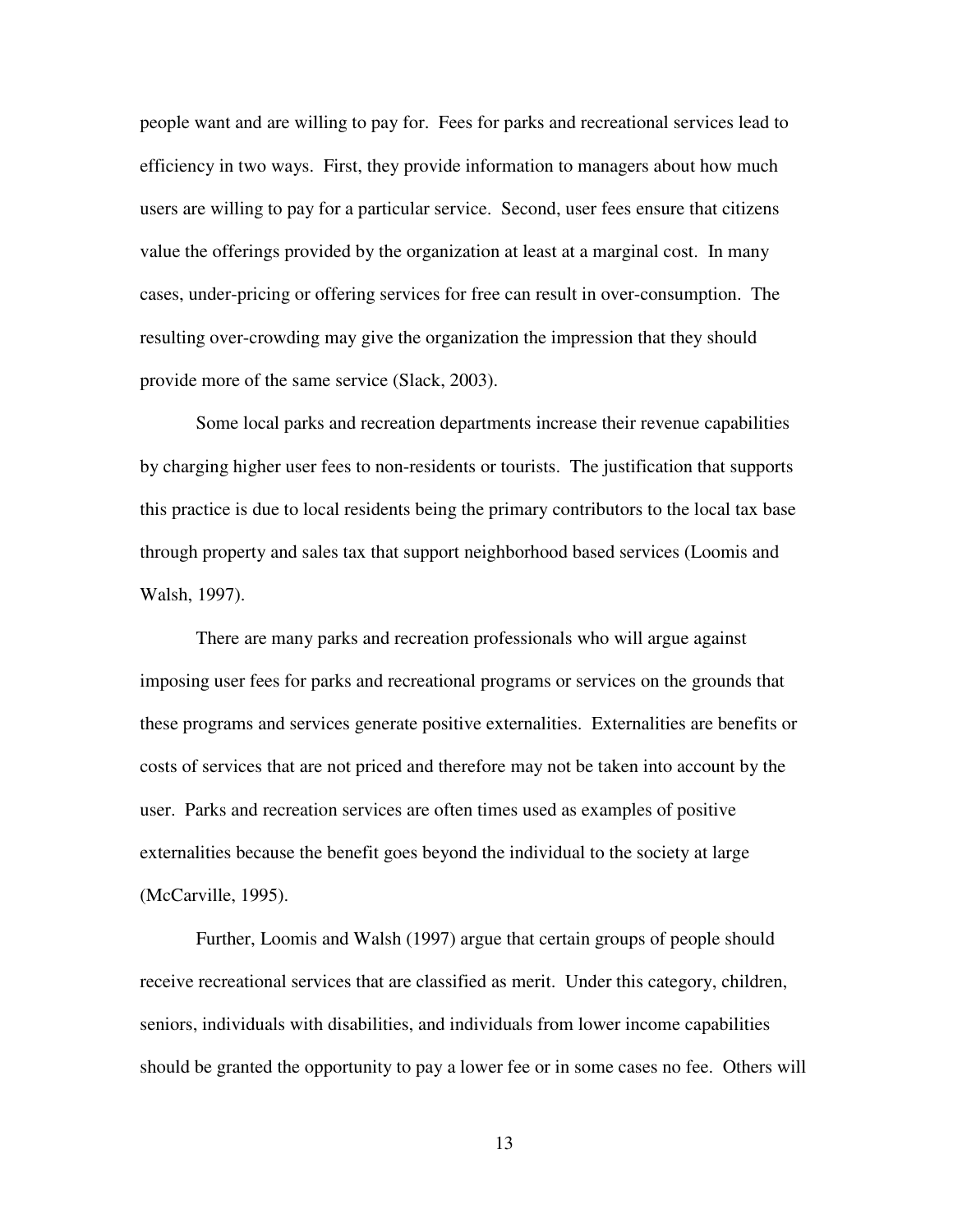argue that offering recreational services below-cost and allowing for general fund financing is more readily accepted when citizens place high value on a program and or facility being offered. An example of this concept may be explained in the value of offering a no-fee wholesome after school youth sports program at a neighborhood park. The value is that a character building program experience may prevent kids from being sentenced to jail later at a higher cost (Slack, 2003).

Some will argue that the nature of fees is inconsistent with the service ethic model and may display commercialization. Many professionals who are against an established fee system will advocate for protecting the interest of the racial and ethnic minorities, single parent families, immigrants, and the urban and rural poor. An interesting research outlines the debate generated by fees and charges for public services by dividing the world into two basic moral systems: guardians and merchants. Public parks and recreation departments fall into the guardian category with the primary goal to be caregivers with the responsibility to protect the quality of life of those individuals with the greatest need. The merchant's role is to make money and has little concern for placing the needs of the people first (McCarville, 1995). A summary of the arguments for and against charging a fee for parks and recreational services is found in Table 2.2 (van der Smissen, et. al. 1999).

Thomas More (1999), argues that charging a fee for services and programs increases inequity for lower-income people who generally rely on low-cost public sector recreation. He believes that fees will discourage participation and actually excludes lower income people making the programs and services more available to the middle and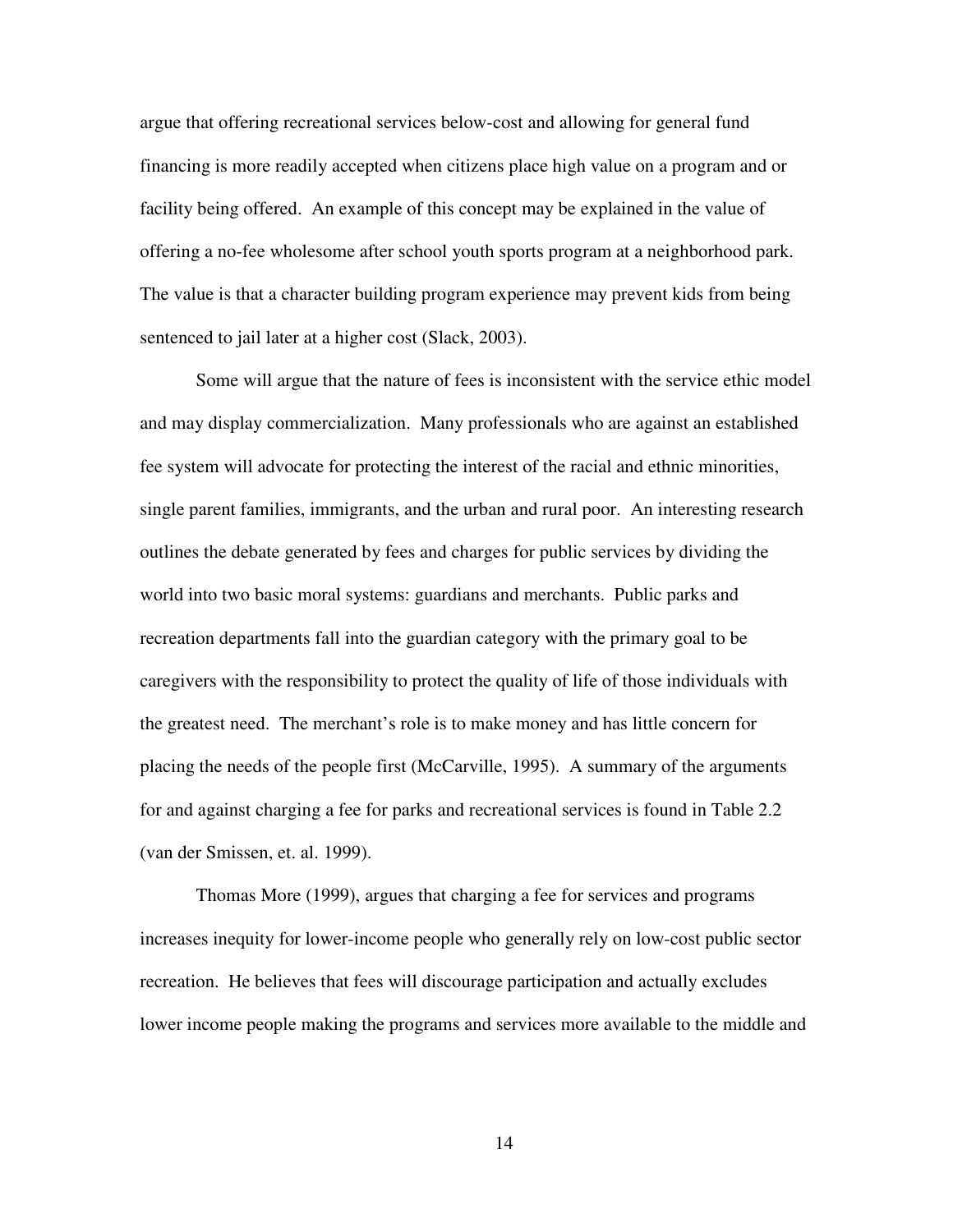upper classes. More suggests that public recreation should be subsidized and primarily be made available at a low cost or no cost to those individuals most in need financially.

In response, economists argue that avoiding user fees and charges altogether does not benefit government or consumers collectively and may be an inefficient way of helping those citizens who are economically disadvantaged. A more effective form of assistance may include offering a scholarship or a financial assistance program to lower income consumers, which then allows all those who can afford to pay to do so at their own ability level (Fisher, 1996).

Another financial issue requiring consideration when government imposes user fees is to determine if the cost to collect the fee from the consumer is reasonable. The user fee collection process, which includes employees, technology, postage etc., is usually not as efficient as tax based financing (Fisher, 1996). In some cases, instituting a fees and charges program may require a large capital outlay investment, which requires the ability to acquire and track through a detailed accounting system. There must also be consideration for additional technology, communication, and training at all levels within the organization (Jackson and Burton, 1999).

Most would agree that charging a user fee for governmental parks and recreational services is an emotionally charged issue. Those on one side of the issue will argue that user fees and charges unfairly constrain access while others state that the users should be paying for the majority of the costs associated with the individualized services they receive. From a practical viewpoint, the costs of local parks and recreation programs can be recovered by a combination of local taxes and fees (Jackson, Burton, 1990).

#### **Table 2.2: To Charge or Not to Charge?**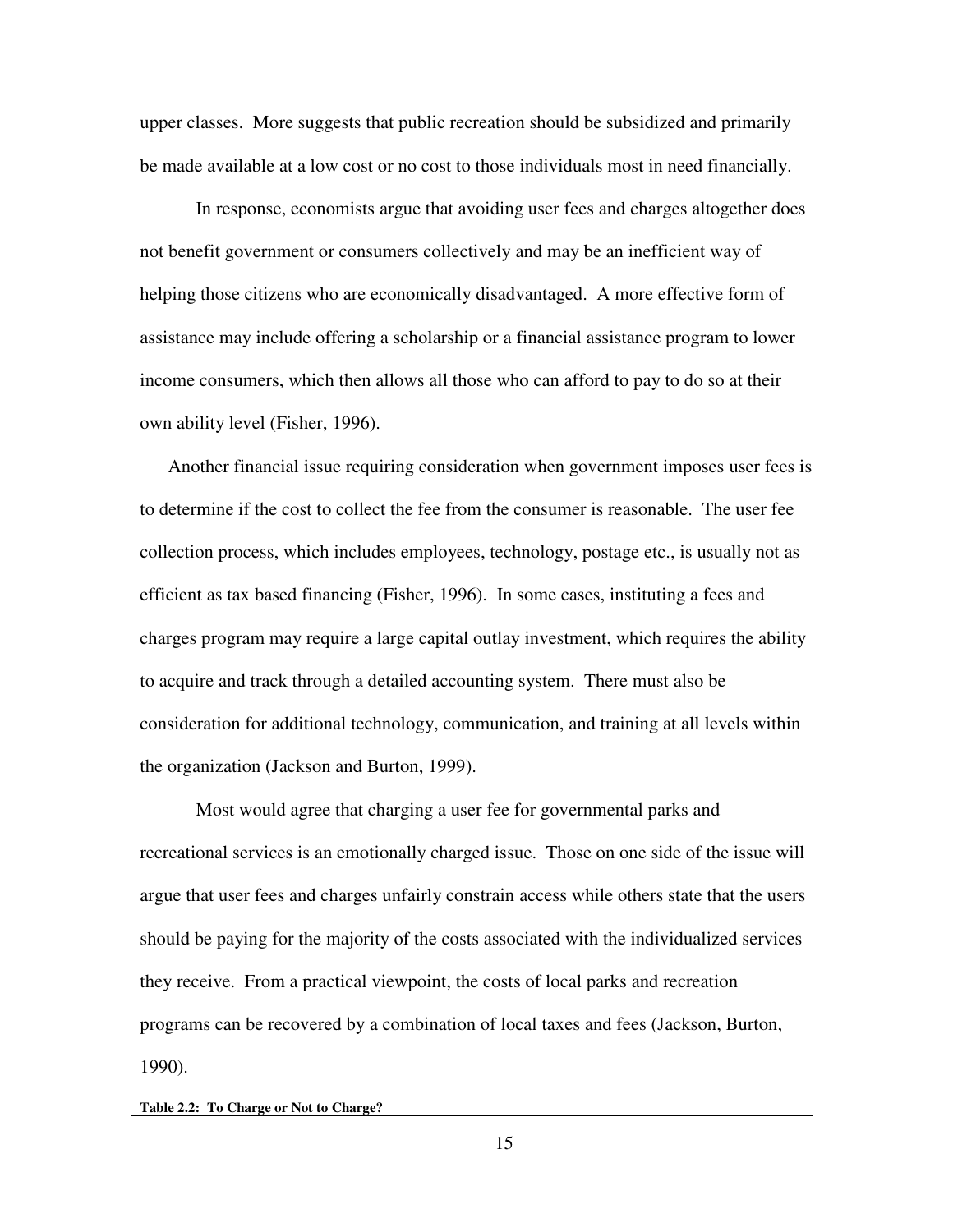|    | <b>Arguments against Charging Fees</b>                                                           |    | <b>Arguments for Charging Fees</b>                               |
|----|--------------------------------------------------------------------------------------------------|----|------------------------------------------------------------------|
|    | 1. Park and recreation services constitute a basic                                               |    | 1. Fees charged for participation in public park and             |
|    | human need, much as public health, safety, and                                                   |    | recreation services can recover a reasonable                     |
|    | education. For the greater good of society and its                                               |    | amount of the costs for providing the opportunities              |
|    | members, these basic human services should be free                                               |    | and constitute a mechanism for cost recovery.                    |
|    | of charge.                                                                                       | 2. | Revenue that is returned to the collecting agency                |
| 2. | For many, these vital human services are essential                                               |    | can be used to enhance the quality and quantity of               |
|    | and individuals and families in greatest need of the                                             |    | those parks and recreation programs from which                   |
|    | public services, in many cases, are those least able                                             |    | fees have been collected.                                        |
|    | to afford those services.                                                                        | 3. | Fees can be used to distribute the use of the                    |
| 3. | Those individuals and families who rely on public                                                |    | facilities, programs, and services, maintaining                  |
|    | service and are least able to pay an established fee                                             |    | balance of time and location,<br>preservation of                 |
|    | are those same individuals who would be affected                                                 |    | resources, congestion, and participant numbers.                  |
|    | the most and in many cases unable to use the                                                     | 4. | Fees are paid by those who use the service,                      |
|    | needed services.                                                                                 |    | generate costs for the provision of the service, and             |
| 4. | Fees and charges appear to be double taxation, in                                                |    | benefit directly from its offering                               |
|    | that the local citizen pays for the construction of                                              | 5. | Fees reduce competition with private sector                      |
|    | facilities and the support of programs through                                                   |    | recreation services by charging fees instead of                  |
|    | existing local taxes and then is required to pay an                                              |    | providing a no-cost or low cost recreational                     |
|    | additional fee or tax to have access to those facilities                                         |    | service.                                                         |
|    | or programs.                                                                                     | 6. | A participant's willingness to pay a fee is a useful             |
| 5. | Programs that have fees attached tend to be more                                                 |    | guide far the planning and development of park<br>and recreation |
|    | commercial in nature and the basic philosophy of                                                 |    |                                                                  |
|    | public servicing may be replaced with a profit<br>orientation.                                   |    |                                                                  |
|    |                                                                                                  |    |                                                                  |
| 6. | With fees established, some question exists as to<br>whether the local agency can still maintain |    |                                                                  |
|    | governmental immunity in legal cases such as when                                                |    |                                                                  |
|    | accidents or injuries occur while participating in                                               |    |                                                                  |
|    | public park and recreation programs or facilities.                                               |    |                                                                  |
| 7. | As the public increases awareness of efforts to                                                  |    |                                                                  |

may diminish. Van der Smissen, et. al., 1999

render public services self-supporting, tax support for these park and recreation services

#### **2.9 COST RECOVERY**

Several recent nation wide surveys completed by public parks and recreation

managers report that diminishing financial resources are a major concern (Crompton,

1999). In many cases, public parks and recreation managers have become more proactive

in confronting fiscal challenges by identifying department general fund allocations,

establishing fees and charges, pursuing alternative resources, and developing cost

recovery plans.

Funding for local parks and recreation programs comes from a variety of sources

and most frequently includes general funds, user fees, grants, donations, and fundraising.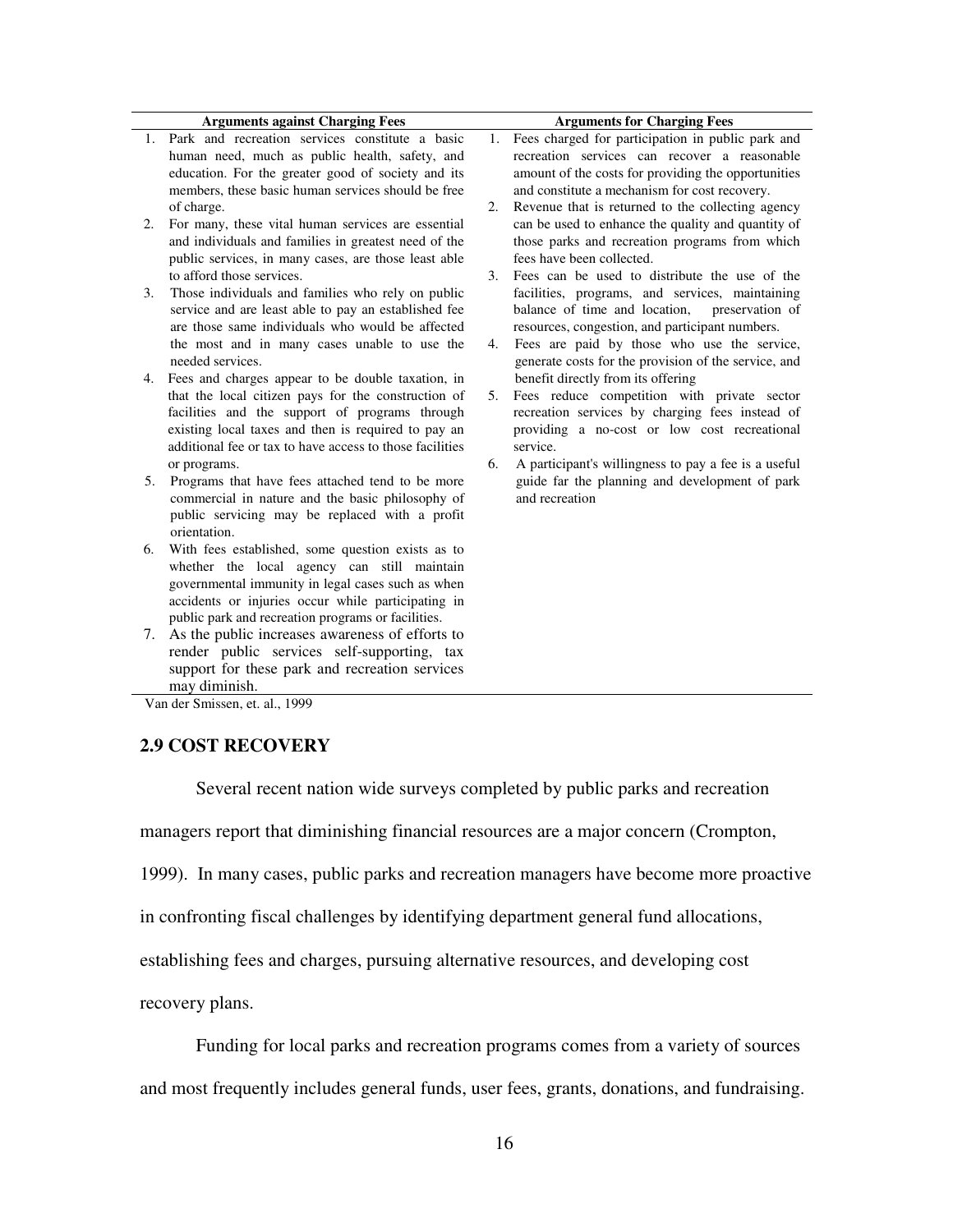Research shows that user fees remain a dominant source of revenue contributing the most to departments' cost recovery initiatives (Moulder, 2002).

As citizens increasingly demand government to be more efficient and accountable, parks and recreation managers will need to become more responsible in justifying user fees for each program. As important, parks and recreation managers will need to be able to explain rate increases based on policy and rationality rather than by random and non-defined measures. Citizens may want to know why some programs, such as swimming lessons, are more heavily supported by tax dollars and offered at a low cost or no cost. In contrast, the same citizens may want to know why other programs such as adult softball leagues have a higher fee for the service.

Most studies conclude that there is a considerable variation among the states when reporting revenue earned from user fees in proportion to expenditures for local parks and recreation programs. North Dakota and West Virginia are two states where their local cities are reporting an average of 43% of cost recovery from recreational fees. The states of Alaska and Delaware report that user fees from their city's recreation programs are recovering costs at less than 4%. Interestingly, the industrial city of Wheeling in West Virginia is reporting 98% self-sufficiency in terms of expenditures versus revenue for recreational programs and services. A national recreation study reported that smaller urban cities and counties within larger metropolitan areas are recovering more costs from user fees than the larger central cities (Loomis and Walsh, 1997).

President Ronald Reagan created a task force on user's fees called the Grace Committee to study fees and charges and cost recovery programs. The study showed that historically, local and state governments have taken the lead in providing most of the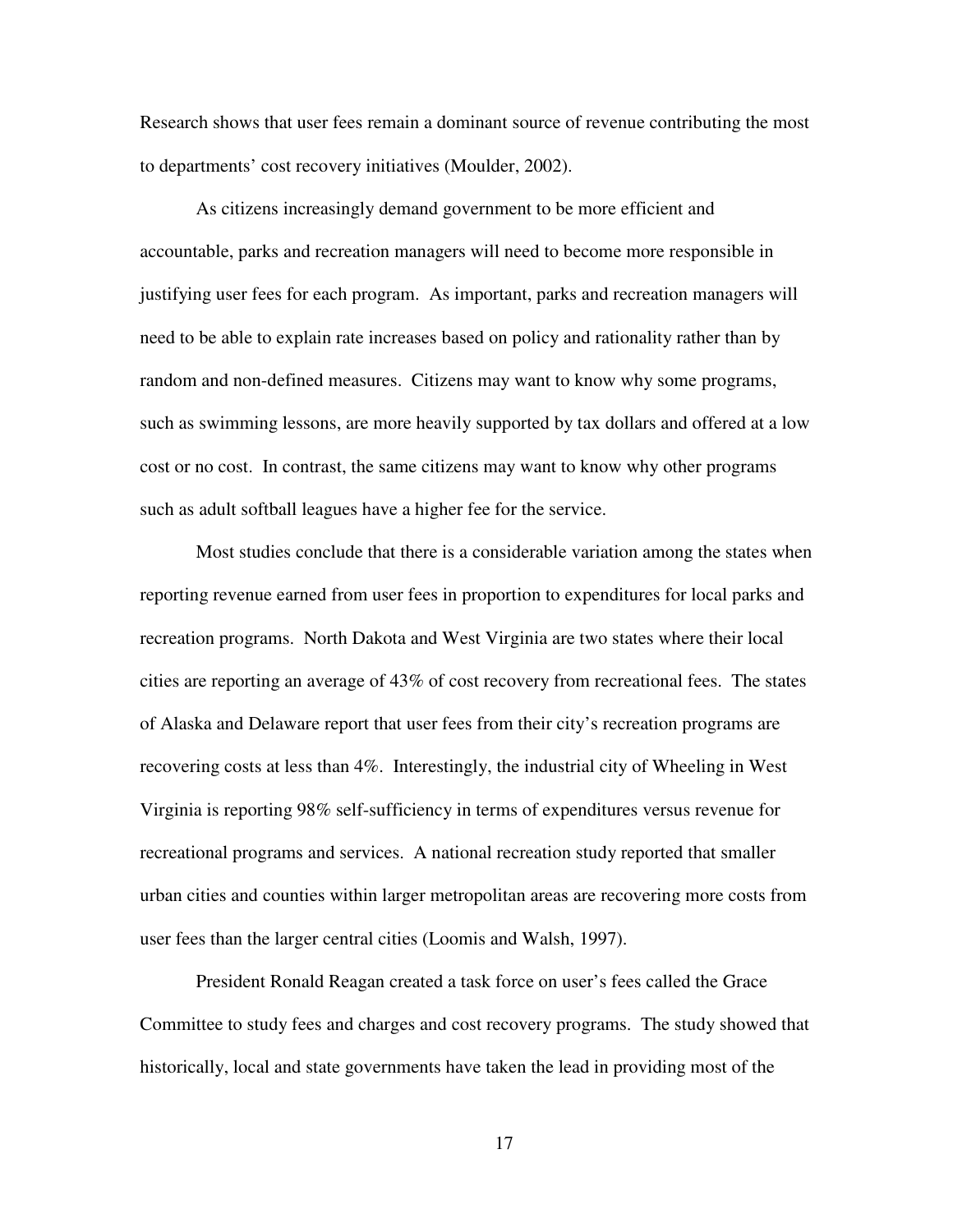public supply of outdoor recreation opportunities in the United States. State governments recover about one-third of the overall costs for park operations. Generally, state hunting and fishing license fees recover more than half of the costs of state wildlife management programs. Approximately 25% of the remaining costs are recovered through federal grants. Overall, the federal government recovers less than 10% of costs from user fees with the National Park Services recovering costs at 5% and the Forest Services recovering costs at 15% (Loomis & Walsh, 1997).

These findings resulted in the Grace Committee recommending substantial increases in user fees to recover a greater percentage of the costs of operations. The Grace Committee's ideal solution was to recover all the costs associated with operations, through fees and charges; however, they concluded that public policy would be better served if some general funds were applied to those programs and services that benefit and protect the public good of the society at large (Loomis & Walsh, 1997).

DeGraaf, Jordan and DeGraaf (1999), suggest that the first step in establishing an effective cost recovery plan is to understand the current trends of the funding environment and the budgetary process. The next step is to have a basic understanding of public financing for local governmental parks and recreation departments. It is also important to understand that the mission of the organization must be tied to the department's financial goals. The department's financial goals should include a cost recovery plan. Finally, effective cost recover planning includes identifying the amount of money to be recovered and the resources to accomplish this.

DeGraaf et al.., (1999) suggest that parks and recreation departments inventory their programs and services to determine which ones will be assigned a fee and the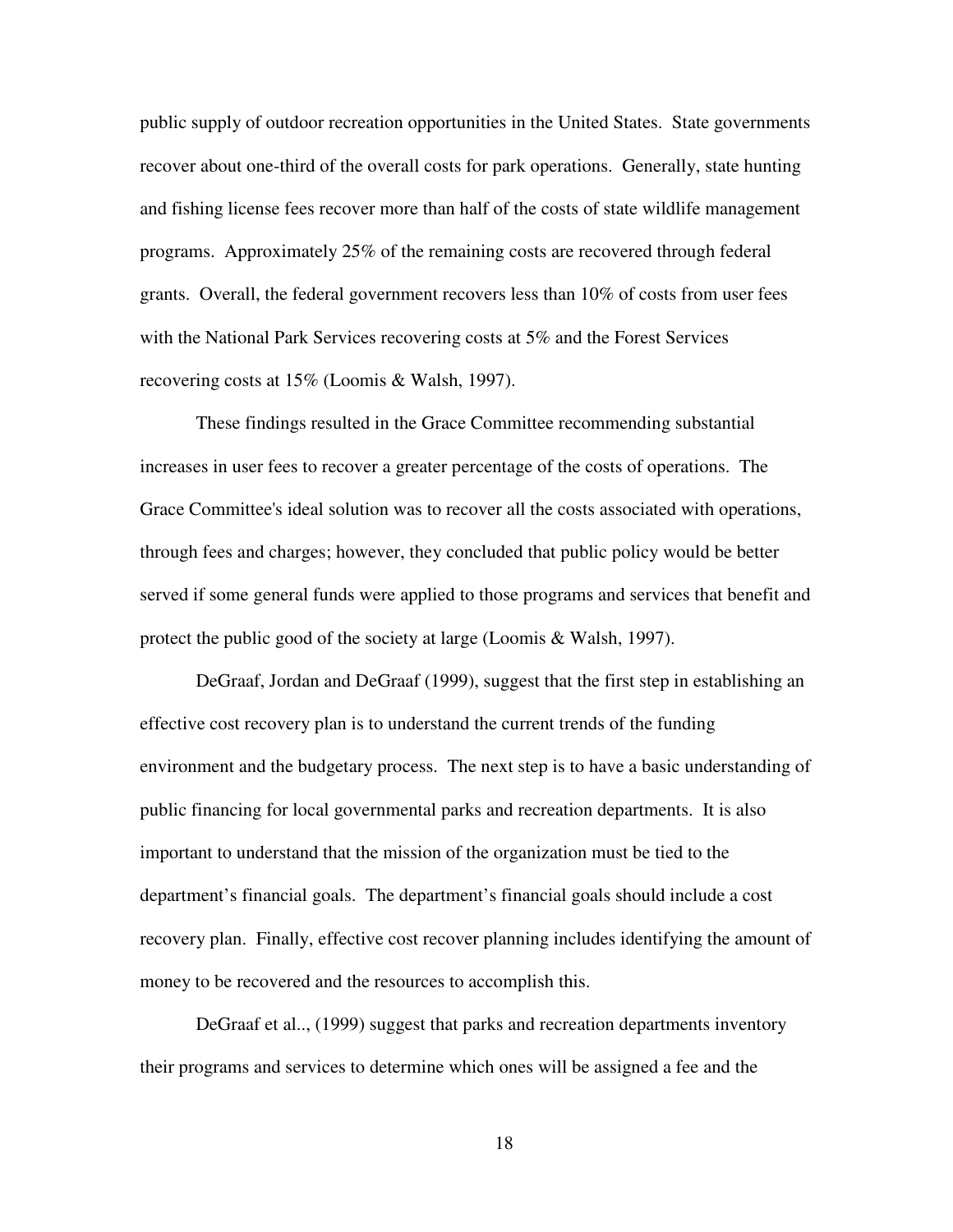classification level of responsibility to recover costs: no cost recovery, partial cost recovery, or full cost recovery. According to DeGraaf et al., (1999), parks and recreation research experts, Crompton and Lamb, have effectively identified three categories of services: private, public, and merit. Private services are those that benefit the people that they serve directly. There is usually little general funds applied to these programs and the fees imposed are structured to recover most if not all costs. A round of golf is an appropriate example for this category. Public programs and services usually benefit the local community where the services are offered. Parks and recreation managers must identify the appropriate fee for programs and services identified in this category based on organizational choice. However, most programs or services assigned to this category are usually partially subsidized by the general fund. In addition, a fee is imposed to the participant to recover the remaining costs to offer the program or service. An example for this category may include reserved picnic shelters found in a neighborhood park. The public views the park as adding to the quality of life and the reserved picnic shelter benefits a particular individual or group. Merit programs and services are those that a department identifies as having a tremendous good to the society as a whole. In most cases, these programs are heavily subsidized and rarely have fees imposed but the costs are usually covered by the general fund, grants, and or donations (DeGraaf et al., 1999). Often times, programs classified into the merit category include providing for children, the aged, the poor, and the disabled (Loomis and Walsh, 1997).

DeGraaf et al., (1999), describes two types of costs classifications, indirect and direct, to be considered when establishing a fee or charge. Indirect costs include such things as administrative salaries, computers and office equipment, advertisement, and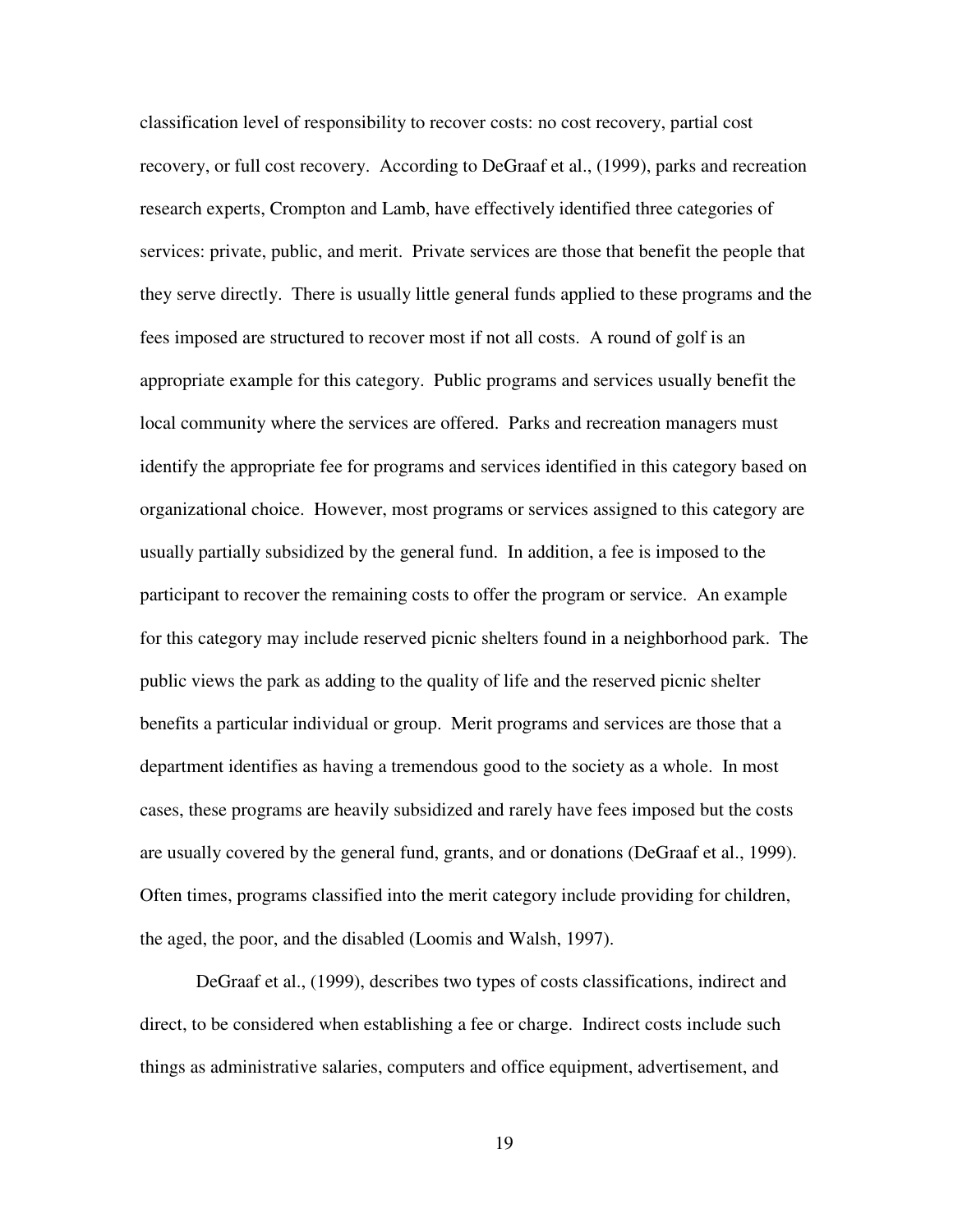custodial services. Direct costs are those expenditures that are directly related to a leisure services program being offered to participants such as instructor salaries, class materials and supplies. Direct costs are further broken down into fixed and variable costs for activities.

Fixed costs are those things remaining constant throughout the duration of a program regardless of the number of participants involved in a program such as the rental of a room to conduct a specific class. Variable costs are identified as those things that may be impacted by the numbers of enrolled participants, which when increased cause increased program costs. A good example of increased costs occurs when an additional child is enrolled in a summer camp. This action results in the need to purchase an additional tee shirt, daily snack, arts and crafts kit, and a field trip admission fee (DeGraaf et al., 1999).

Once parks and recreation managers have identified all the costs associated with developing and implementing recreation services or programs, the decision of how much of the program costs will be subsidized by the general fund or other resources must be made and are usually identified in the organization's formal cost recovery plan.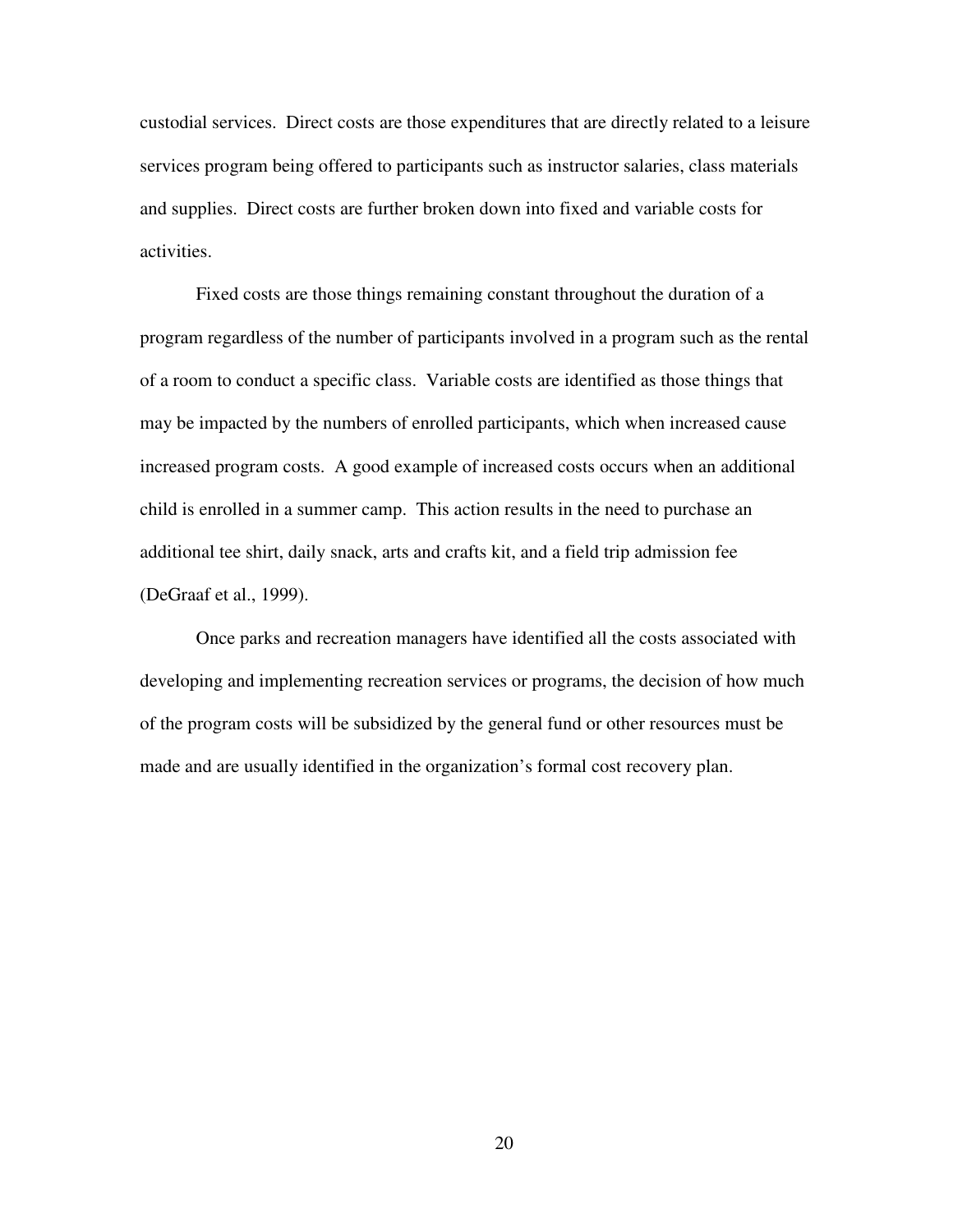#### **CHAPTER III**

#### **RESEARCH DESIGN METHODOLGY**

#### **3.1 RESEARCH QUESTION**

Research has shown that parks and recreational professionals are searching for cost recovery strategies for improving financial success for parks and recreation departments. There does not seem to be a widely accepted standard. The lack of standardization often results in frustration and inconsistent practices (Draves, 1996).

While there has been national research conducted with regard to parks and recreation departments' implementation of fees, a form of cost recovery, there has been little or no research conducted on formal cost recovery plans related to Nevada's local governmental parks and recreation departments. This study examines if parks and recreation departments have established formal cost recovery plans and if there has been efficiency gains.

The research found in this paper will demonstrate first the extent to which Nevada's local governmental parks and recreation departments are dependent on the general fund to support their department's recreational services. The research will secondly show if efforts to identify alternative funding sources are being used to financially support parks and recreation facilities, programs, and services. Thirdly, this research will identify if formal cost recovery plans exist in Nevada and if they are helping parks and recreation department to be more efficient.

This paper will also identify the characteristics of local governmental parks and recreation departments within the state of Nevada. Exploration will be conducted to evaluate the factors associated with parks and recreation managers choosing to develop a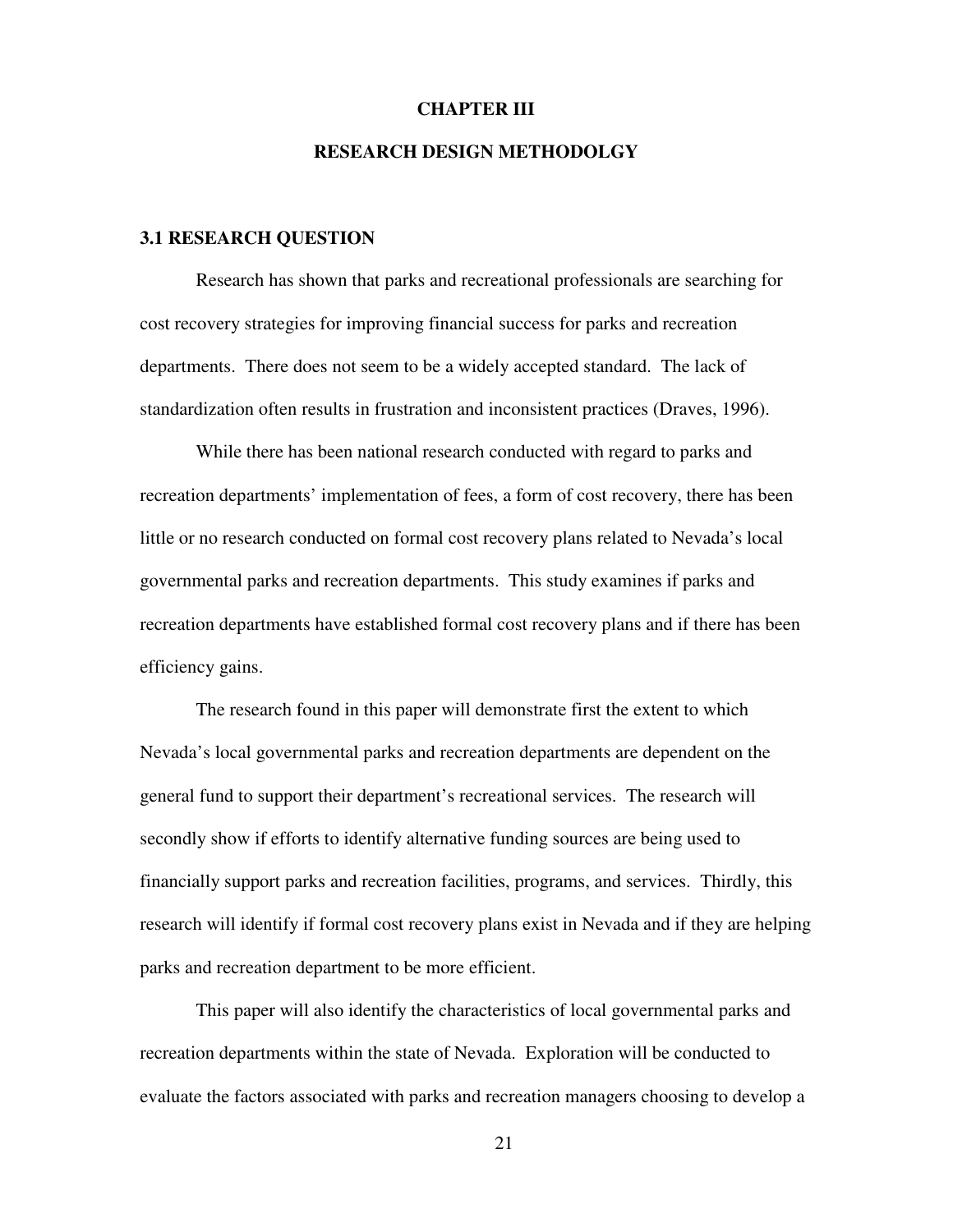formal cost recovery plan. In addition, this research will examine the financial impact on parks and recreation departments that develop a cost recovery plan. Most importantly, this research attempts to determine if cost recovery plans are being used as a financial tool for improved cost efficiencies.

One of the benefits of the selected survey population is that Nevada's local governmental counties and cities have the same tax structure. Sales and property taxes provide the majority of the revenue sources for local Nevada government's general funds. In Nevada, the general fund is local government's primary operating fund and accounts for all financial resources collected through taxes. The state of Nevada or the citizens, through voting, have the control over the local government tax rates.

#### **3.2 SAMPLE & PROCEDURES**

To obtain data for this analysis, a self-administered survey was developed in June 2003, to collect information pertaining to cost recovery practices for city and county parks and recreation departments within the State of Nevada. The study was limited to parks and recreation departments in counties with populations exceeding 10,000 and cities with populations exceeding 5,000 as found in the 2002 Nevada State Demographer's Office report: a total of ten cities and 6 counties. Of the sixteen departments surveyed, 13 responded, resulting in a response rate of 81%.

The survey instrument (Appendix B) was comprised of a three-page questionnaire that included 28 questions and a cover letter (Appendix A). A control number was assigned to each survey, which was then distributed by mail to the director of the departments identified for this study. For convenience, participants were sent a stamped and self-addressed return envelope with directions to return completed surveys to UNLV, Department of Public Administration. A reminder post card was mailed to all the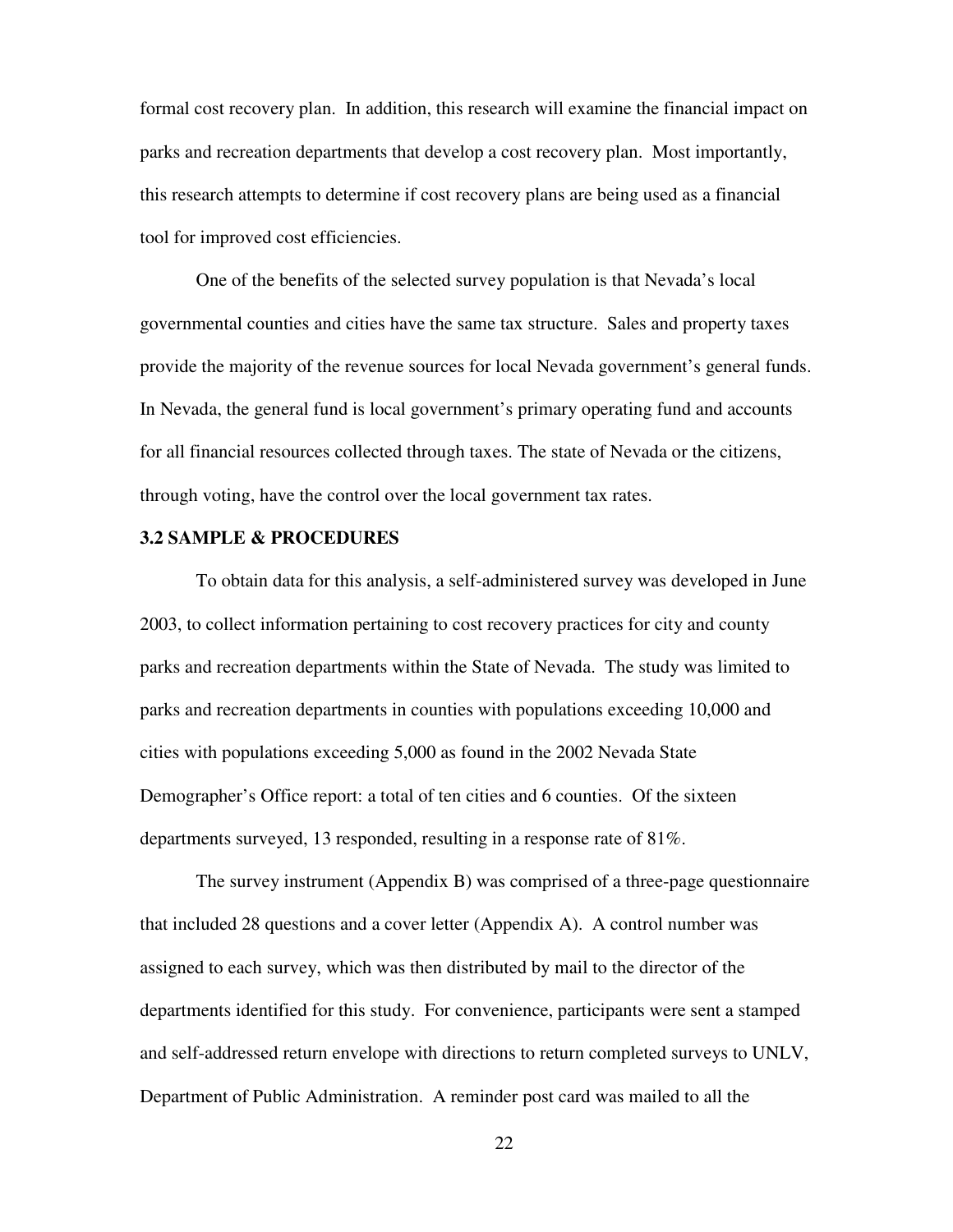departments who did not respond to the first mailing. In addition, a second cover letter and survey was sent to the organizations that did not respond to the first mailing distribution or the follow-up reminder postcard. A copy of the cover letter, survey instrument, and the reminder postcard are found in the Appendices A, B, and C of this professional paper.

#### **3.3 SURVEY INSTRUMENT**

The survey instrument, attached in Appendix B, consisted of 28 questions with an estimated completion time of less than 15 minutes. The content of the survey was based on reviewed literature as well as a survey conducted by Evelina R. Moulder in 2002, for the International City/County Association (ICMA). The survey questions used for this research were broken down into two categories. The first category of survey questions was constructed to gather information on the characteristics of Nevada's local governmental parks and recreation departments. The second category of survey questions was constructed to gather information on the factors associated with the development of a formal cost recovery plan.

Local governmental parks and recreation characteristics included: government type, population density, annual parks and recreation budgets, source of funding, programs and facilities offered, existence of fee per program and or facility, residents and non-residents use, methods for establishing and modifying fees, existence of computerized accounting systems, and sophistication of cost recovery practices.

Formal cost recovery plan factors included: categories and definitions, development and approval authority, age, review cycle, causes for development, and cost efficiencies gained.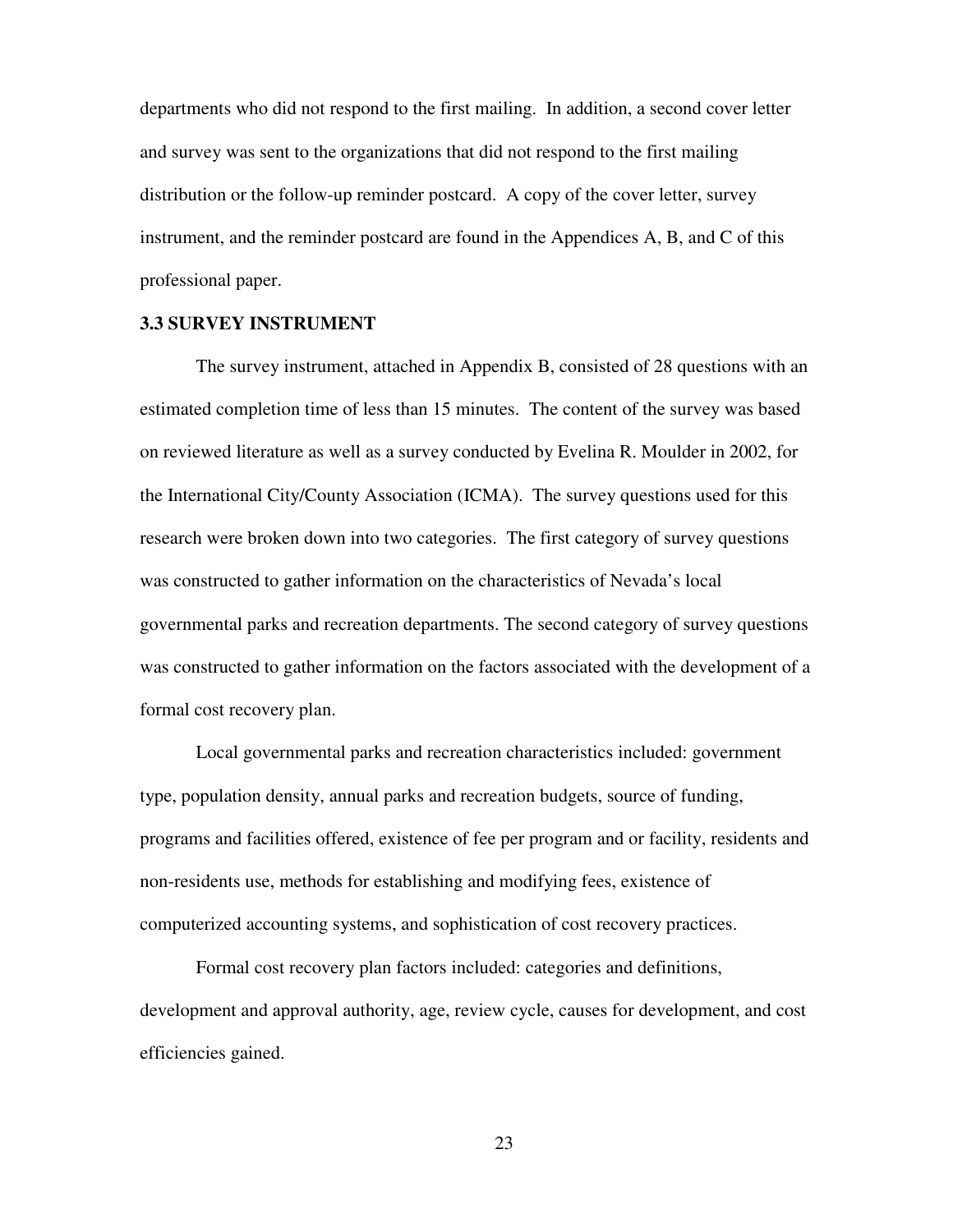#### **3.4 SAMPLE SIZE AND RESPONSE RATE**

divided into three characteristics: government type, population density, and population **Table 3.1: Survey Response Statistics Characteristic Characteristic Number Surveyed Responding Responding Percent Responding**  All  $16$  13 81% Government Type County 6  $\qquad \qquad 6$  3  $\qquad \qquad 50\%$ City 10  $10$   $10\%$ Population Density Urban 9 8 89% Rural  $7$  7 5 71% Population

> $<40,000$  7 5 71% 40,000-100,000 4 3 75% >100,000 5 100%

Table 3.1 reports data on sample size and survey response statistics. The table is

size. Of the 16 parks and recreation departments surveyed, 13 (81%) responded by returning the survey instrument. Ten city departments were sent a survey and all 10 responded resulting in a 100% response rate. Six county departments were sent surveys and three responded with a 50% response rate.<sup>1</sup> Of the 9 departments serving urban areas, 8 responded resulting in an 89% response rate. Of the 7 departments serving rural areas, 5 responded for a 71% response rate. As found in Table 3.2, it is evident that those departments serving large and urban populations had a higher response rate than those departments serving smaller or rural populations. Therefore, findings may not be representative of smaller, rural departments.

 $\overline{a}$ 

 $<sup>1</sup>$  One survey representing a large suburban county was received after the completion of this research. The survey results</sup> showed that the respondent does collect fees and is planning to complete a formal cost recovery plan within one year.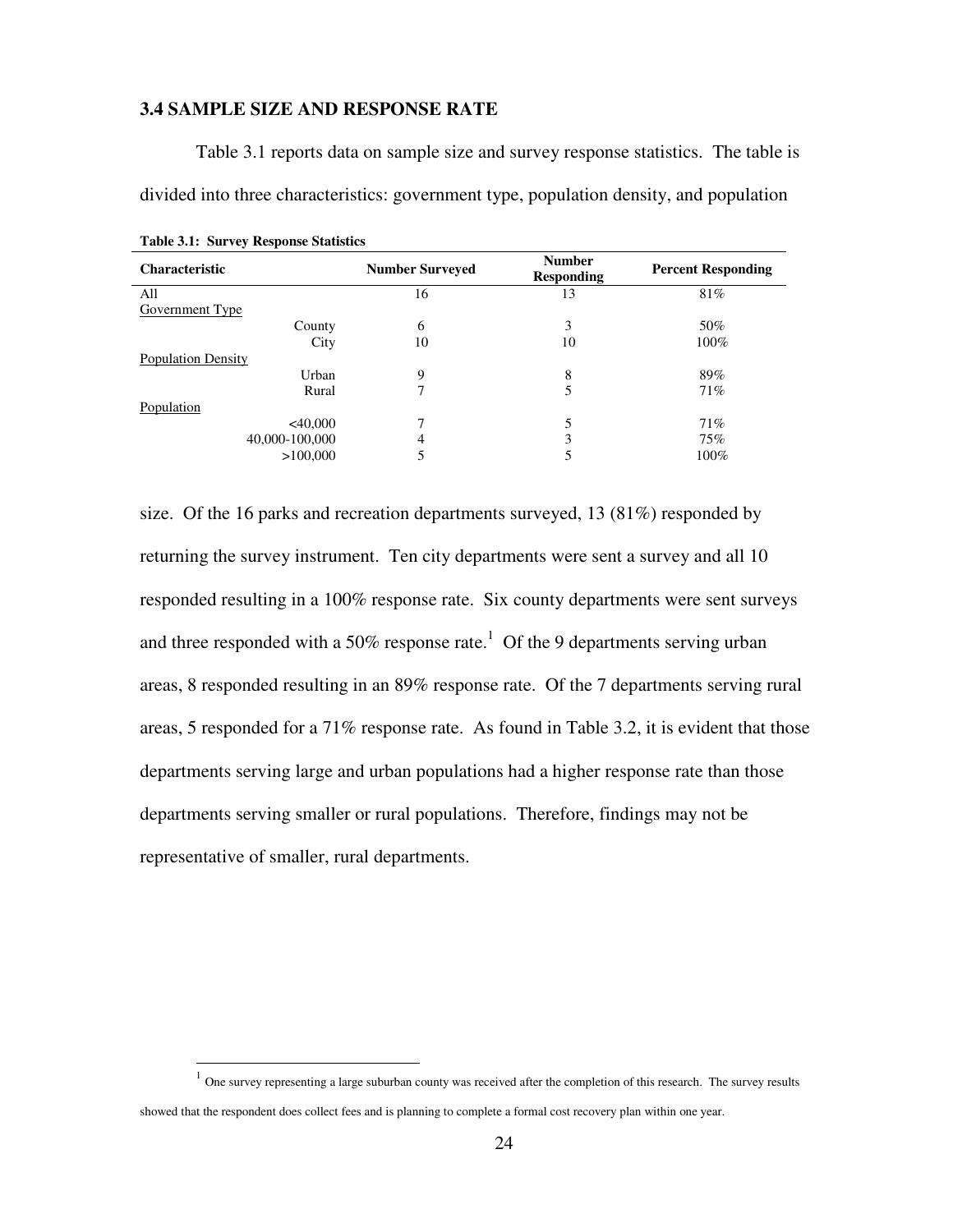#### **CHAPTER IV**

#### **FINDINGS AND ANALYSIS**

Chapter IV provides the findings and an analysis of the survey results and is presented in a series of text and tables. Each finding is presented and discussed in the approximate order of the questions as listed in the survey instrument. The first section begins with a discussion on the general findings and presents the characteristics of the sample. The second section provides analyses on the factors associated with the development of a formal cost recovery plan. The last section describes the impact of establishing a formal cost recovery plan.

#### **4.1 GENERAL FINDINGS**

In general, the data collected show that all responding departments are collecting revenue from fees and charges to offset the costs of their department's operations. This demonstrates that no single parks and recreation department participating in this research relies solely on the general fund to support parks and recreation programs. These data also demonstrate that all parks and recreation departments are participating in some form of cost recovery practice, but less than a third of the departments report that they have a formal cost recovery plan. The data also show that cities are more likely than counties to have a cost recovery plan. In fact, no county reported having a formal cost recovery plan. It should be noted that the response rate from the counties was low (50%) which leads the researcher to be cautious when drawing conclusions for this governmental category. In addition, all four cities reporting that their departments have a formal cost recovery plan also report that they are currently experiencing improved cost efficiencies or plan to do so in the future.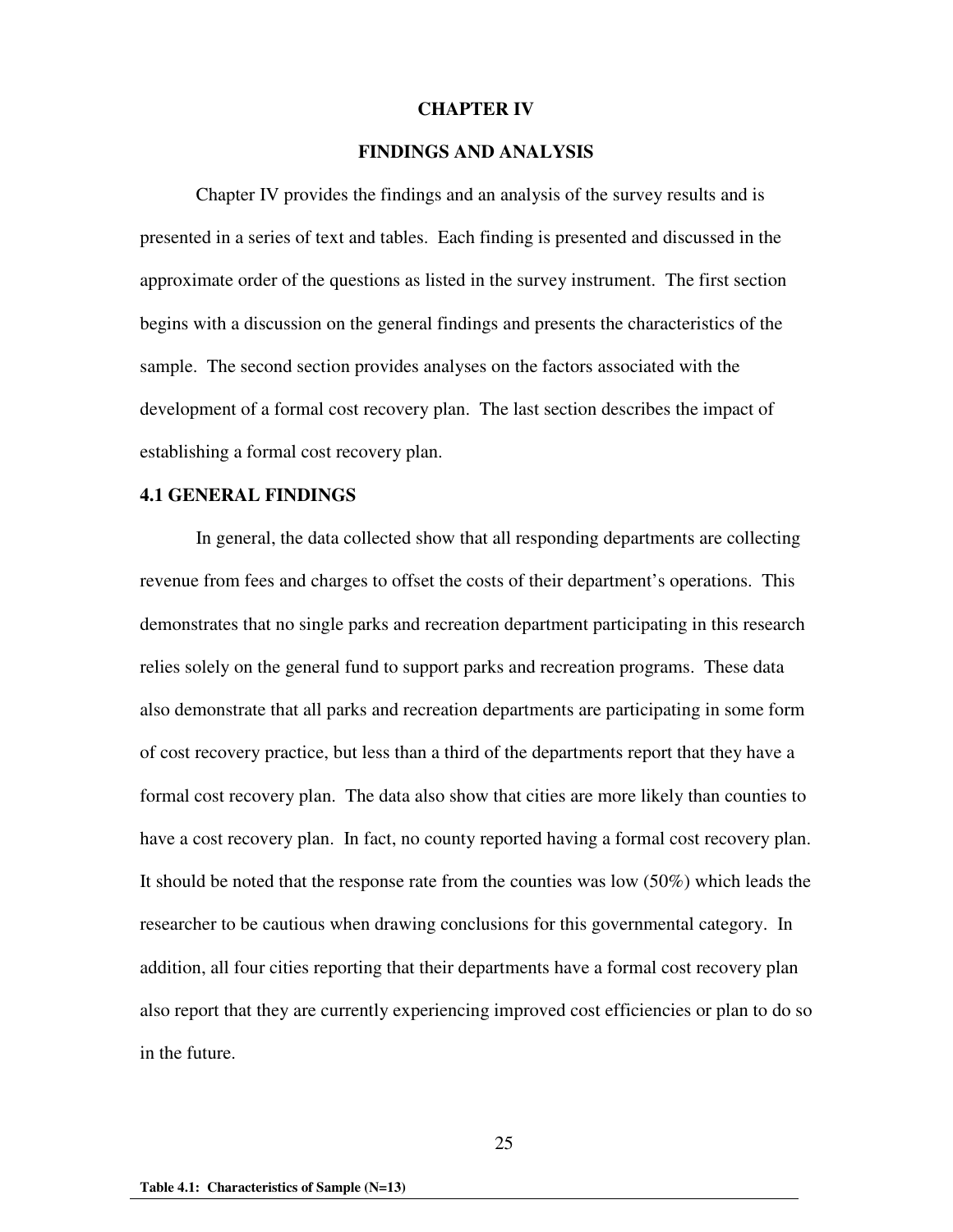| Characteristic                             | <b>Number</b>  | Percent |
|--------------------------------------------|----------------|---------|
| Government Type                            |                |         |
| County                                     | 3              | 23%     |
| City                                       | 10             | 77%     |
| <b>Population Density</b>                  |                |         |
| Urban                                      | 8              | 62%     |
| Rural                                      | 5              | 38%     |
| Population                                 |                |         |
| $<$ 40,000                                 | 5              | 38%     |
| 40,000-100,000                             | 3              | 31%     |
| >100,000                                   | 5              | 38%     |
| Annual Parks and Recreation Budget         |                |         |
| $<$ \$1,000,000                            | $\overline{4}$ | 31%     |
| \$1,000,000-\$10,000,000                   | 5              | 38%     |
| > \$10,000,000                             | $\overline{4}$ | 31%     |
| Have a formal cost recovery plan           | 4              | 31%     |
| Do not have a formal cost recovery<br>plan | 9              | 69%     |

Table 4.1 presents the characteristics of the responding departments. Of the 13 respondents, three (23%) are counties and ten (77%) are cities. Most respondents characterized themselves as urban as opposed to rural.<sup>2</sup> Departments are evenly divided in terms of size of population served and parks and recreation budget. Four (31%) of the respondents reported having a formal cost recovery plan and nine (69%) of the respondents reported that their departments did not have a cost recovery plan.

Table 4.2 reports characteristics of jurisdictions and cost recovery status. Of the ten cities responding, three report that their departments do not have a formal cost recovery plan. Four responding cities report that their departments do have a formal cost recovery plan and three of the cities report that they are in the process of preparing a formal cost recovery plan for their departments. None of the three responding county organizations report having a formal cost plan currently or have plans in progress to

<sup>&</sup>lt;sup>2</sup> Because only two respondents characterized themselves as suburban, the results from urban and suburban jurisdictions have been combined.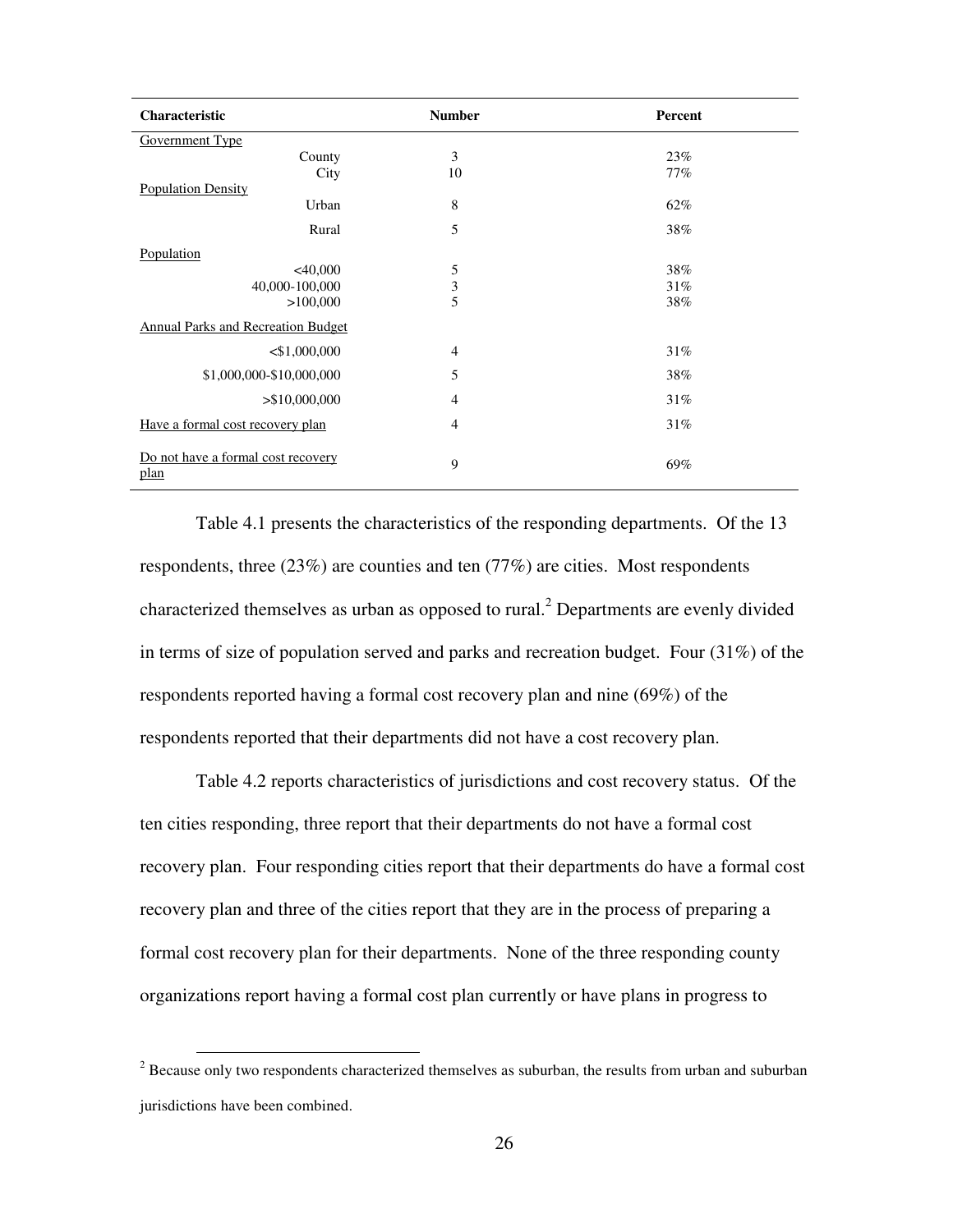complete one. Cities that are rural and have small populations are less likely to have a

| Characteristic            | No Plan          | In Progress      | Have a Plan      |
|---------------------------|------------------|------------------|------------------|
| <b>Cities</b>             | $\mathfrak{Z}$   | 3                | $\overline{4}$   |
| $N=10$                    |                  |                  |                  |
| <b>Population Density</b> |                  |                  |                  |
| Urban                     | $\boldsymbol{0}$ | $\mathfrak{Z}$   | $\overline{4}$   |
| Rural                     | $\mathfrak{Z}$   | $\boldsymbol{0}$ | $\overline{0}$   |
| Population                |                  |                  |                  |
| $<$ 40,000                | $\mathfrak{Z}$   | $\mathbf{1}$     | $\boldsymbol{0}$ |
| 40,000-100,000            | $\boldsymbol{0}$ | $\boldsymbol{0}$ | $\overline{c}$   |
| >100,000                  | $\boldsymbol{0}$ | $\mathbf{2}$     | $\overline{c}$   |
| <b>Budget Range</b>       |                  |                  |                  |
| $<$ \$1,000,000           | $\mathfrak{Z}$   | $\boldsymbol{0}$ | $\boldsymbol{0}$ |
| \$1,000,000-\$10,000,000  | $\boldsymbol{0}$ | $\sqrt{2}$       | $\overline{c}$   |
| > \$10,000,000            | $\boldsymbol{0}$ | $\mathbf{1}$     | $\overline{c}$   |
|                           |                  |                  |                  |
| <b>Counties</b>           | $\mathfrak{Z}$   | $\boldsymbol{0}$ | $\boldsymbol{0}$ |
| $N=3$                     |                  |                  |                  |
| <b>Population Density</b> |                  |                  |                  |
| Urban                     | $\mathbf{1}$     | $\boldsymbol{0}$ | $\boldsymbol{0}$ |
| Rural                     | $\overline{c}$   | $\mathbf{0}$     | $\boldsymbol{0}$ |
| Population                |                  |                  |                  |
| $<$ 40,000                | $\mathbf{1}$     | $\boldsymbol{0}$ | $\boldsymbol{0}$ |
| 40,000-100,000            | $\mathbf{1}$     | $\boldsymbol{0}$ | $\boldsymbol{0}$ |
| >100,000                  | $\mathbf{1}$     | $\boldsymbol{0}$ | $\overline{0}$   |
| <b>Budget Range</b>       |                  |                  |                  |
| $<$ \$1,000,000           | $\mathbf{1}$     | $\boldsymbol{0}$ | $\boldsymbol{0}$ |
| \$1,000,000-\$10,000,000  | $\mathbf{1}$     | $\boldsymbol{0}$ | $\boldsymbol{0}$ |
| > \$10,000,000            | $\mathbf{1}$     | $\boldsymbol{0}$ | $\boldsymbol{0}$ |

**Table 4.2: Characteristics of Jurisdictions and Cost Recovery Plan Status (N=13)** 

formal cost recovery plan. Among large cities, all either report having a formal cost recovery plan in place or are in the process of developing one. Cities that have medium size or large budgets are more likely to have cost recovery plans then cities with small budgets.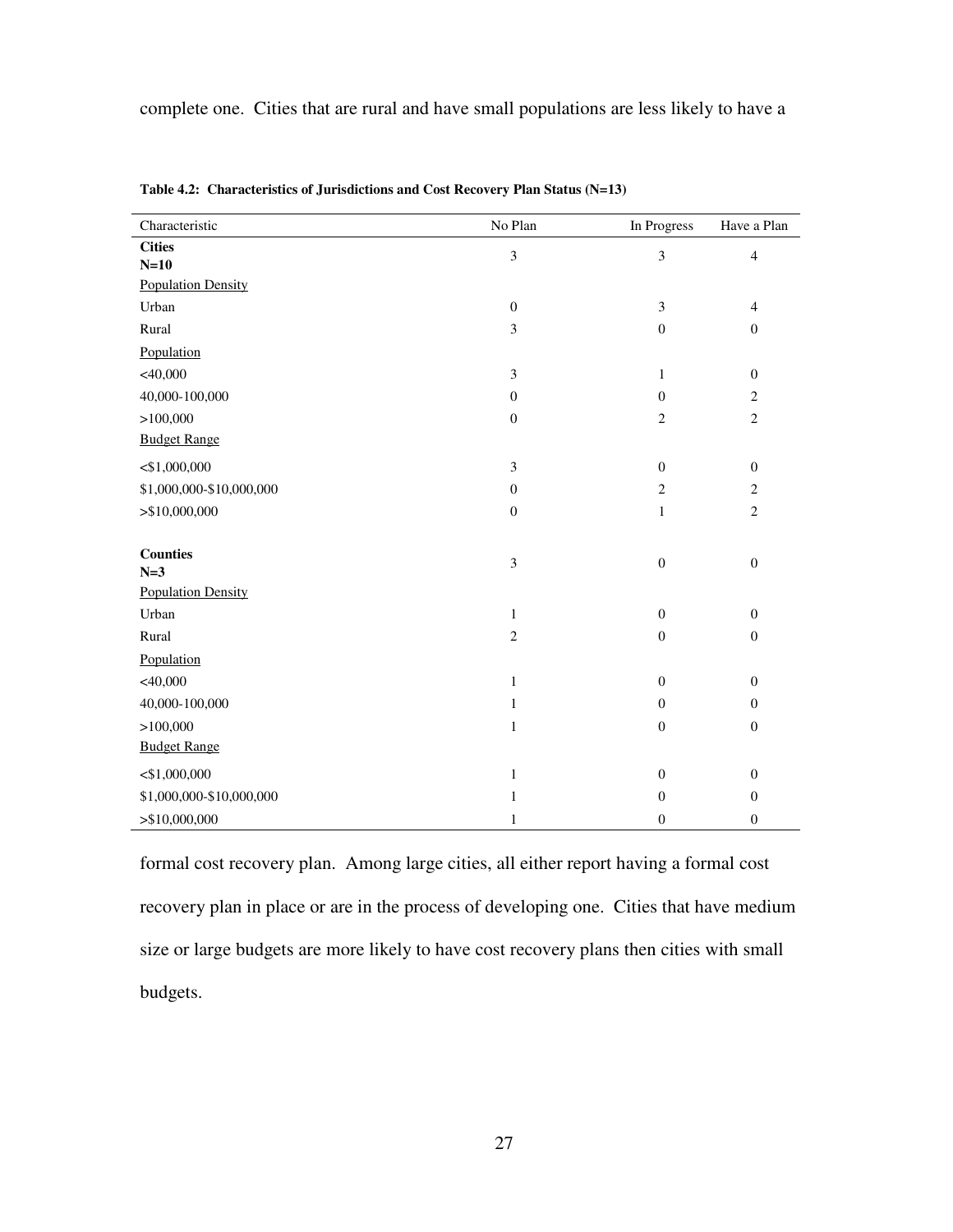An interesting finding is that cities are more likely than counties to have cost recovery plans in place or in progress. The pattern of larger departments developing formal plans that we see in more urban cities does not appear in counties.<sup>3</sup>

#### **4.2 FACTORS ASSOCIATED WITH THE DEVELOPMENT OF A FORMAL**

#### **COST RECOVERY PLAN**

 $\overline{a}$ 

Jurisdictions with a formal cost recovery plan were asked to identify factors associated with their choice to develop a formal plan. The survey question was designed

| Characteristic                     | Professional trend | Needs Assessment Elected official<br>Results | initiative | Manager's office<br>initiative | Department<br>initiative |
|------------------------------------|--------------------|----------------------------------------------|------------|--------------------------------|--------------------------|
| All                                | $2*$               | л.                                           | 1          | $\overline{c}$                 | $\overline{2}$           |
| $(N=4)$                            |                    |                                              |            |                                |                          |
| Population                         |                    |                                              |            |                                |                          |
| 40,000-100,000                     | $\mathbf{0}$       | 1                                            | 1          | 1                              | $\boldsymbol{0}$         |
| $(N=2)$                            |                    |                                              |            |                                |                          |
| >100,000                           | $\overline{2}$     | $\theta$                                     | $\theta$   |                                | $\overline{2}$           |
| $(N=2)$                            |                    |                                              |            |                                |                          |
| <b>Parks and Recreation Budget</b> |                    |                                              |            |                                |                          |
| \$1,000,000-<br>\$10,000,000       | $\boldsymbol{0}$   | 1                                            | 1          | 1                              | $\boldsymbol{0}$         |
| $(N=2)$                            |                    |                                              |            |                                |                          |
| > \$10,000,000                     | 2                  | $\theta$                                     | $\theta$   | 1                              | $\overline{2}$           |
| $(N=2)$                            |                    |                                              |            |                                |                          |

**Table 4.3: Reasons for Developing a Cost Recovery Plan** 

\*Number of jurisdictions citing this factor as a cause of their decision to develop a formal cost recovery plan.

 $3$  No counties in this sample report either having or in the process of developing a formal plan. One large county submitted a survey too late to be accounted for in this research paper. However, this county reports that they are in the process of developing a cost recovery plan. This trend found in Nevada is similar to those findings reported by Crompton, (1999), which states that cities are relying more on special taxes and various fees and charges and that the county governments still rely primarily on the property taxes for funding. It is important to note that only 50% of the county parks and recreation departments responded to the survey. Therefore, caution must be taken when drawing conclusions about other county governments within Nevada.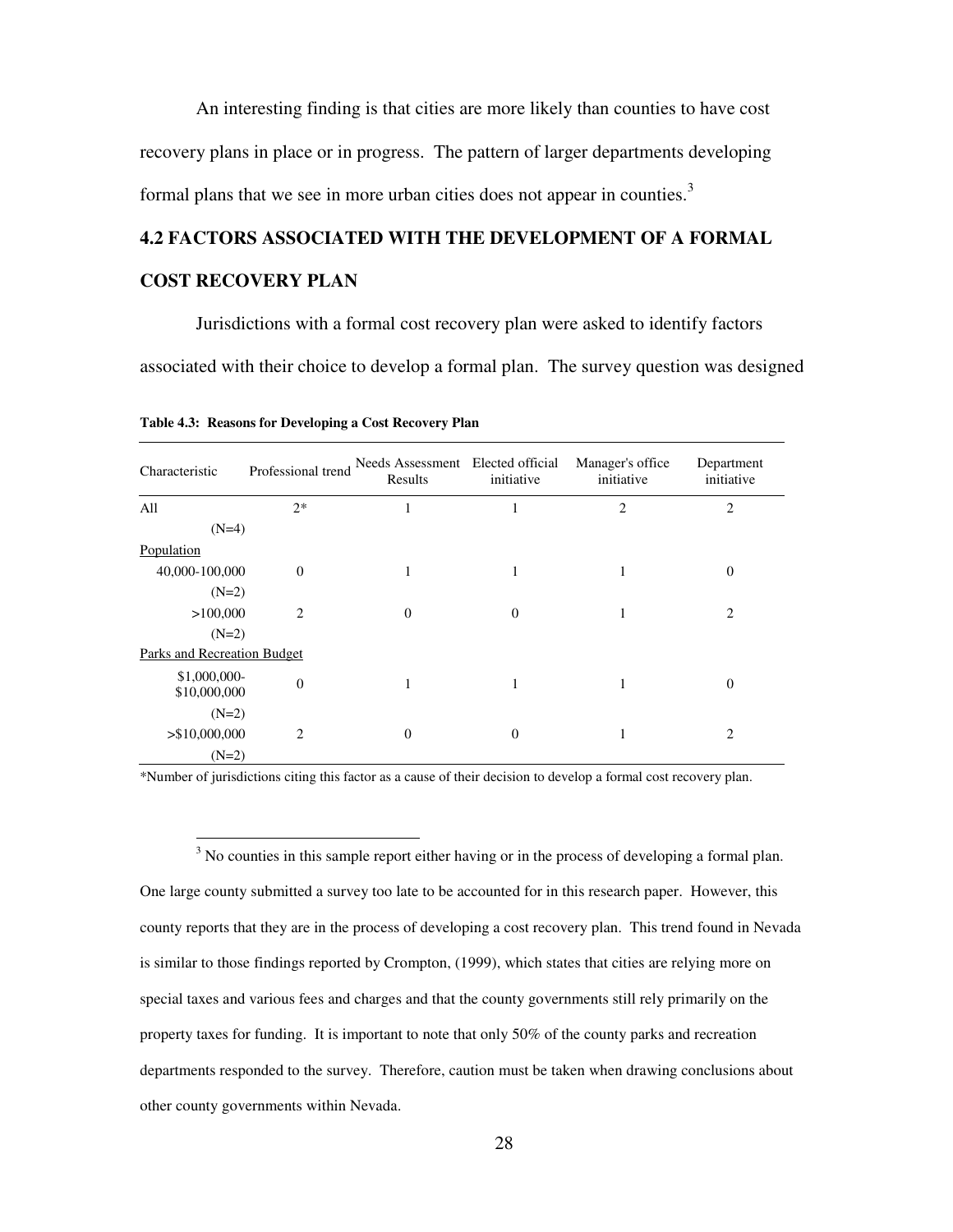to allow the respondents to choose more than one response for this question. As Table 4.3 shows, there is no one predominant cause for departments to develop a formal cost recovery plan. The responses were divided between professional trend, needs assessments, elected official initiative, management office initiative, and department initiatives. Even so, it may be fair to state that upper management can be reflective as a collective whole and includes elective officials, government managers, and department directors. This collective group, collapsed to represent one voice, may be an indicator that upper management is following the professional trend to develop formal cost recovery plans based on the need to address diminishing general funds to support parks and recreation services. The sample is small, making it difficult to draw any further conclusions.

All responding departments reported in their surveys that agency accreditation, citizen board, and fiscal stress were not causes for the development of a formal cost recovery plan, and therefore these categories are not included in Table 4.3. In the future, agency accreditation may have more influence on departments choosing to develop formal cost recovery plans. This is due to the fact that agency accreditation criteria, outlined by the Commission Accreditation for Parks and Recreation Agencies (CAPRA), recommends that parks and recreation departments establish a formal fees and charges policy when fees exist. Currently, only two cities within the state of Nevada has been accredited by CAPRA.

It is interesting that much literature has been developed stating that local governments and particularly parks and recreation departments are at risk of losing funding. Yet, the survey results indicate that fiscal stress is not identified as a major cause for developing a formal cost recovery plan.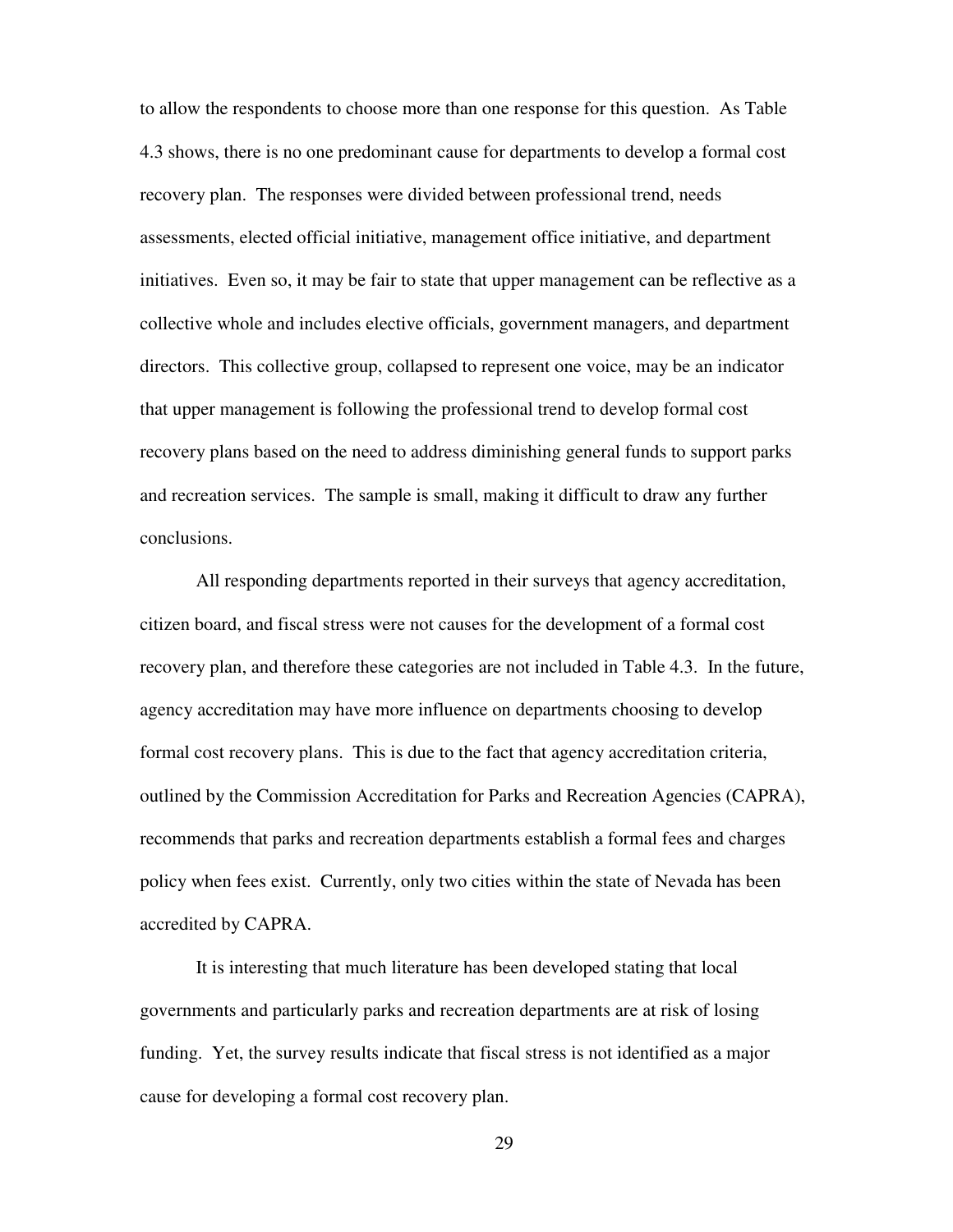Those without formal cost recovery plans were asked the reasons underlying their decision not to develop a plan. Table 4.4 represents responses. Responders were allowed

| Characteristic | <b>Not</b><br>required | No Fiscal<br><b>Stress</b> | <b>Staff</b><br>shortage | Department<br>is too small Expertise | No       | No Tracking<br>System | Informal<br>cost<br>recovery<br>practices | <b>Not</b><br>Efficient |
|----------------|------------------------|----------------------------|--------------------------|--------------------------------------|----------|-----------------------|-------------------------------------------|-------------------------|
| County         | $2*$                   | $\Omega$                   |                          |                                      | $\theta$ | 0                     |                                           | 0                       |
| $(N=3)$        |                        |                            |                          |                                      |          |                       |                                           |                         |
| City           |                        | $\Omega$                   |                          |                                      |          | 0                     |                                           | $\theta$                |
| $(N=6)$        |                        |                            |                          |                                      |          |                       |                                           |                         |

**Table 4.4: Reasons for No Formal Cost Recovery Plan** 

\*Number of jurisdictions selecting this response.

to select up to three responses. The reasons reported are somewhat the same for both counties and cities and are equally divided between not required, staff shortages, and small department size. Most organizations reporting that they lack a formal cost recovery plan, state that they do use informal cost recovery practices. Again, it is unusual that the category of "no fiscal stress" was not selected. This leads the researcher to wonder if fiscal stress is being experienced or understood by the responding departments. It is also possible that the implementation of fees as reported by all responders is the direct result of fiscal stress but the development of a formal plan is the result of professional involvement. Further exploration in this area may result in understanding this trend more thoroughly.

#### **4.3 IMPACT OF A FORMAL COST RECOVERY PLAN**

| Characteristic | N* | General<br>Fund | Frant<br>Funding | User/<br>Participant<br>Fees | ∴ash<br>Donations | Fund<br>Raising | Other |
|----------------|----|-----------------|------------------|------------------------------|-------------------|-----------------|-------|
| All            |    | 70%             | $3\%$            | 25%                          | $\mathcal{G}_0$   | 0%              | 1%    |

#### **Table 4.5: Sources of Funding**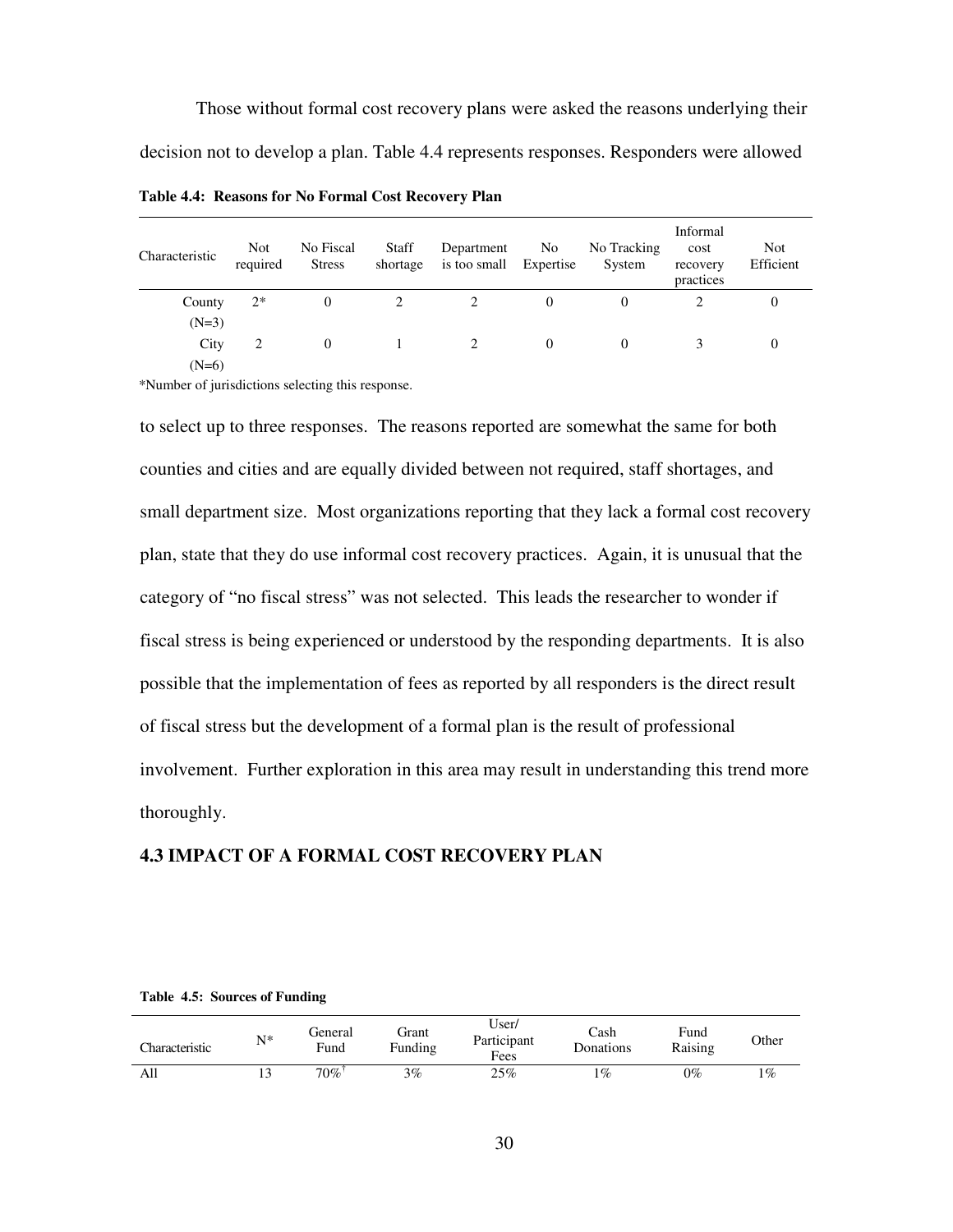| Have a formal<br>cost recovery<br>plan        | 70% | 7% | 19% | $2\%$ | $0\%$ | $2\%$ |
|-----------------------------------------------|-----|----|-----|-------|-------|-------|
| Do not have a<br>formal cost<br>recovery plan | 70% | 1% | 27% | 1%    | 0%    | 1%    |

\*N is the number of respondents in each category.

†Respondent's average percentage of the budgets provided by the different funding categories.

One of the survey questions asked the respondents to identify the source and percentages for their total parks and recreation operating budgets as listed in Table 4.5. The results demonstrate that Nevada's local governmental parks and recreation departments remain dependent on the general fund. Departments receive approximately 70% of their operating money from the general fund. Additionally, it was evident that the dependence on the general fund is independent of whether the organization has a formal cost recovery plan or not. Interestingly, Nevada's local governmental parks and recreation departments are reporting that participants' user fees at 25% are the second highest source of funds. This information indicates that local parks and recreation departments are following the national trend and have moved towards establishing alternative funding sources to supplement the general fund. However, the data results show lower percentages are being received from grants funds at 3%, donations at 1% and fundraising at 0%. These three funding sources are clearly not being used as a significant source of alternative funding by local governmental parks and recreation departments within the state of Nevada.

#### **Table 4.6: General Fund Support**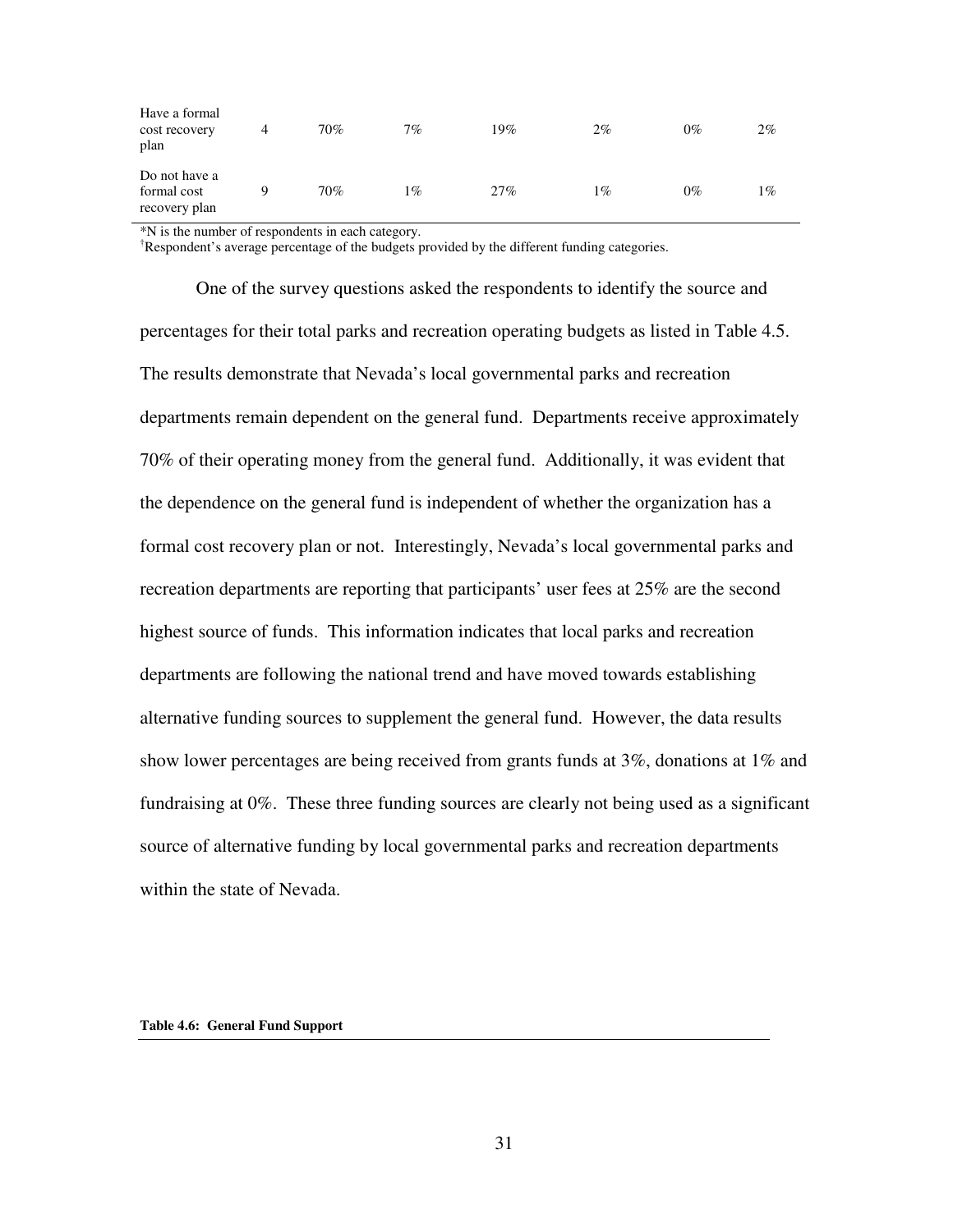| Characteristic                                                      | of Public<br>Lands | Acquisition Preservation<br>of Public<br>Lands | Property | Facility<br>Improvements Improvements | Maintenance | <b>Basic</b><br>Services | Program<br>Costs |
|---------------------------------------------------------------------|--------------------|------------------------------------------------|----------|---------------------------------------|-------------|--------------------------|------------------|
| All<br>$(N=13)$                                                     | $31\%*$            | 46%                                            | 77%      | 77%                                   | 92%         | 92%                      | 77%              |
| Have a formal<br>cost recovery<br>plan                              | 25%                | 50%                                            | 100%     | $100\%$                               | 100%        | 100%                     | 100%             |
| $(N=4)$<br>Do not have a<br>formal cost<br>recovery plan<br>$(N=9)$ | 22%                | 44%                                            | 67%      | 67%                                   | 89%         | 89%                      | 67%              |

\*Percentage of jurisdictions reporting general funds to support the different expenditures categories.

The results from this survey corresponded very closely to those reported by an ICMA survey titled Financing Parks and Recreation (Evelina Moulder, 2002) in terms of general funds allocations, and fees and charges. The ICMA survey showed that 1,334 organizations reported that 75 % of their operating budgets come from the general fund and  $28.3\%$  come from user fees.<sup>4</sup>

The general fund is supporting a wide range of Nevada's local parks and recreation departments' operational costs as depicted in Table 4.6. Respondents were allowed to choose any categories in which the department relied on the general fund for support. The Table shows that 92% of the respondents rely on the general fund for maintenance and basic services. The Table also reports that 77% of the respondents reported that the general fund is used to support program costs, facility, and property improvements. Fewer departments reported using money from the general fund for acquisition and preservation of lands (31% and 46% respectively). This last statement

 $\overline{a}$ 

<sup>&</sup>lt;sup>4</sup> The ICMA survey requested respondents to report the total percentage of the sources for their parks and recreation operating budgets. Respondents were instructed that the percentages must add up to 100%. Never the less, according to the authors, many different combinations of funding resources were reported. Therefore, when the percentages were tallied, the result is well over 100%.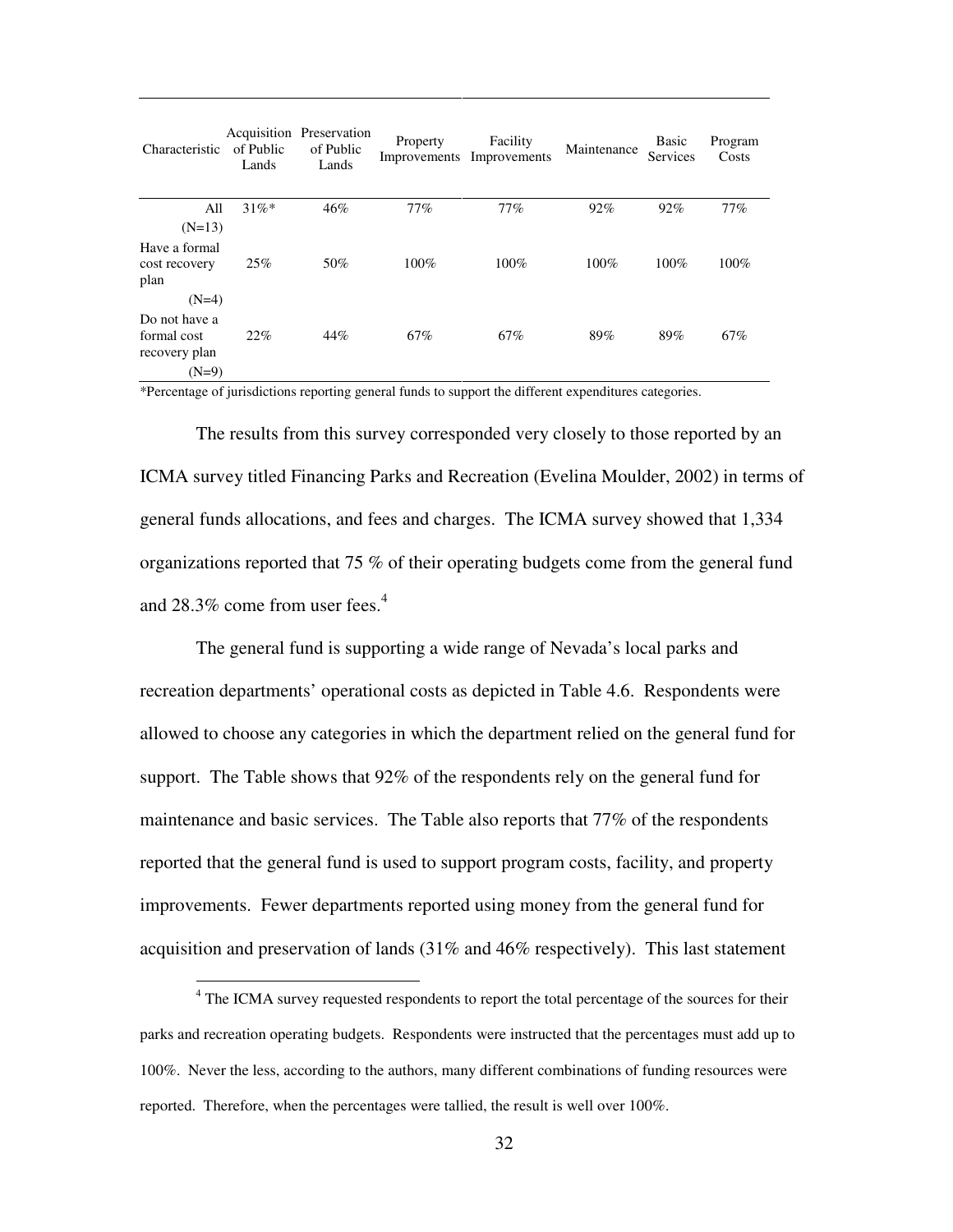isn't unusual as most land acquisition and preservation activities are funded by capitol improvement funds, grants, and donations rather than by a parks and recreation department's general fund allocation.

The respondents reporting that they do not have a cost recovery plan indicate that they are less likely, than those with a plan, to spend general fund money on property and facility improvements (67% vs. 100%), maintenance and basic services (89% vs.100%), and programs (67% vs.100%). This is an unusual finding as this researcher would think that those departments with formal cost recovery plans would have less use of the general funds and more use of collected fees for these categories. This would seem to be especially true for the program cost category. These inconsistencies may be due to the survey question being poorly constructed. It may also be due to the small sample size (4) for those departments reporting having a formal cost recovery plan. Further exploration would be needed to draw further conclusions.

The survey asked the responders to identify the types of programs and services provided by their departments. Those who provided a program were also asked if they

| Characteristic                            |                 | Before/after<br>school<br>Programs | Music<br>classes | Field trips<br>and<br>excursions | Performing<br>arts | Festivals | Tutorial | Environmental<br>education and<br>nature<br>programs | Social<br><b>Services</b> |
|-------------------------------------------|-----------------|------------------------------------|------------------|----------------------------------|--------------------|-----------|----------|------------------------------------------------------|---------------------------|
| All                                       | Offer           | $69\%*$                            | 69%              | 85%                              | 85%                | 69%       | 38%      | 31%                                                  | 46%                       |
| $(N=13)$                                  | Charge<br>a Fee | $91\%$                             | 100%             | 100%                             | 64%                | 78%       | 80%      | 50%                                                  | 17%                       |
| Have a                                    | Offer           | 100%                               | 75%              | 100%                             | 75%                | 75%       | $0\%$    | $0\%$                                                | 50%                       |
| formal cost<br>recovery plan<br>$(N=4)$   | Charge<br>a Fee | 100%                               | 100%             | 100%                             | 67%                | 67%       | $0\%$    | $0\%$                                                | 50%                       |
| Do not have                               | Offer           | 78%                                | 67%              | 78%                              | 89%                | 78%       | 56%      | 44%                                                  | 44%                       |
| a formal cost<br>recovery plan<br>$(N=9)$ | Charge<br>a Fee | 86%                                | 100%             | 100%                             | 63%                | 71%       | 80%      | 50%                                                  | $0\%$                     |

**Table 4.7: Programs and Fees** 

\*Percentage of jurisdictions reporting program offerings by categories.

† Percentage of jurisdictions offering a program who charge a fee.

charged a fee. It is common practice for user fees to provide a source of revenue to off-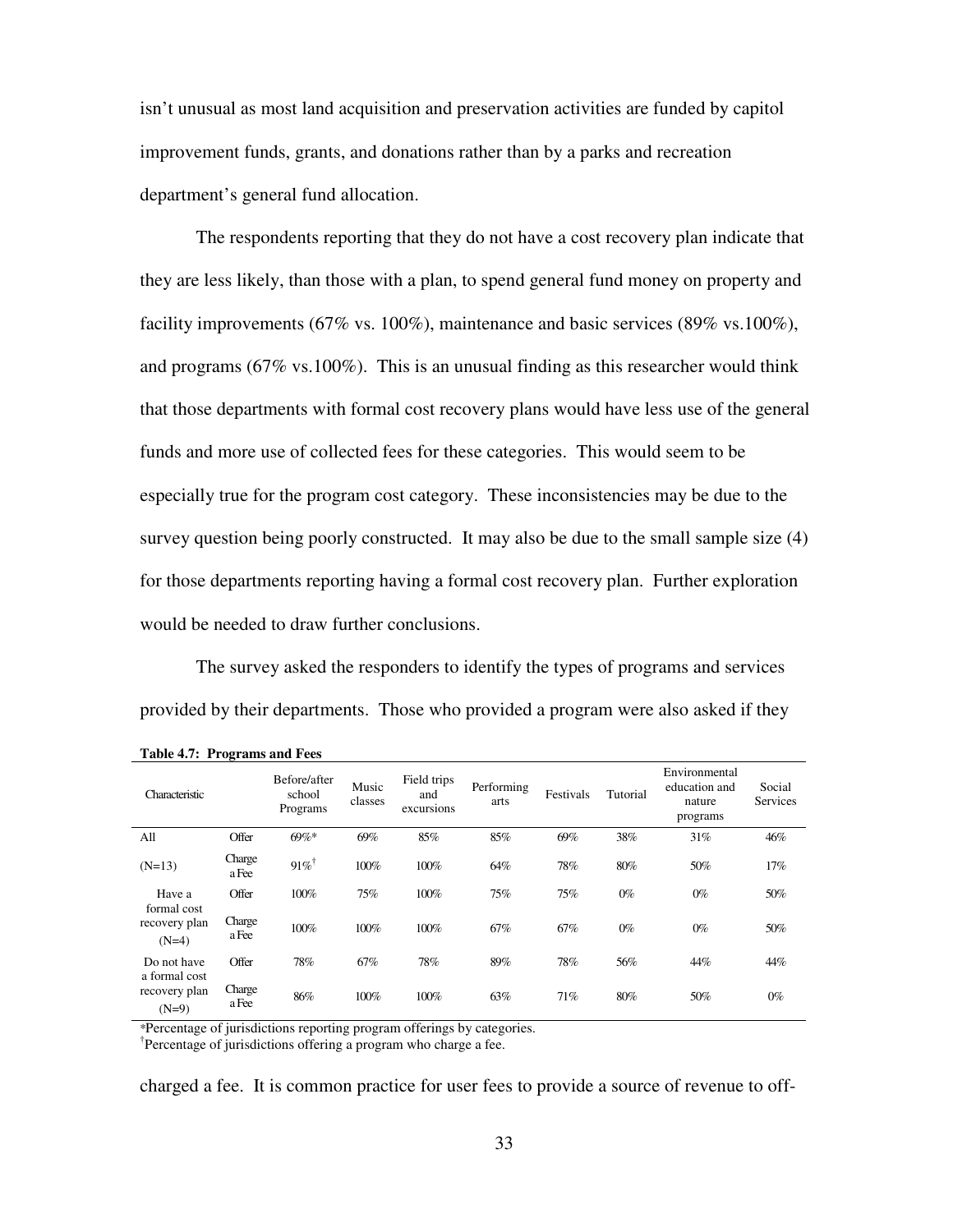set the costs for most local governmental parks and recreation programs and services. This type of fee is acceptable because it is charged to the beneficiary of the service. As depicted in Table 4.7 all responders in this survey reported that they charge fees for most programs offered within their parks and recreation departments. The survey included categories for summer youth day camps, dance classes, fitness classes, and martial arts programs which were all offered by respondents and all reported charging a fee, therefore these categories were not included in Table 4.7. These programs are good examples of programs that should have user fee imposed as the activity benefits a very specific group.

It appears that those departments with a cost recovery plan are more likely to offer programs and charge a fee for activities that frequently benefit special groups and are popular in the field of parks and recreation. This includes before and after school programs (100%), which are in high demand. Also included are field trips and excursions (100%). Both of these programs can be expensive for local parks and recreation departments to offer due to the high staff to participant supervision ratio and operational costs. A user fee is appropriate to impose to offset the costs for these two services.

It is interesting that those departments reporting having a cost recovery plan do not offer tutoring or environmental programs as opposed to those departments without a formal plan (44%  $\&$  56%). This may be due to the fact that those departments without a plan are not held to specific cost recovery criteria and are offering these programs based on other factors such as merit as opposed to the need to charge a fee. Another interesting trend is that several departments with a formal cost recovery plan offer social services (50%) and also charge a fee (50%). This may be related to departments having a high responsibility to recover costs. Those departments without a cost recovery plan are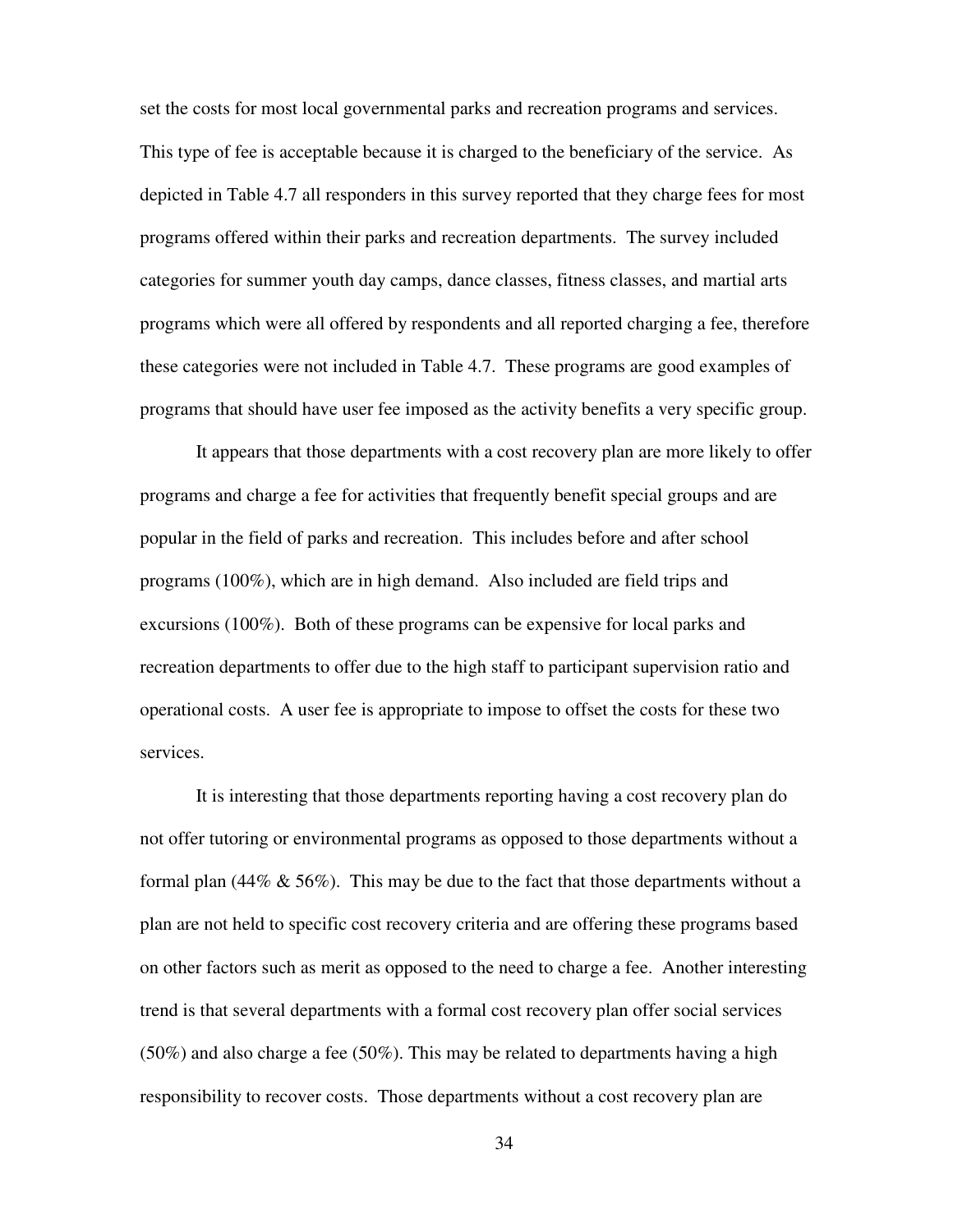offering social services (44%) and are doing it for free which follows the trend to offer programs that are classified as merit or for the public good. Further exploration in this area may be needed to better understand this trend.

The survey asked responders to report on the types of facilities their organizations offered and if fees are charged to use them. Table 4.8 shows the percent of responders offering each facility and of those offering the facility, and the percent charging a fee.

**Table 4.8: Facilities and Fees** 

| Characteristic                    |                 | Recreation/<br>Community<br>center | Outdoor<br>courts | Aquatic<br>center | Skateboard<br>park | <b>Sports</b><br>fields | Picnic area<br>with shelters | Gymnasium | Rock<br>climbing<br>wall | Golf<br>course | Fitness<br>$\&$<br>weight<br>room |
|-----------------------------------|-----------------|------------------------------------|-------------------|-------------------|--------------------|-------------------------|------------------------------|-----------|--------------------------|----------------|-----------------------------------|
| A11                               | Offer           | $92%$ *                            | 100%              | 92%               | 77%                | 100%                    | 100%                         | 77%       | 31%                      | 31%            | 85%                               |
| $(N=13)$                          | Charge a<br>Fee | $67\%$                             | 31%               | 100%              | 10%                | 69%                     | 77%                          | 70%       | 50%                      | 100%           | 91%                               |
| Have a<br>formal cost             | Offer           | 100%                               | 100%              | 100%              | 100%               | 100%                    | 100%                         | 100%      | 25%                      | 25%            | 100%                              |
| recovery plan Charge a<br>$(N=4)$ | Fee             | 75%                                | 50%               | 100%              | 25%                | 100%                    | 75%                          | 75%       | 100%                     | 100%           | 75%                               |
| Do not have<br>a formal cost      | Offer           | 89%                                | 100%              | 100%              | 78%                | 100%                    | 100%                         | 67%       | 33%                      | 33%            | 78%                               |
| recovery plan Charge a<br>$(N=9)$ | Fee             | 63%                                | 22%               | 89%               | $0\%$              | 56%                     | 78%                          | 67%       | 33%                      | 100%           | 100%                              |

\*Percentage of jurisdictions reporting facilities offerings by categories.

† Percentage of jurisdictions reporting charging a fee for facilities offered by categories.

All respondents reported that when playgrounds, hiking and biking trails were offered they were offered for free; therefore, these categories are not shown in Table 4.8. It isn't unusual to see these amenities offered for free as it is too costly to monitor them and they are usually viewed as amenities that contribute to the general quality of life. Also, beaches and museums are not shown because only 1 or 2 respondents identified that these facilities were offered. It should be noted, that all organizations offering aquatic facilities, golf courses, and museums charge a fee. These types of facilities are expensive to build, maintain, and operate. The user fee applied to the participants for use fairly distributes the responsibility directly to the individuals who benefit the most. An interesting finding is that when golf courses are offered by a department, with (35%) or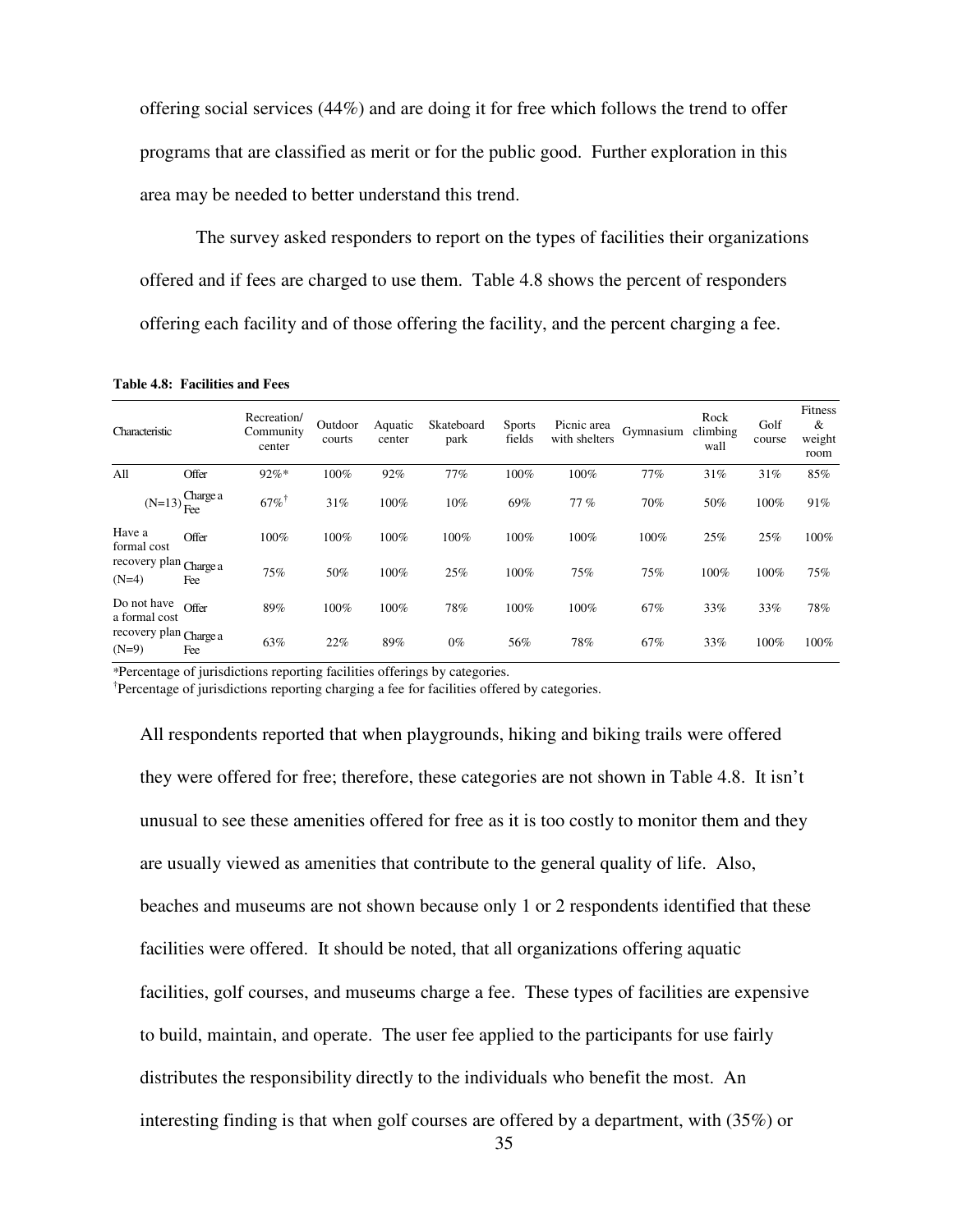without a plan,  $(33\%)$  a fee is always imposed. This is probably due to the trend that golf courses usually collect sufficient revenue to offset costs, break even and or exceed expenditures. There appears to be no correlation with the existence of a formal cost recovery plan with the number of facilities offered. However, the data show that those departments offering a facility and having a formal cost recovery plan are more likely to charge a fee than those without a formal cost recovery plan. This may be due to the fact that those departments with a plan are more likely to have formal criteria in place driving the need to charge a fee.

The survey results shown in Table 4.9 indicate that all respondents allowed nonresidents to participate in department programs and services. However, 31 % of the

| Characteristic                                        | Charge Higher Fees | Charge Lower Fee | Charge the Same Fee |
|-------------------------------------------------------|--------------------|------------------|---------------------|
| All<br>$(N=13)$                                       | $31\%$ *           | $0\%$            | 69%                 |
| Have a formal cost<br>recovery plan<br>$(N=4)$        | 50%                | $0\%$            | 50%                 |
| Do not have a formal<br>cost recovery plan<br>$(N=9)$ | 22%                | $0\%$            | 78%                 |

**Table 4.9: Non-Resident Policy** 

\*Percentage of jurisdictions citing the procedure for charging fees to nonresidents.

respondents reported that their departments charged a higher fee to non-residents and the remaining 69% charged the same fee to non-residents. Departments with cost recovery plans are more likely to charge a higher fee to non-residents. This could be viewed as a good practice and may ease the pain to the resident. The perception may be that the resident is getting a price break since the non-resident is paying a higher fee.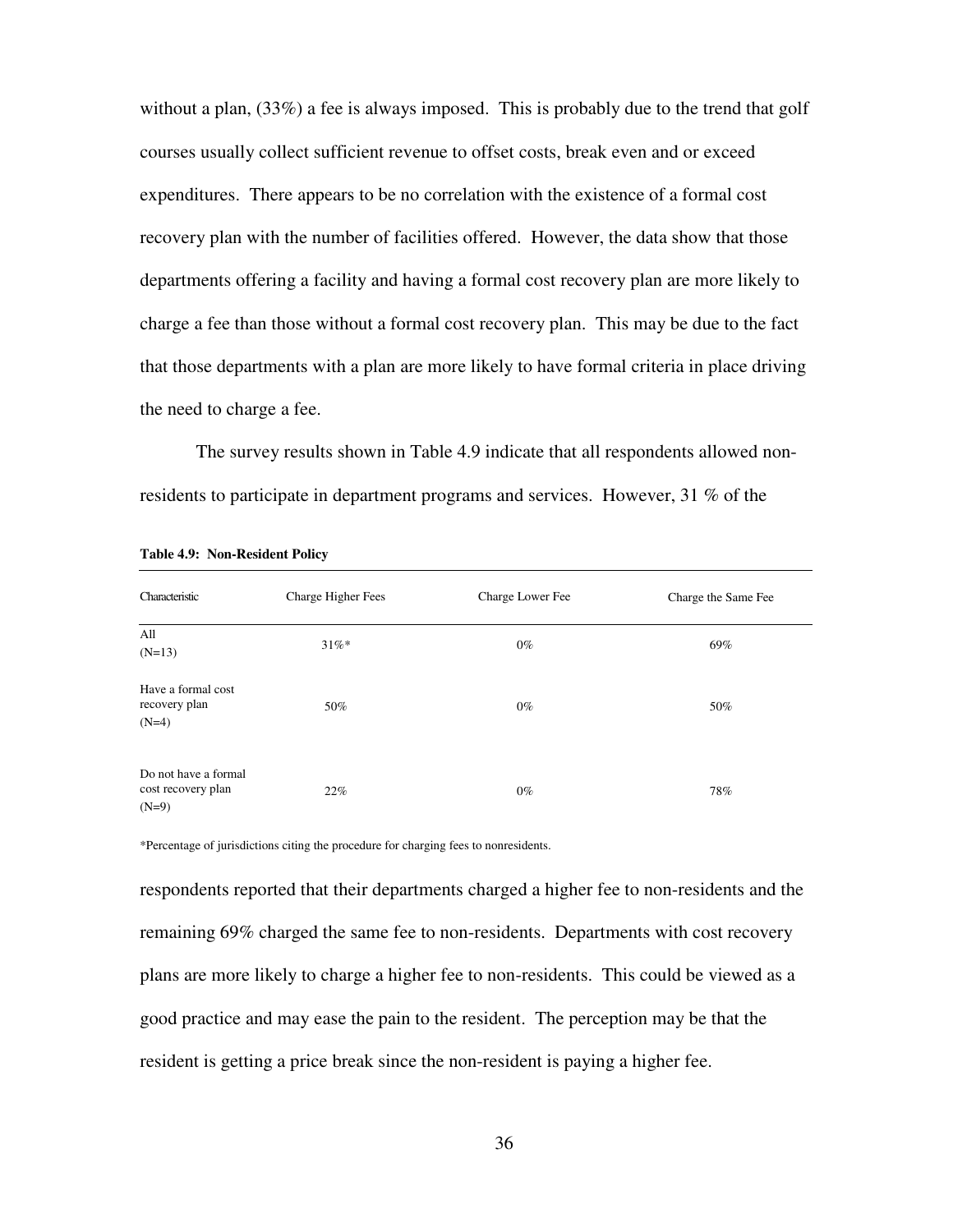Table 4.10 reports data for groups where programs are offered for free to participants. Results show that individuals with disabilities or individuals identified as low income demographically are the most likely to be provided free services. This trend found in Nevada follows the merit view as presented by Loomis and Walsh, (1997). The authors believe that granting the opportunity for participants to pay a lower fee or no fee for these two groups is of good merit and benefits the community at large.

| Characteristic                |           | All                 | Have a Plan | Do not Have a Plan |
|-------------------------------|-----------|---------------------|-------------|--------------------|
|                               |           | $(N=13)$            | $(N=4)$     | $(N=9)$            |
|                               | Always    | $15\%*$             | 25%         | 11%                |
| Preschool $(0 \text{ to } 5)$ | Sometimes | $69\%$ <sup>†</sup> | 50%         | 78%                |
|                               | Never     | $15\%$ <sup>‡</sup> | 25%         | 11%                |
|                               | Always    | 26%                 | 25%         | 22%                |
| Youth $(6 \text{ to } 12)$    | Sometimes | 69%                 | 50%         | 78%                |
|                               | Never     | 8%                  | 25%         | $0\%$              |
|                               | Always    | $8\%$               | 25%         | $0\%$              |
| Teens $(13 \text{ to } 18)$   | Sometimes | 85%                 | 50%         | 100%               |
|                               | Never     | $8\%$               | 25%         | $0\%$              |
|                               | Always    | 23%                 | 25%         | 22%                |
| Adults (19-55)                | Sometimes | 54%                 | $0\%$       | 78%                |
|                               | Never     | 23%                 | 75%         | $0\%$              |
|                               | Always    | 38%                 | 50%         | 33%                |
| Seniors $(>55)$               | Sometimes | 54%                 | 25%         | 67%                |
|                               | Never     | $8\%$               | 25%         | $0\%$              |
|                               | Always    | 62%                 | 75%         | 56%                |
| Low Income                    | Sometimes | 38%                 | 25%         | 44%                |
|                               | Never     | $0\%$               | $0\%$       | $0\%$              |
|                               | Always    | 54%                 | 75%         | 44%                |
| Disabled                      | Sometimes | 38%                 | 25%         | 44%                |
|                               | Never     | 8%                  | $0\%$       | 11%                |

| Table 4.10: Free Services by Demographic Group |
|------------------------------------------------|
|------------------------------------------------|

\*Percentage of jurisdictions citing that they always offer programs at no charge for demographic group.

<sup>†</sup> Percentage of jurisdictions citing that they sometimes offer programs at no charge for demographic group.

‡ Percentage of jurisdictions citing that they never offer programs at no charge for demographic group.

Departments with a cost recovery plan are more likely to report always (75%) when offering free programs to people with low incomes or who are disabled. This may be due to the fact that departments with formal cost recovery plans actually set goals to offer free services to certain segments of the population.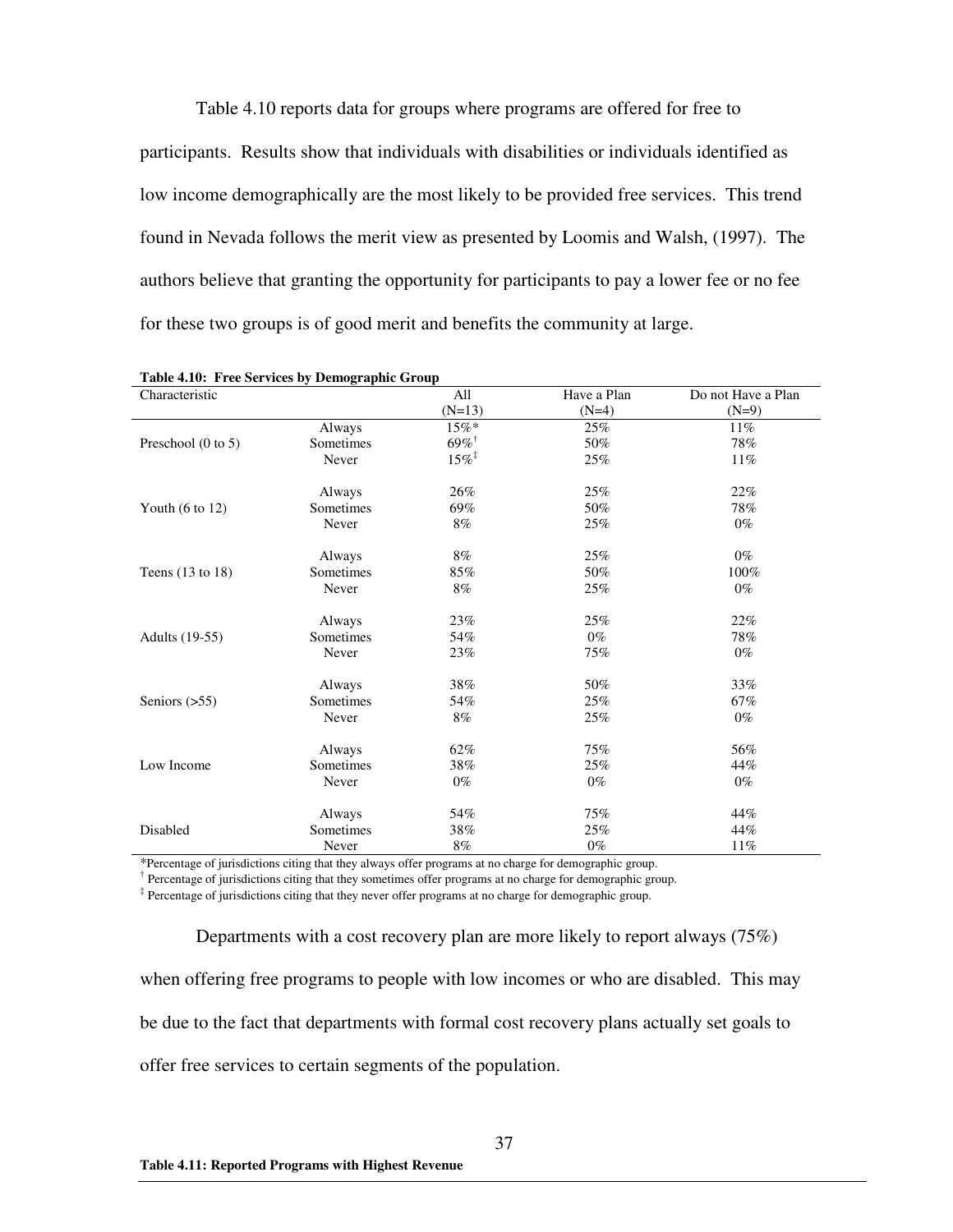| Characteristic                                           | Before<br>/after<br>school<br>programs | Summer<br>day camp<br>for youth |     | Dance Fitness Sports<br>classes classes lessons |     | arts<br>classes | Martial Organized<br>team<br>sports | Field trips | Performing<br>arts | Tutorial | Festivals | Environmental<br>education &<br>nature programs |
|----------------------------------------------------------|----------------------------------------|---------------------------------|-----|-------------------------------------------------|-----|-----------------|-------------------------------------|-------------|--------------------|----------|-----------|-------------------------------------------------|
| All<br>$(N=13)$                                          | 85%*                                   | 85%                             | 31% | 38%                                             | 54% | 23%             | 77%                                 | 15%         | 15%                | 8%       | $8\%$     | 8%                                              |
| Have a<br>formal cost<br>recovery plan<br>$(N=4)$        | 100%                                   | 75%                             | 25% | 50%                                             | 75% | $0\%$           | 75%                                 | $0\%$       | 25%                | $0\%$    | $0\%$     | $0\%$                                           |
| Do not have<br>a formal cost<br>recovery plan<br>$(N=9)$ | 78%                                    | 89%                             | 33% | 33%                                             | 44% | 44%             | 78%                                 | 22%         | 11%                | 11%      | 11%       | 11%                                             |

\*Percentage of jurisdictions citing types of programs with the highest revenue by category.

Departments reported in Table 4.11 the programs that generate the most revenue. Respondents were allowed to pick the top five programs for this report. In general before/after school programs (85%), youth summer day camp (85%), and organized team sports (77%) generate the highest revenue. There doesn't seem to be a relationship between top revenue generating programs and whether a department has a cost recovery plan or not.

Departments reported in Table 4.12 that the facilities and amenities that generate the most revenue are recreation community centers (69%) and aquatic centers (62%),

| Characteristic                                           | Recreation/<br>Community<br>center | courts | Outdoor Aquatic<br>center | Beach or Sports<br>lake | fields | Museum | Picnic<br>shelters | area with Gymnasiums | Rock<br>climbing<br>wall | Golf<br>course | Fitness $\&$<br>weight<br>room |
|----------------------------------------------------------|------------------------------------|--------|---------------------------|-------------------------|--------|--------|--------------------|----------------------|--------------------------|----------------|--------------------------------|
| All<br>$(N=13)$                                          | $69\%*$                            | $0\%$  | 62%                       | 15%                     | 46%    | 8%     | 38%                | 15%                  | 8%                       | 38%            | 54%                            |
| Have a<br>formal cost<br>recovery plan<br>$(N=4)$        | 50%                                | $0\%$  | 50%                       | $0\%$                   | 50%    | $0\%$  | 50%                | $0\%$                | 25%                      | 50%            | 25%                            |
| Do not have<br>a formal cost<br>recovery plan<br>$(N=9)$ | 78%                                | $0\%$  | 67%                       | 22%                     | 44%    | 11%    | 33%                | 22%                  | $0\%$                    | 33%            | 67%                            |

**Table 4.12: Reported Facilities with Highest Revenue** 

\*Percentage of jurisdictions citing types of facilities with the highest revenue by category.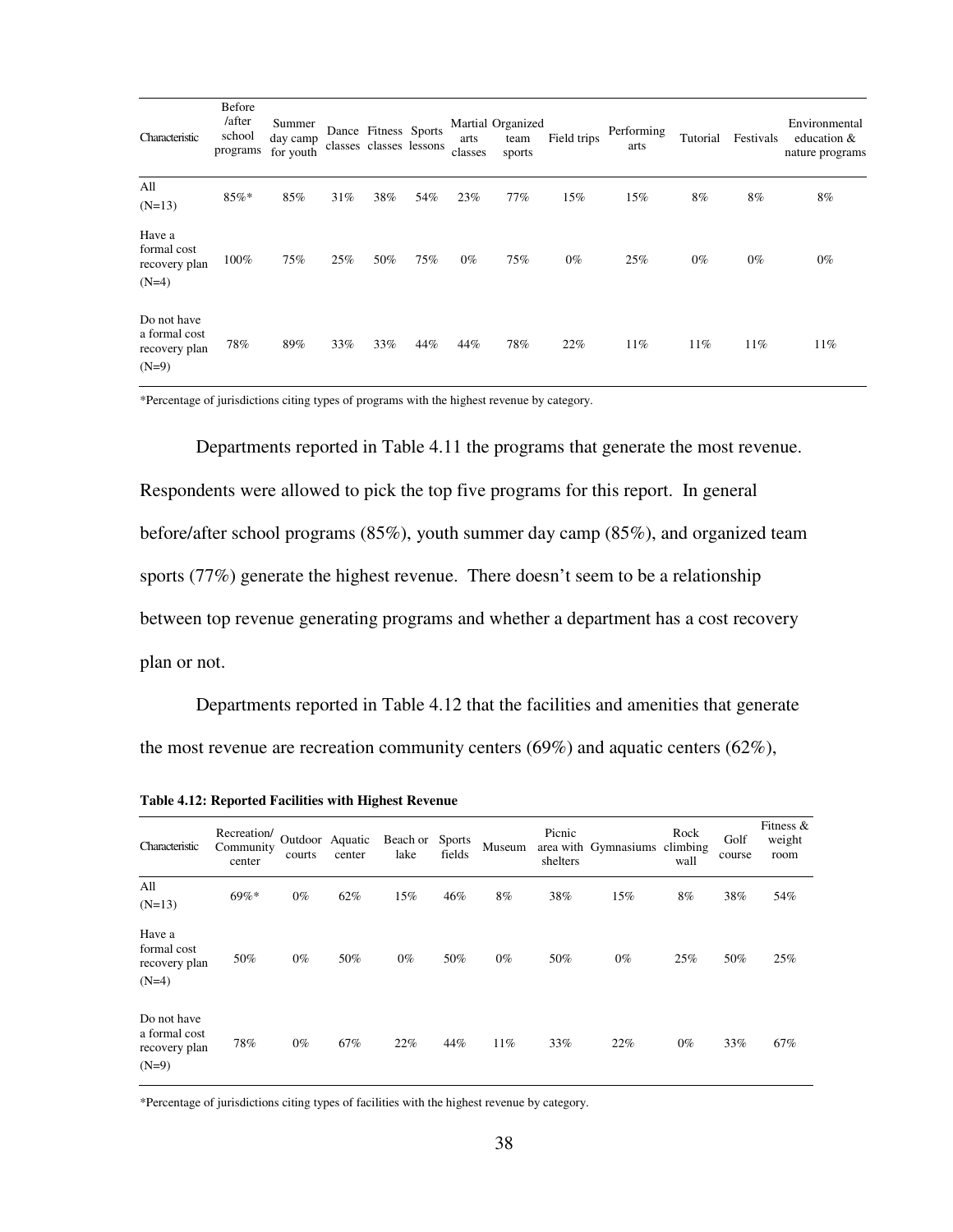sports fields (46%), picnic areas, (38%), and fitness rooms (54%). Respondents were allowed to pick their top five facilities for this report. It is interesting that many of the programs listed as top revenue generators in Table 4.11 are held in community centers or on sports fields as listed in 4.12.

Departments reported how they establish or modify their fees in Table 4.13. More than three quarters or 77% of those responding used bench marking as a means of setting or modifying fees. Citizen input  $(62\%)$ , cost recovery requirements  $(62\%)$ , and needs assessment (46%), were reported by approximately 50% of the respondents as a means to set or modify fees. Departments with out cost recovery plans are relying on audit recommendations (22%) to establish or modify fees. Departments with cost recovery plans are relying on consultant recommendations (25%) and cost recovery requirements (62%). The fact that this group is relying on cost recovery requirements makes sense in that they appear to be following their plan.

Some respondents (56%) without a formal cost recovery plan, selected cost recovery requirement, as a means for establishing or modifying fees. This may show that even those departments without formal plans have established informal practices. It could also mean that the selection choice was poorly constructed and misguided the responders. A very important selection choice of market pricing was left off the questionnaire. Many parks and recreation managers believe that market pricing takes precedence over cost recovery practices. This is supported by professional experience that demonstrates that most participants will not select a program or facility if the price is too high.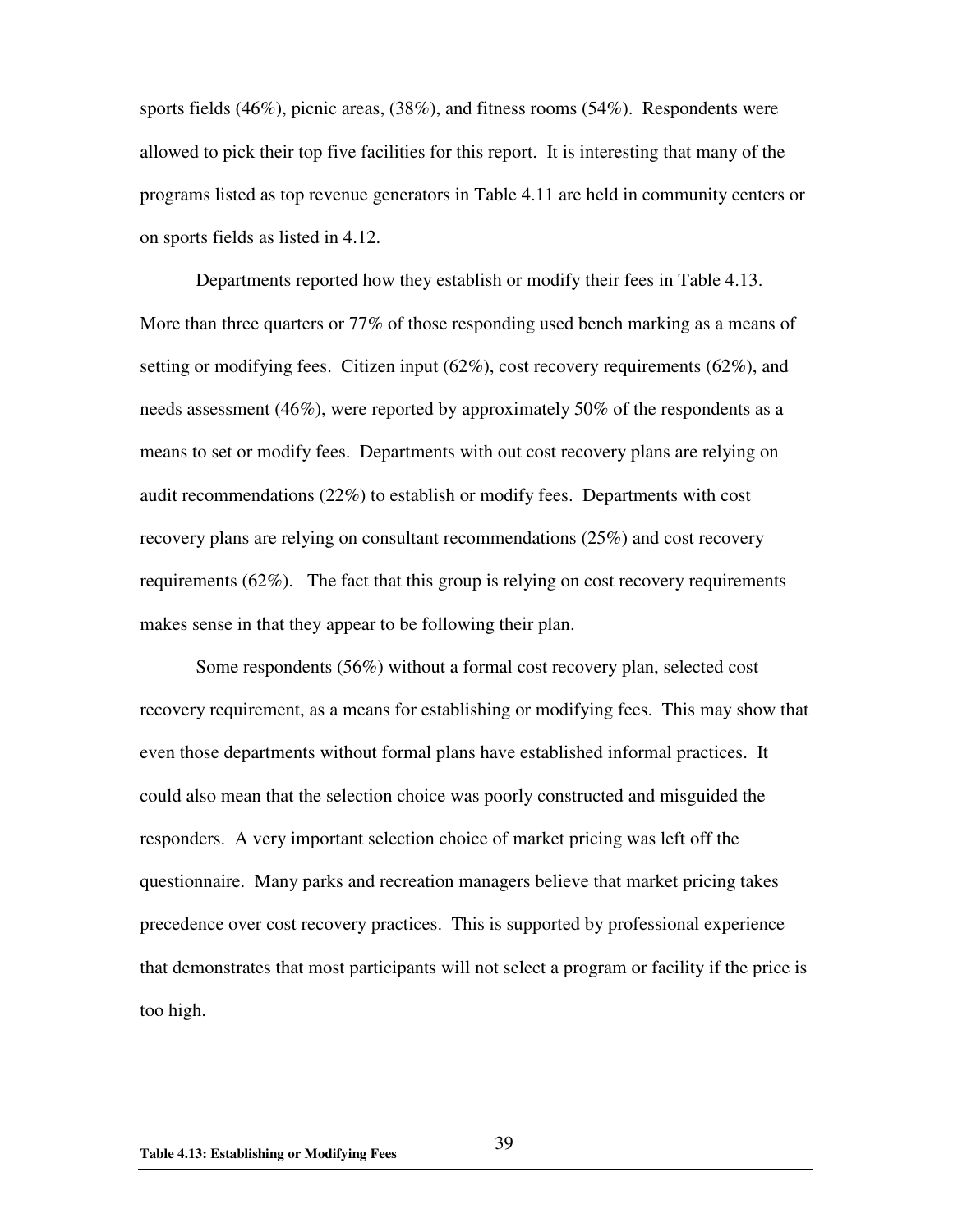| Characteristic                                           | Audit<br>recommendation | Bench-<br>marking | Citizen input | Consultant<br>recommendation | Cost recovery<br>requirement | Needs<br>assessment | Tradition |
|----------------------------------------------------------|-------------------------|-------------------|---------------|------------------------------|------------------------------|---------------------|-----------|
| All<br>$(N=13)$                                          | 15%                     | 77%               | 62%           | 8%                           | 62%                          | 46%                 | 31%       |
| Have a formal<br>cost recovery<br>plan<br>$(N=4)$        | $0\%$                   | 75%               | 50%           | 25%                          | 75%                          | 50%                 | 25%       |
| Do not have a<br>formal cost<br>recovery plan<br>$(N=9)$ | 22%                     | 78%               | 67%           | $0\%$                        | 56%                          | 44%                 | 33%       |

\*Percentage of jurisdictions citing this factor as method for establishing and modifying fees.

Not reported in any tables but of interest is that 88% of departments without cost recovery plans report being required to recover some or all costs relating to recreation programs and 78% report that their departments set cost recovery goals. Respondents with formal cost recovery plans report that they primarily establish their cost recovery categories by specific programs and services. Costs are most likely recovered for programs serving adults, seniors, teens, and youth, and for aquatic and sports activities. The data show that 75% of the responding organizations indicate that they are required to charge fees for these categories of participants and programs. The least likely categories where fees are required to be recovered are for adaptive programs and general facility use with only 25% of the responding organization indicated that they are required to charge fees for these categories.

Department staff and citizen boards are the primary contributors to providing input for department's cost recovery plans with elected officials and organizational managers input having a lesser role. No uniform group provides approval for cost recovery plans. Most frequently, responding organizations reported that elected officials had this responsibility with department heads and citizen boards having a smaller role. The survey showed that departments with formal cost recovery plans are reviewing them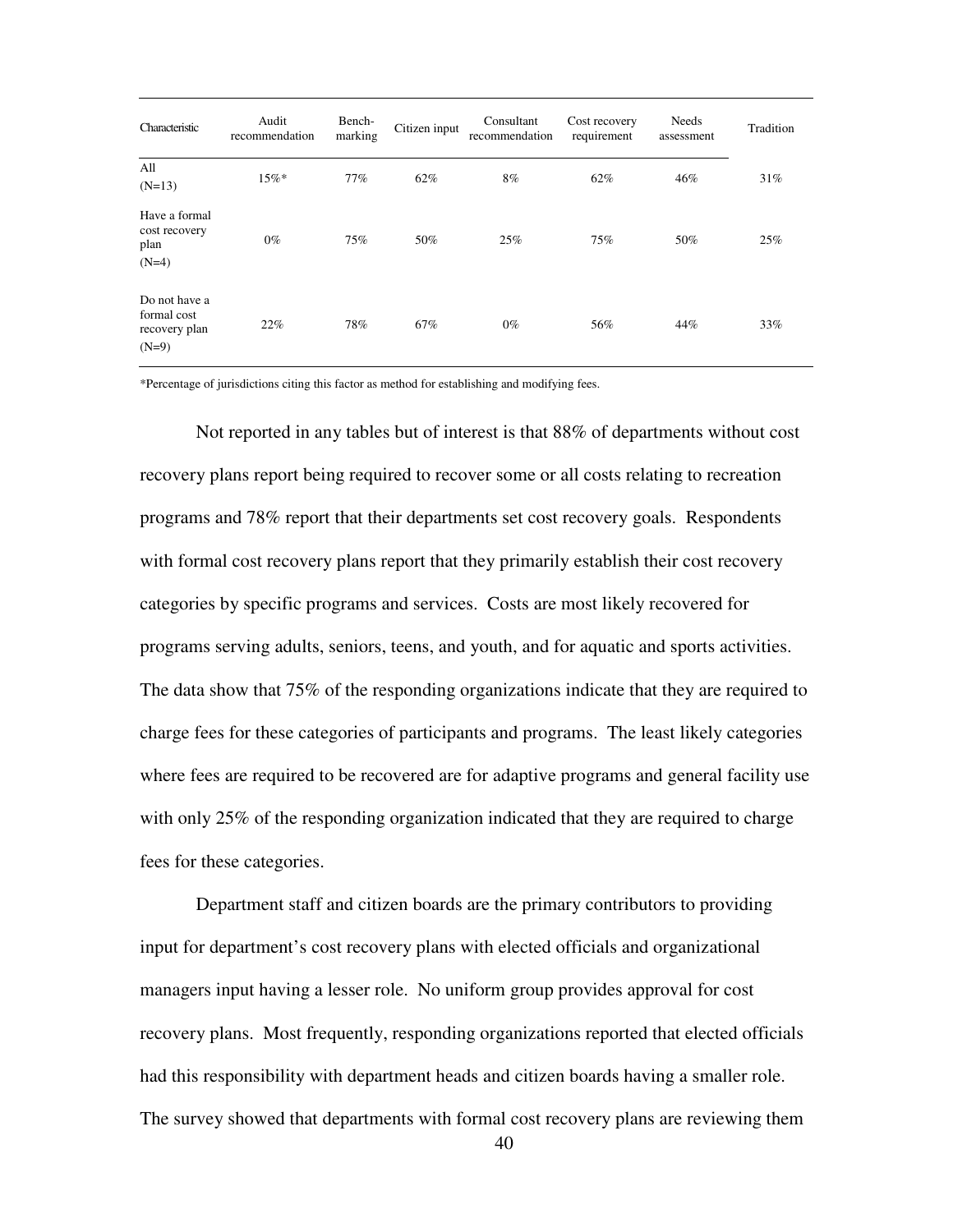yearly. Also, the survey showed that formal cost recovery plans have been in effect from as short as three years and one as long as nine years. Also reported, is that all departments set cost recovery by percentage, 75% of the departments report that they recover direct costs while 50% of the departments report that they recover some indirect costs. The respondents reported only 25% use the terms public and private in their cost recovery plans and none use the term merit.

Not shown in the table, but shown in the survey results is that all but one department reported that its formal cost recovery plan has caused them to be more cost efficient. The one department reporting that they have only shown some cost savings wrote in a comment that they plan to be more cost efficient in the near future. Because of the small size of the sample, further analysis by population size or budget is not possible.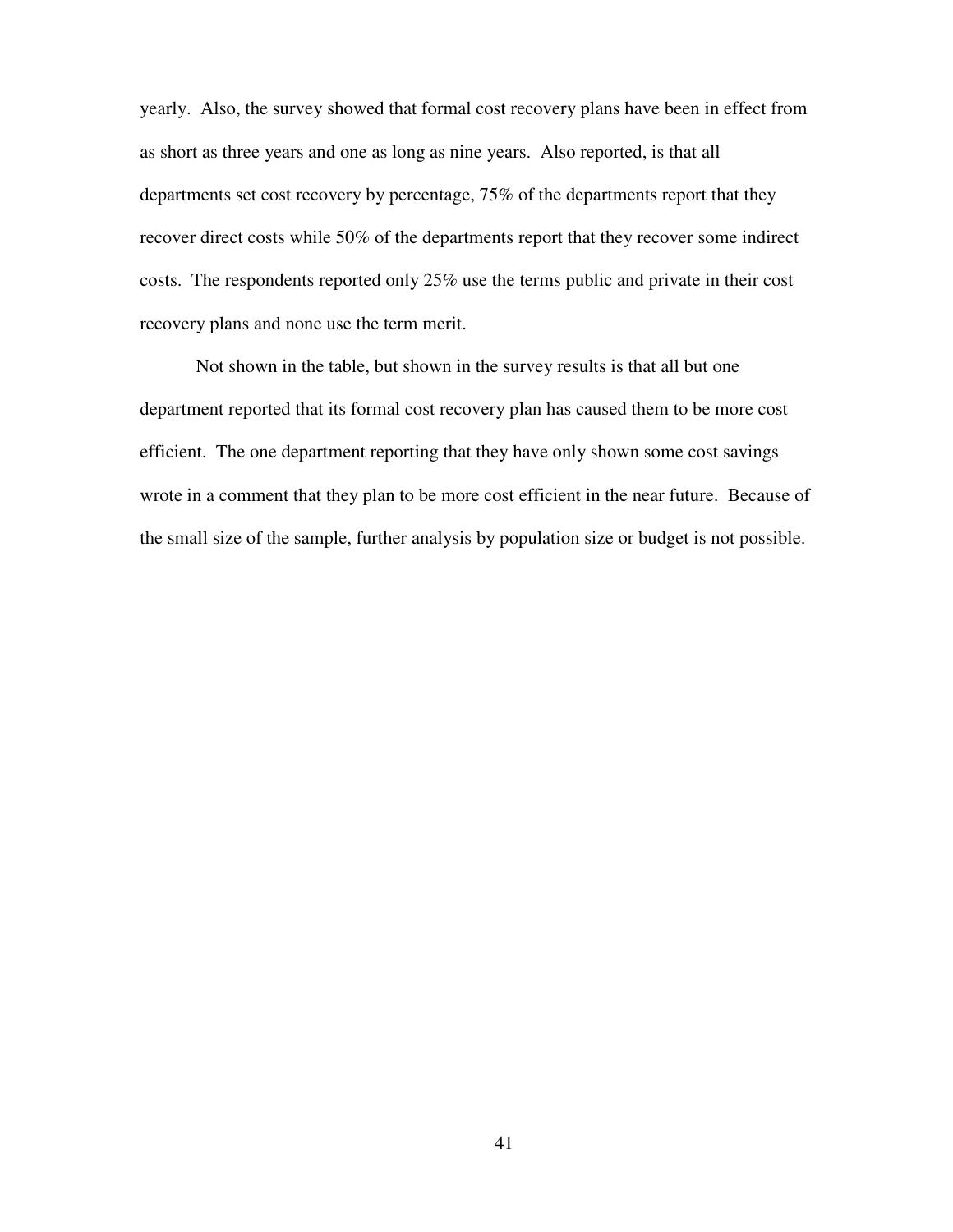#### **CHAPTER V**

#### **CONCLUSIONS**

According to the literature, parks and recreation professionals are encouraged to find creative ways to finance public recreational programs and services. It is projected that tax dollars to support general funds for parks and recreation programs will continue to decline nationwide. One of the recommendations to meet this challenge is for public sector managers to embrace a cost recovery philosophy and to establish a formal cost recovery plan. According to the latest ICMA report, parks and recreation departments still rely heavily on the general funds to provide for the cost of programs and services. However, fees and charges have been the major form of cost recovery for most parks and recreation departments.

The results of the survey conducted for this professional paper showed that all responding Nevada local governmental parks and recreation departments participate in some type of cost recovery practice, but less than 40% have a formal cost recovery plan. This number will increase to approximately 50% when current plans in the developmental process are completed and implemented as reported. The survey results show parks and recreation departments continue to be reliant on the general fund. On average, departments derive 70% of their operational dollars from the general fund and collect approximately 25% from fees and charges. In addition, departments are relying mostly on user fees to recover costs and rely very little on grants, donations and or fundraising. A national survey, prepared in 2002, by Evelina Moulder for the ICMA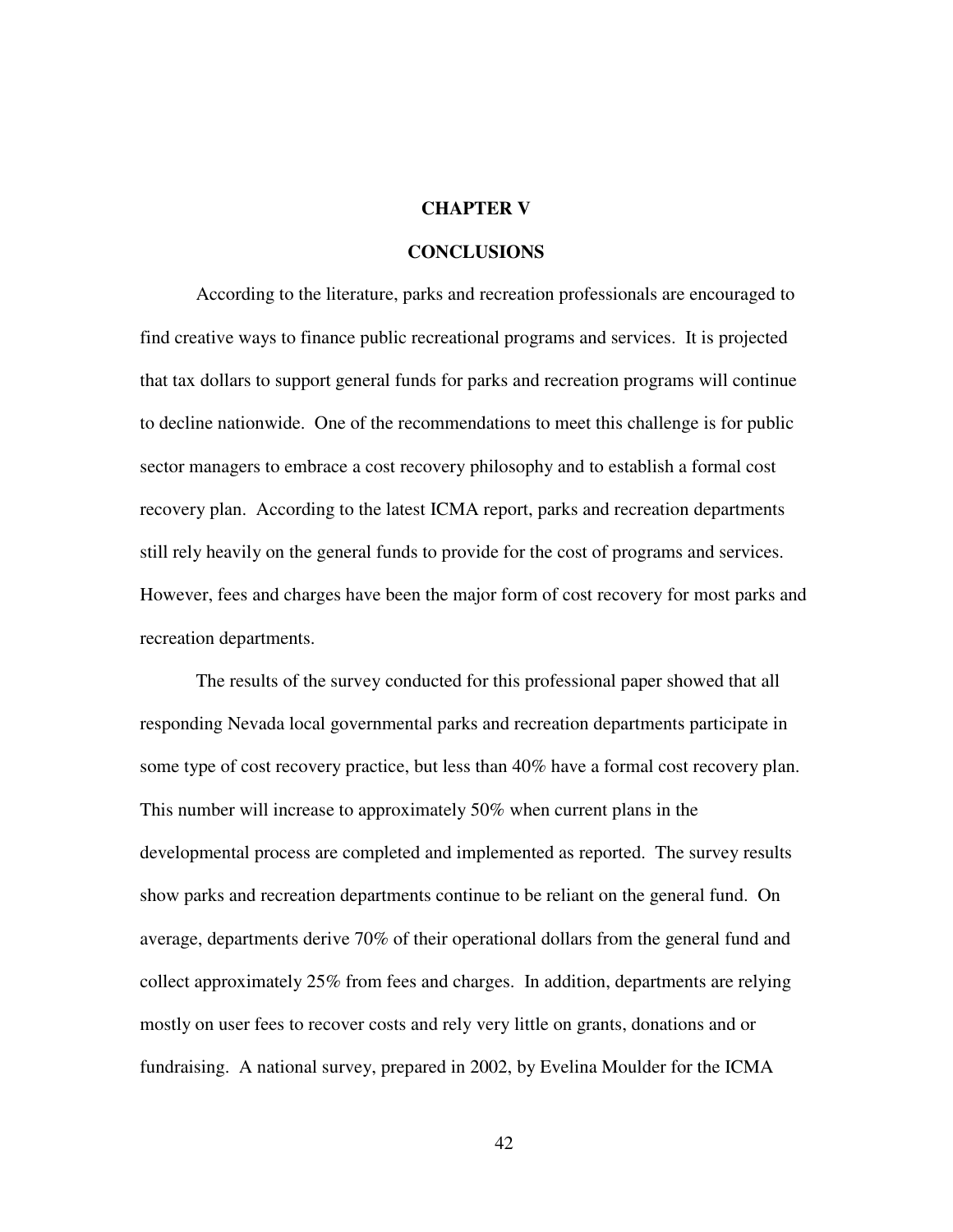reports that parks and recreation departments nationwide are recovering costs through fees and charges at approximately 28%. The national trend of seeing increased amounts of funding from user fees, to replace reduced general funds, appears to be slowing. It has been reported in the literature that fees represented 22% of parks and recreation budgets in 1992 (Loomis & Walsh, 1999).

The data show that all departments that currently have formal cost recovery plans report that cost efficiencies have increased since implementing their plans and those departments with the longest experience report the highest cost efficiency. But, in terms of reliance on the general fund, having a formal cost recovery plan appears to make little difference. Further more, those departments without formal plans report greater reliance on fees and charges, on average, than those with formal plans (27% and 19% respectively).

It appears from this research that Nevada's parks and recreation departments characterized as urban cities and serving larger populations with large budgets are most likely to develop formal cost recovery plans. None of the counties report having formal cost recovery plans. It is noted that the response rate was low for county governments and caution was taken to draw conclusions regarding counties. In addition, there did not seem to be to be one predominant cause for departments to develop a formal cost recovery plan but it appeared that organizational leaders had the most influence.

No demographic group seems to be exempted from paying fees for services. Surprisingly, departments with a formal plan are more likely to report always providing free services to those with disabilities and to low-income groups. Also noted is that all departments allow non-residents to use area recreation programs and facilities, but 50%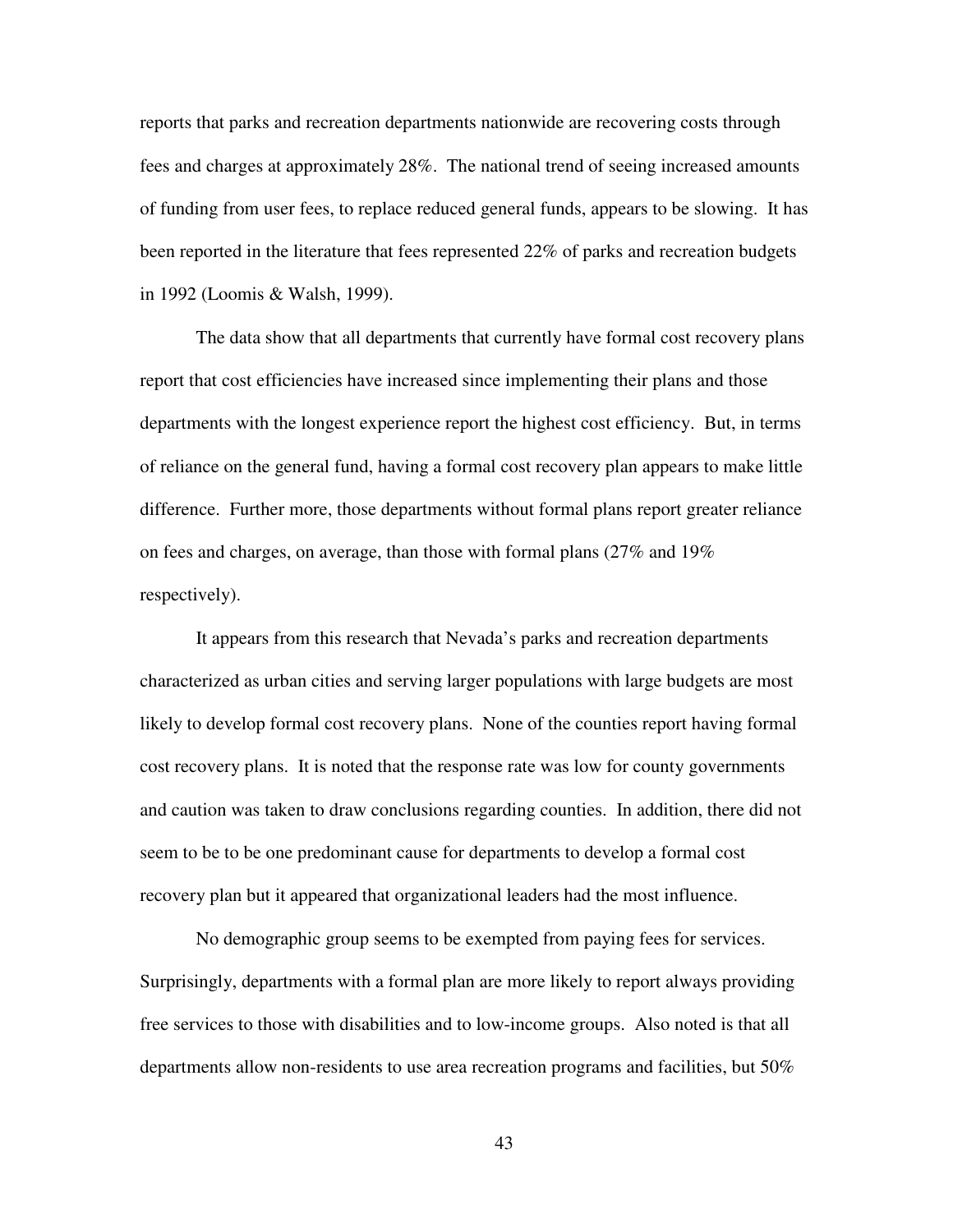impose higher fees for those persons who do not contribute to the tax base. Departments with cost recovery plans are more likely to charge a higher fee to non-residents.

Department staff and citizen boards have primary input into the development of department's formal cost recovery plans; however, elected officials retain approval authority in most cases. This would indicate that the control of cost recovery plans is similar to department budgets where elected officials have the overall authority.

It is suggested that Nevada's parks and recreation departments explore the possibilities of increasing their cost recovery capabilities by, imposing higher fees to nonresidents, increasing grant funds, establishing donors and partners, and consider fundraising. These goals can be accomplished by embracing a cost recovery philosophy, which is intertwined with the agencies mission, values, and strategies. In addition, it is recommended that parks and recreation managers establish a formal cost recovery plan that includes, evaluating the citizens programming needs, inventorying existing programs and establishing service delivery priorities, identifying and pursuing all possible funding sources, and establishing the amount of money to be collected to offset costs. It is also recommended that parks and recreation departments establish a means to serve those segments of the population that have a need for services but have financial difficulties paying a fee.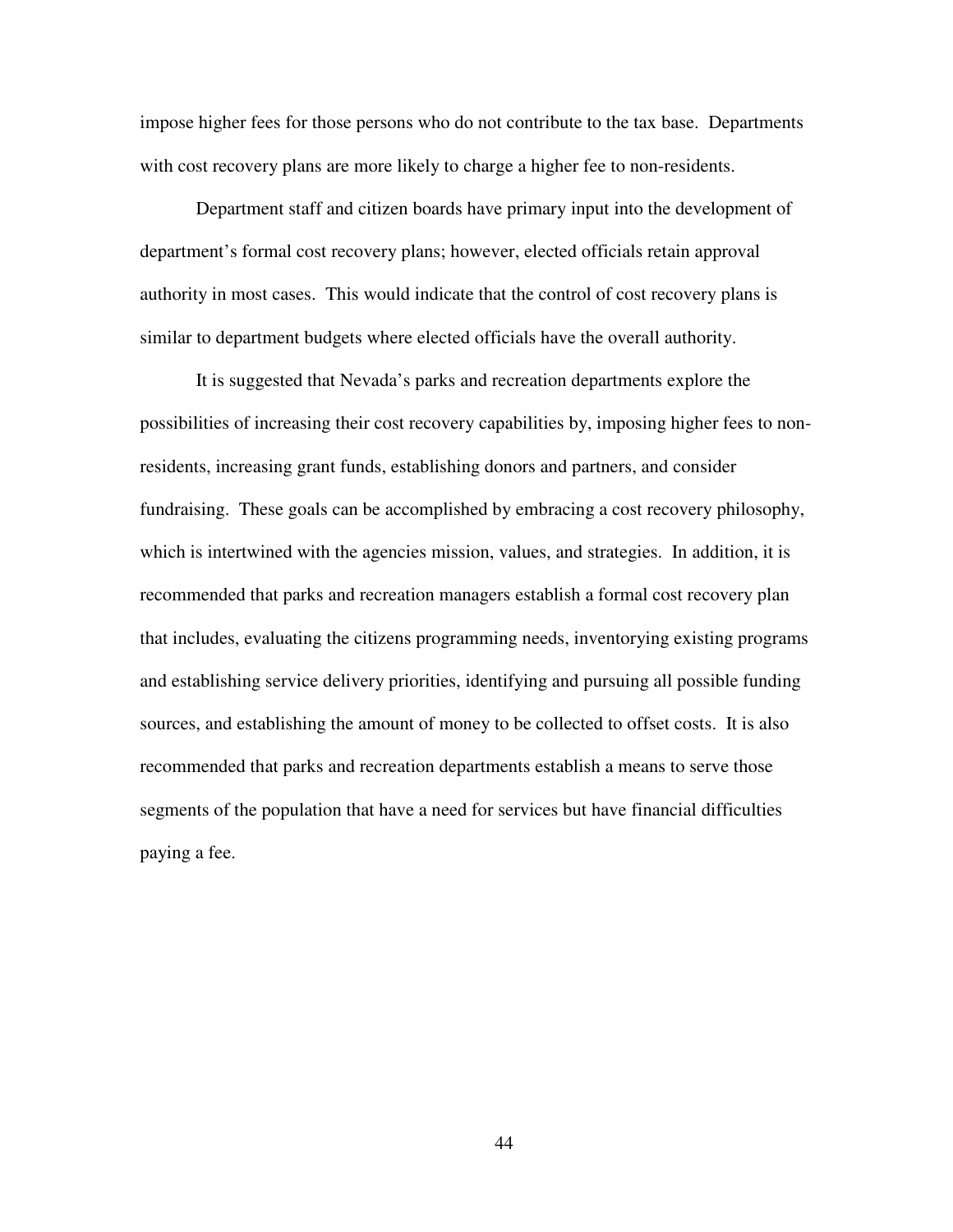#### **APPENDIX A**

#### **SAMPLE COVER LETTER**

Date

<<First Name>> <<Last Name>> <<Job Title>> <<Local Government Agency>> <<Address>> <<City>>, <<State>> <<Postal Code>>

Dear <<First Name>>:

My name is Billie Bastian and I am the Recreation Division Manager for the City of Las Vegas Department of Leisure Services. I am also a Public Administration graduate student at the University of Nevada, Las Vegas and as part of my curriculum requirements I am conducting research to complete a professional paper in preparation for graduation. I am writing to request your voluntary assistance in completing the attached questionnaire.

For several months, I have spent extensive time researching how local governmental Parks and Recreation agencies manage their financial resources in order to deliver their core services. Since I am a local government Recreation Manager, I am curious to find out what the cost recovery practices are of other state of Nevada professionals in my same field. The enclosed survey is part of my study with questions focusing on your department's user fees and cost recovery philosophy and methods. You should know that there are minimal risks associated with your participation in this survey, which should take no longer than 15 minutes to complete. Please be assured that your responses will be reported in a way that no specific individual or department can be identified. There is a number on the attached questionnaire for the purpose of keeping track of the response rate. Your response to each question on the survey is vital to the overall success of my project and you may withdrawal your participation at any time.

Please return your completed survey in the enclosed self-addressed stamped envelope within three weeks. If you have any questions about the research being conducted, please feel free to contact me at (702) 229-6729 between 9am and 6pm, Mondays through Fridays. The Office for the Protection of Research Subjects at the University of Nevada. Las Vegas has approved this study and a representative from their office may be reached at (702) 895-2764 should you have questions regarding the rights of research subjects.

Thanks once again for your willingness to assist me by completing and returning this very important survey. I value your time and appreciate your support in my educational endeavor.

Sincerely,

Billie M. Bastian Public Administration Graduate Student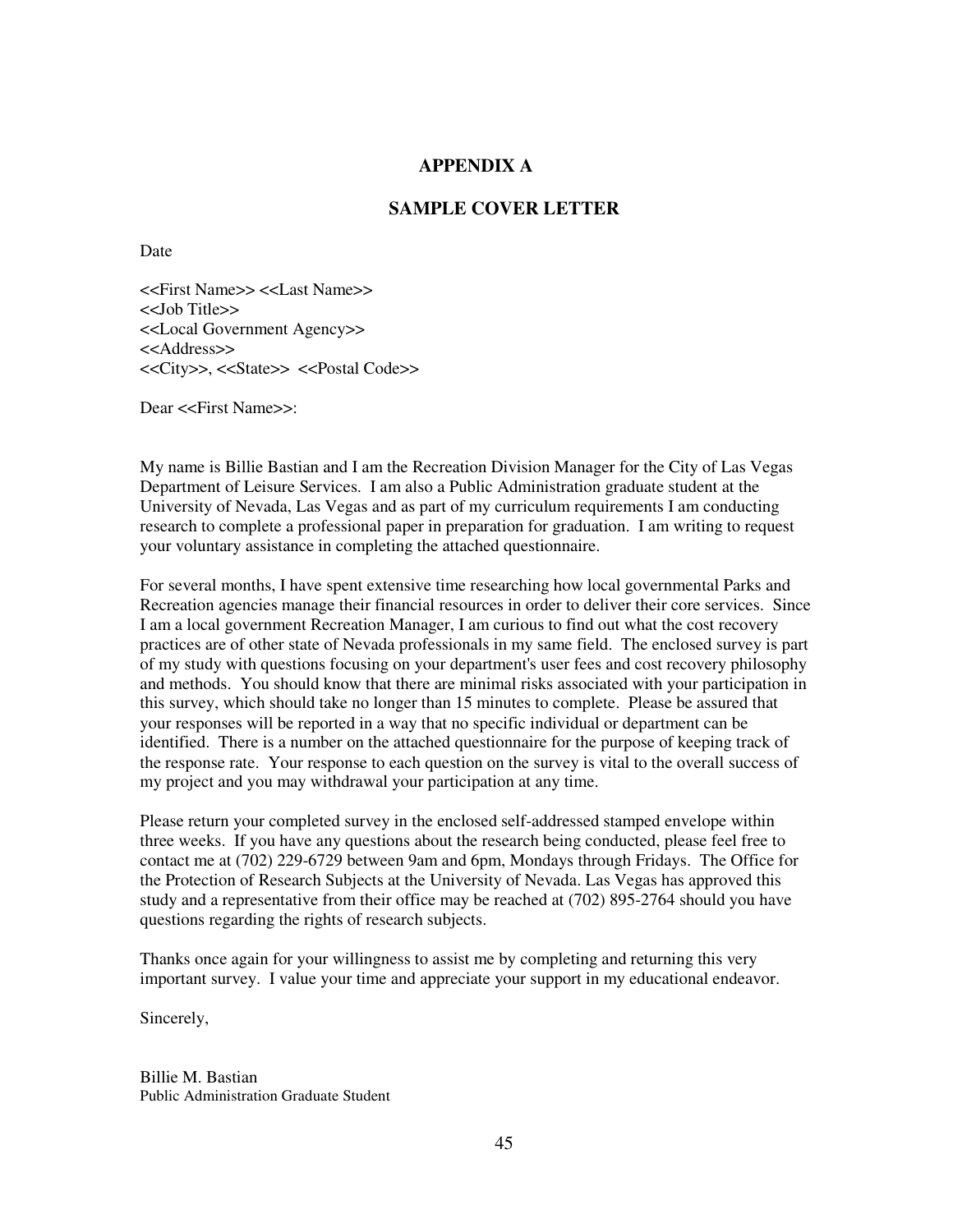#### **APPENDIX B**

#### **SURVEY INSTUMENT**

#### **COST RECOVERY METHODS**

#### **QUESTIONNAIRE**

1. What type of local government are you?

a. City b. County

2. Which of the following most defines your local government?

a. Rural b. Urban c. Suburban

3. What is your current parks and recreation department's annual **operating budget**? *(Write in the total dollar amount - do not include Capitol Improvement Funds*.)

a. \$\_\_\_\_\_\_\_\_\_\_\_\_\_\_\_\_\_\_

4. What percentage of your total parks and recreation department's **operating budget** comes from the following sources? (*Percentages are to add up to 100%.)*

| <b>SOURCE</b>            | $\%$ | <b>SOURCE</b>      | $\mathscr{A}_{\bm{\ell}}$ |
|--------------------------|------|--------------------|---------------------------|
| a. General fund          |      | d. Cash donations  |                           |
| b. Grant funding         |      | e. Fundraising     |                           |
| c. User/participant fees |      | f. Other (specify) |                           |

5. Which of the following functions does your parks and recreation department's general fund support? (*Mark all that apply*.)

| a. Acquisition of public lands  | d. Maintenance                                         |
|---------------------------------|--------------------------------------------------------|
| b. Preservation of public lands | e. Basic services (e.g., computers, phones, utilities) |
| c. Property improvements        | f. Program costs                                       |
| c. Facility improvements        | g. Other                                               |
| <b>FEES</b>                     |                                                        |

#### **USER**

| 6. Does your parks and recreation department charge user fees for programs? a. Yes   | b. No |
|--------------------------------------------------------------------------------------|-------|
| 7. Does your parks and recreation department charge user fees for facilities? a. Yes | b. No |

- (*You have completed the survey if you answer no to questions 6 and* 7.)
	- *A.* Please identify which of the following programs and facilities your parks and recreation department offers and for which do you charge a user fee? (*Provide information only on those programs and or facilities that are included in your parks and recreation department budget.) Under each column, place an "x" in the Yes or No box.*

|                                 | Offer the<br>Program |                | Charge a<br>Fee |                |                                                  |     | Offer the<br>Charge a<br>Facility<br>Fee |     |                |
|---------------------------------|----------------------|----------------|-----------------|----------------|--------------------------------------------------|-----|------------------------------------------|-----|----------------|
| <b>Programs</b>                 | Yes                  | N <sub>0</sub> | <b>Yes</b>      | N <sub>0</sub> | <b>Facilities</b>                                | Yes | No                                       | Yes | N <sub>0</sub> |
| a. Before/after school programs |                      |                |                 |                | a. Recreation/community<br>center                |     |                                          |     |                |
| b. Summer day camp for youth    |                      |                |                 |                | b. Outdoor courts (e.g.,<br>tennis & basketball) |     |                                          |     |                |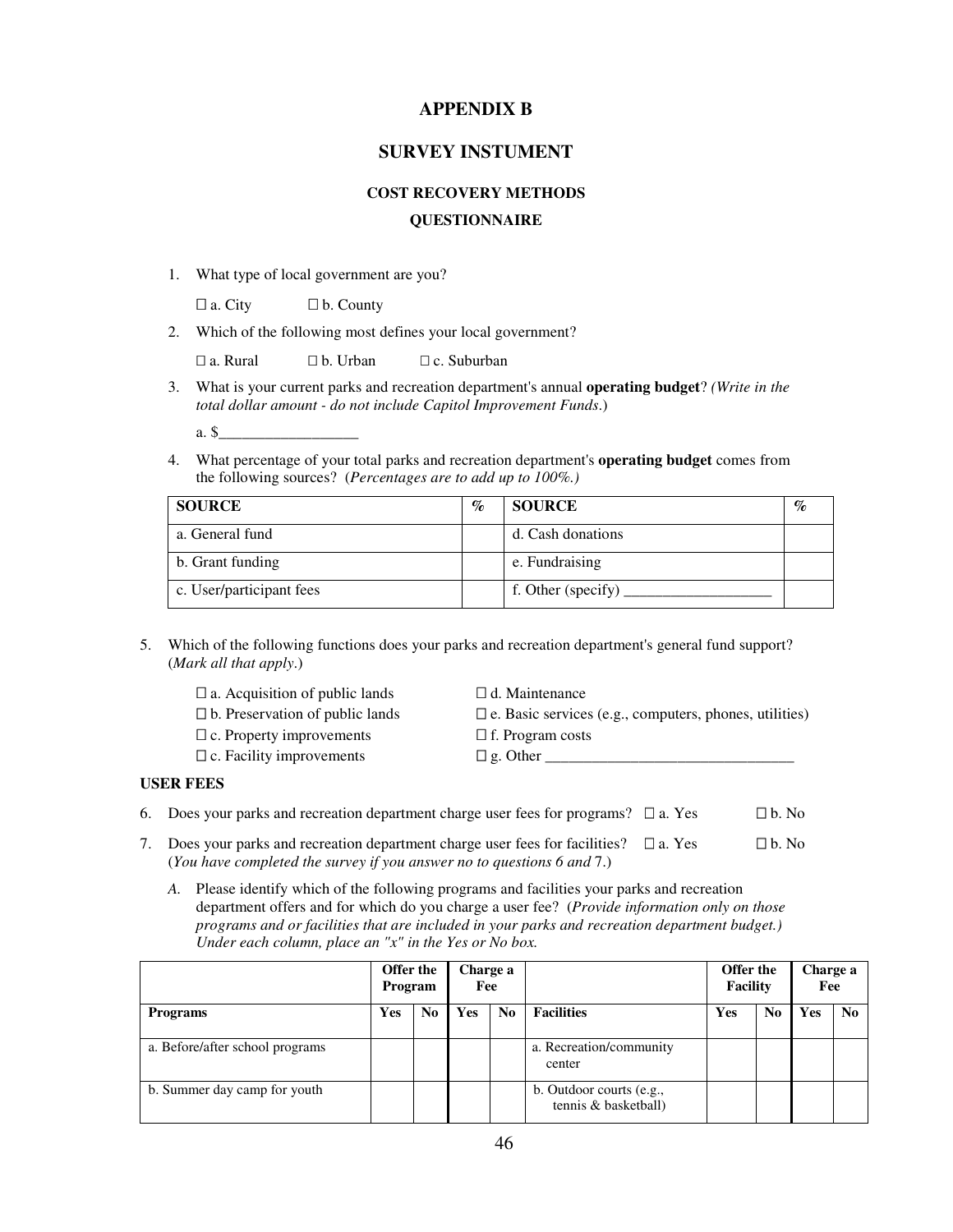|                                                 | Offer the<br>Program |                | Fee | Charge a       |                                 | Offer the<br><b>Facility</b> |                | Charge a<br>Fee |                |
|-------------------------------------------------|----------------------|----------------|-----|----------------|---------------------------------|------------------------------|----------------|-----------------|----------------|
| <b>Programs</b>                                 | <b>Yes</b>           | N <sub>0</sub> | Yes | N <sub>0</sub> | <b>Facilities</b>               | <b>Yes</b>                   | N <sub>0</sub> | <b>Yes</b>      | N <sub>0</sub> |
| c. Dance classes (e.g., ballet)                 |                      |                |     |                | c. Aquatic center               |                              |                |                 |                |
| d. Fitness classes (e.g., aerobics)             |                      |                |     |                | d. Beach or lake                |                              |                |                 |                |
| e. Music classes (e.g., piano)                  |                      |                |     |                | e. Skateboard park              |                              |                |                 |                |
| f. Sports lessons (e.g., tennis.)               |                      |                |     |                | f. Sports fields (e.g., soccer) |                              |                |                 |                |
| g. Martial arts classes (e.g., judo.)           |                      |                |     |                | g. Museum                       |                              |                |                 |                |
| h. Organized team sports (e.g.,<br>basketball)  |                      |                |     |                | h. Picnic area with shelters    |                              |                |                 |                |
| i. Field trips & excursions                     |                      |                |     |                | i. Gymnasiums                   |                              |                |                 |                |
| j. Performing arts (e.g., concerts.)            |                      |                |     |                | j. Rock climbing wall           |                              |                |                 |                |
| k. Festivals                                    |                      |                |     |                | k. Golf course                  |                              |                |                 |                |
| 1. Tutorial                                     |                      |                |     |                | 1. Hiking/biking trails         |                              |                |                 |                |
| m. Environmental education &<br>nature programs |                      |                |     |                | m. Fitness & weight room        |                              |                |                 |                |
| n. Social services                              |                      |                |     |                | n. Playground                   |                              |                |                 |                |
| o. Other                                        |                      |                |     |                | o. Other                        |                              |                |                 |                |

8. Please identify which five types of programs generate the most revenue for your department. Place the letter that corresponds to the program listed in the table found above. (*For example, if organized sports is one of your top revenue generators, enter the letter "h" in one of the spaces below).* 

Top five revenue generators for programs:

9. Please identify which five types of facilities generate the most revenue for the department. Place the letter that corresponds to the facility listed in the table found above. (*For example, if golf courses are one of your top revenue generators, enter the letter "k" in one of the spaces below).*

Top five revenue generators for facilities:  $\frac{1}{\sqrt{1-\frac{1}{2}} \pm 1}$   $\frac{1}{\sqrt{1-\frac{1}{2}} \pm 1}$ 

10. What is the total amount collected annually from fees and charges for your parks and recreation department's services? (*Include fees related to both programs and facilities*.)

a. **\$\_\_\_\_\_\_\_\_\_\_\_\_\_\_\_\_\_\_\_**

11. Does your parks and recreation department provide services to certain categories of participants for **free**? (*Mark yes or no in each row.)*

| Category                                     | <b>Always Sometimes Never</b> | Category                        | <b>Always Sometimes Never</b> |  |
|----------------------------------------------|-------------------------------|---------------------------------|-------------------------------|--|
| a. Preschool $(0 \text{ to } 5)$             |                               | e. Seniors $(56 \text{ yrs} +)$ |                               |  |
|                                              |                               |                                 |                               |  |
| b. Youth $(6 \text{ to } 12 \text{ yrs.})$   |                               | f. Low income                   |                               |  |
| c. Teens $(13 \text{ to } 18 \text{ yrs.})$  |                               | g. Individuals w/ disabilities  |                               |  |
| d. Adults $(19 \text{ yrs}, \text{ to } 55)$ |                               | h. Other                        |                               |  |

12. Are non-residents allowed to use your department's programs?

a. Yes b. No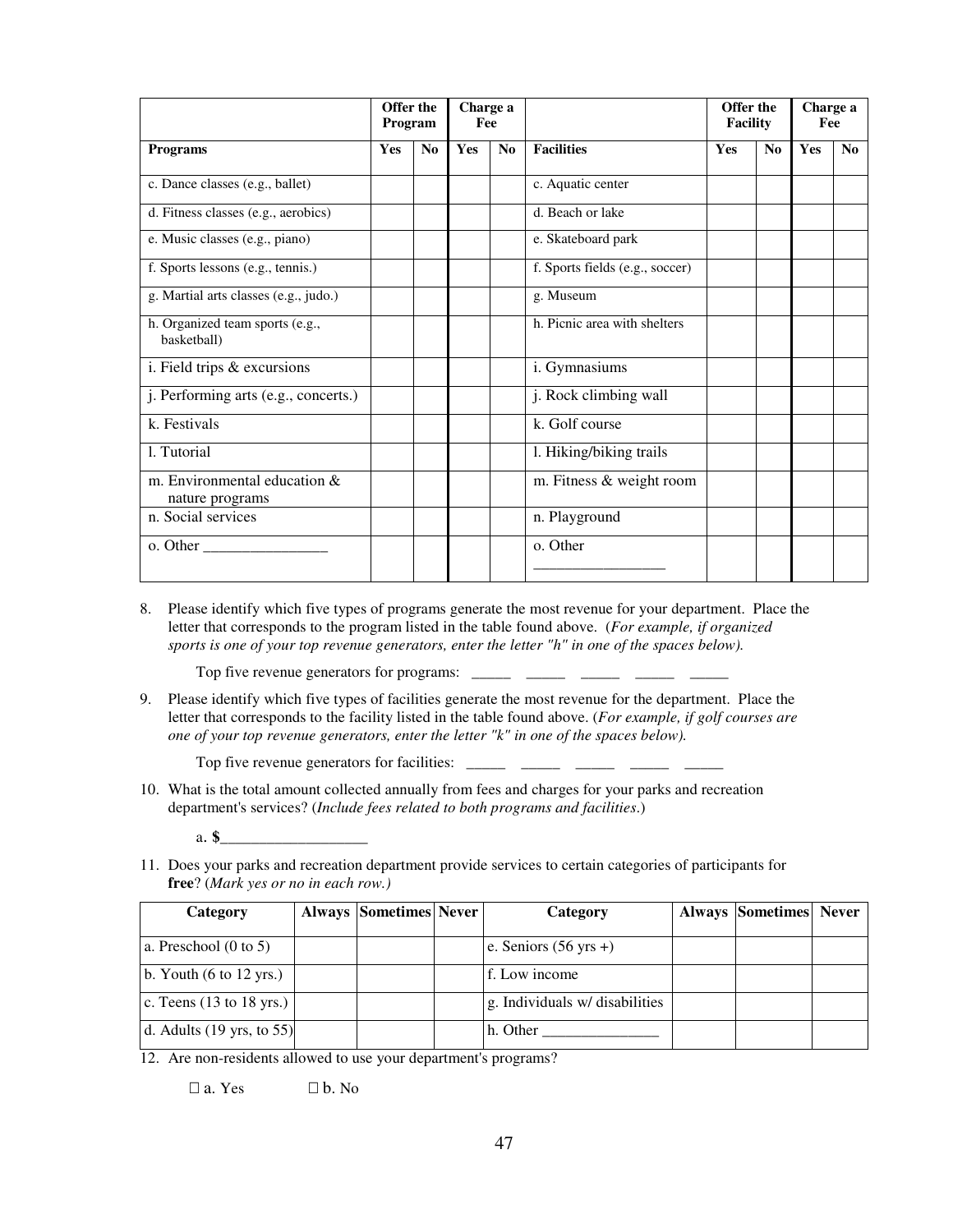A. If non-residents are allowed to use your department's programs, do they pay a different fee than residents for programs? (*Mark one*.)

a. Yes - Higher for All b. Yes - Higher for Some c. Other (List) \_\_\_\_\_\_\_\_\_\_\_\_\_\_\_

13. What method is used to establish or modify your fees and charges for parks and recreation services? (Mark all that apply.)

| a. Audit recommendation      | e. Cost Recovery Requirements |
|------------------------------|-------------------------------|
| b. Bench-marking             | f. Needs Assessment           |
| c. Citizens input            | g. Tradition                  |
| d. Consultant recommendation | h. Other (List)               |

#### **ACCOUNTING**

14. Does your agency have a computerized activity based accounting system that tracks revenue and expenditures by services delivered?

a. Yes b. No

#### **COST RECOVERY**

*(Cost recovery is the amount of funds collected, through alternative resources other than tax subsidy, to support the cost of providing parks and recreation programs.)*

15. Does your department have responsibility to recover some or all costs for providing recreation programs?

a. Yes b. No

16. Does your department set cost recovery goals?

a. Yes b. No

17. Does your department have a formal written cost recovery plan?

#### a. Yes **(If yes, skip to question 18)** b. No **(Complete question A below)**

A. What are the most important factors influencing your Department's preference not to implement a written cost recovery plan? *(Mark no more than three*.)

| a. Not required                               | <i>i</i> . Not cost effective                   |
|-----------------------------------------------|-------------------------------------------------|
| b. No fiscal stress                           | j. In progress - less than 1 year to completion |
| c. Staff shortage                             | k. In progress - more than 1 year to completion |
| d. Department is too small                    | 1. Not familiar with this term                  |
| e. No expertise                               | m. Need funding for a consultant                |
| f. Lack of ability to track costs per program |                                                 |

- g. Informal cost recovery plan methods currently practiced
- h. Other (List) \_

#### **THANK YOU FOR COMPLETING THIS QUESTIONNAIRE**

#### **ALL OF YOUR RESPONSES WILL BE REPORTED IN A CONFIDENTIAL MANNER PLEASE RETURN THE QUESTIONNAIRE IN THE ENCLOSED ENVELOPE**

18. Which of the following listed items most defines how your department's cost recovery plan categorizes where cost recovery is to occur. (*Mark the one that is most applicable*.)

| a. Programs   | c. Customer | e. Service      |
|---------------|-------------|-----------------|
| b. Department | d. Facility | f. Other (List) |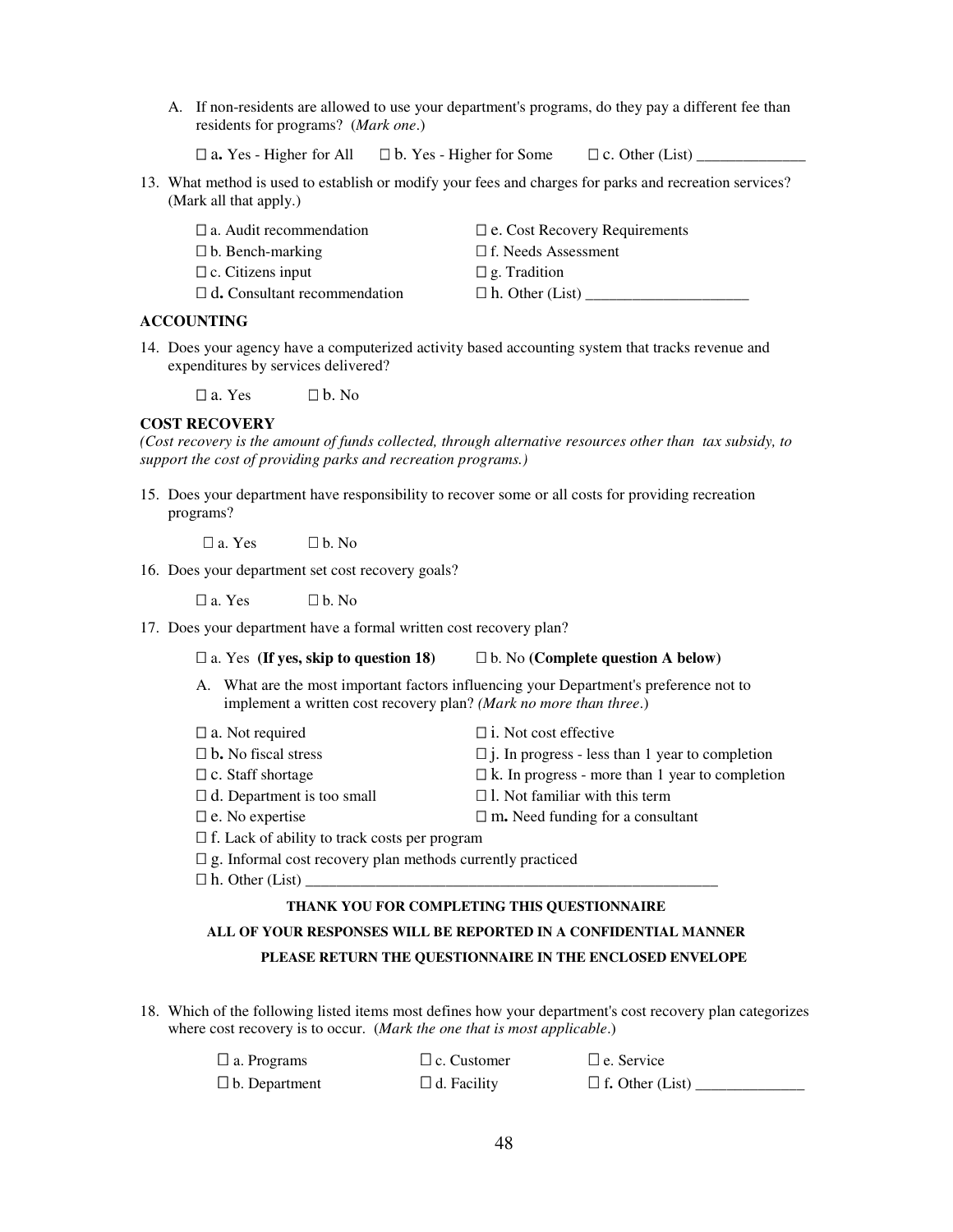19. Does your department's cost recovery plan require that you recover costs for any of the categories listed below? (*Under each column, place an "x" in the Yes or No box.)*

| Category                  | Yes | N <sub>0</sub> | Category                  | Yes | No |
|---------------------------|-----|----------------|---------------------------|-----|----|
| a. Adaptive               |     |                | g. Special Interest Group |     |    |
| b. Adults                 |     |                | b. Sports programs        |     |    |
| c. Aquatics               |     |                | c. Teen programs          |     |    |
| d. Cultural Arts Programs |     |                | j. Youth Programs         |     |    |
| e. Facilities             |     |                | k. Other                  |     |    |
| f. Senior programs        |     |                | l. Other                  |     |    |

20. Does your department's cost recovery plan establish cost recovery requirements in either one of the categories listed below? (*Mark the one that is most prevalent in your cost recovery plan.)*

|                   | b. By dollar amounts | c. Other |  |
|-------------------|----------------------|----------|--|
| a. By percentages |                      |          |  |

21. Does your department recover direct or indirect costs for services? (*Mark all that apply*.)

a. All direct b. Some direct c. All indirect d. Some indirect

22. Does your department use any of the terms listed below in your written cost recovery plan? (*Mark all that apply*)

| a. Merit | b. Private | c. Public |
|----------|------------|-----------|
|          |            |           |

23. Who has input into your cost recovery plan development? (*Mark all that apply*.)

| a. Elective officials input      | d. Citizen Board input |
|----------------------------------|------------------------|
| <b>b.</b> Manager's office input | e. Consultant input    |
| c. Department staff input        | f. Other (List)        |

24. Who has the final authority in approving your department's cost recovery plan? (*Mark only one*.)

 a. Elected officials c. Manager' s Office b. Department Head d. Citizen Board Other List)

25. How old is your cost recovery plan? (*Round to the nearest year*.)

a. \_\_\_\_\_\_yr.(s)

25. What is the review cycle for your department's cost recovery plan? (*Mark all that apply.)*

| a. Every year | c. Every two years |
|---------------|--------------------|
| b. As needed  | . Other            |

26. What caused your department to write a cost recovery plan? (*Mark all that apply.)*

| a. Professional trend          | f. Manager's office initiative      |
|--------------------------------|-------------------------------------|
| b. Citizen board initiative    | g. Department initiative            |
| c. Fiscal stress               | h. Agency Accreditation requirement |
| d. Needs Assessment Results    | i. Other (List)                     |
| e. Elected official initiative |                                     |

27. Have your cost recovery practices resulted in your department in being more cost efficient when establishing fees and charges for your services?

a. Not at All **b.** Somewhat **c. Very Much** 

#### **THANK YOU FOR COMPLETING THIS QUESTIONNAIRE**

#### **ALL OF YOUR RESPONSES WILL BE REPORTED IN A CONFIDENTIAL MANNER**

#### **PLEASE RETURN THE QUESTIONNAIRE IN THE ENCLOSED ENVELOPE**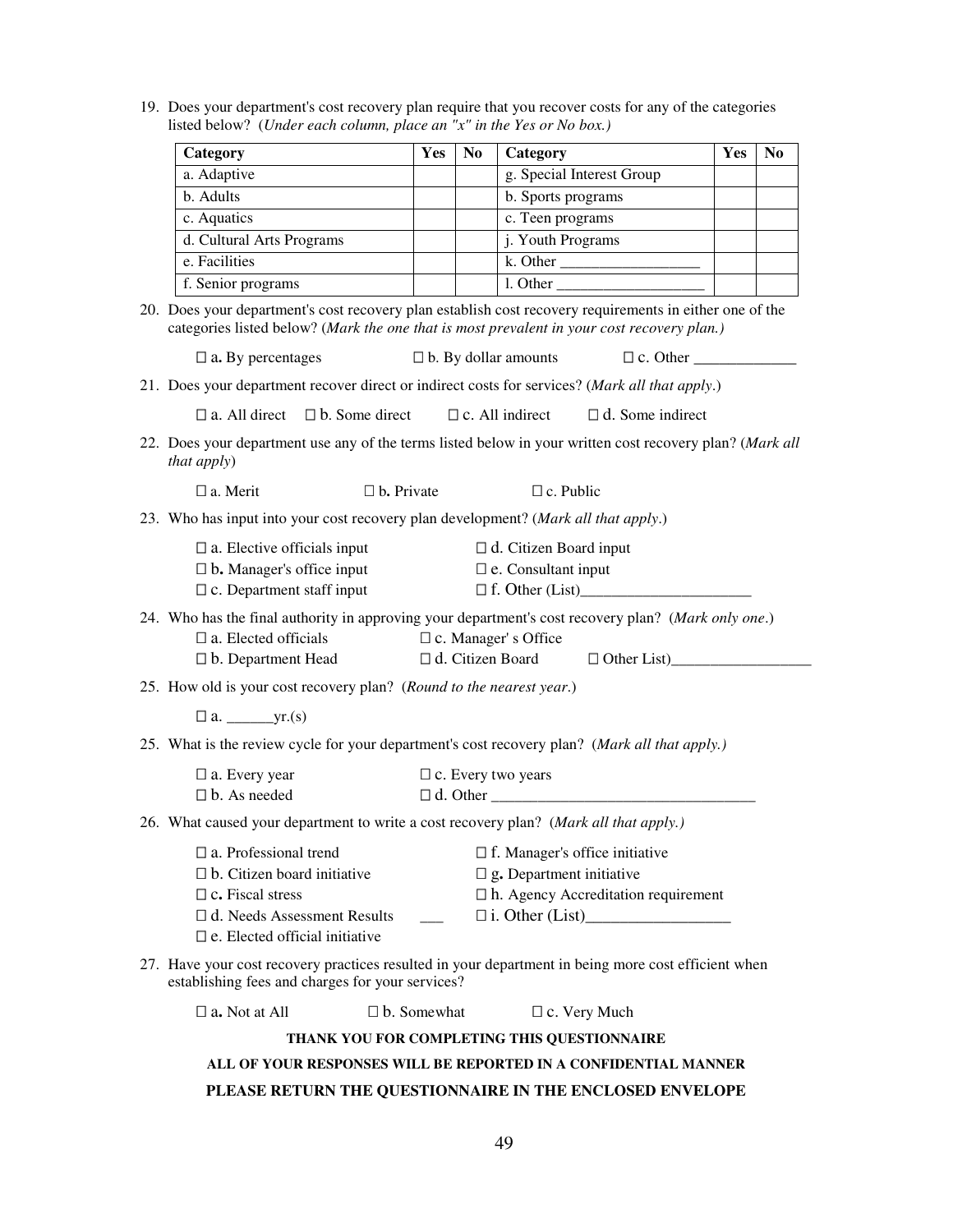#### **APPENDIX C**

#### REMINDER POSTCARD

Billie M. Bastian <<Address>> <<City>>, <<State>> <<Zip code>>

> <<First Name>> <<Last Name>> <<Organization>> <<Address>> <<City>>, <<State>> <<Zip code>>

#### **Greetings**

<<First Name>> <<Last Name>>

Several weeks ago I sent you a survey seeking information regarding your department's cost recovery philosophy and practices. If you have already completed the survey and returned it to me, then please accept my sincere appreciation. If not, please complete

the survey today and return it in the next few days. Your survey responses are extremely important to the success of my research paper.

If by some chance you did not receive the questionnaire, or it got misplaced, please call me at (702) 229-6728 and I will forward another one to you in the mail today.

My sincere thanks,

Billie M. Bastian

UNLV Graduate Student

Deputy Director, City of Las Vegas, Department of Leisure Services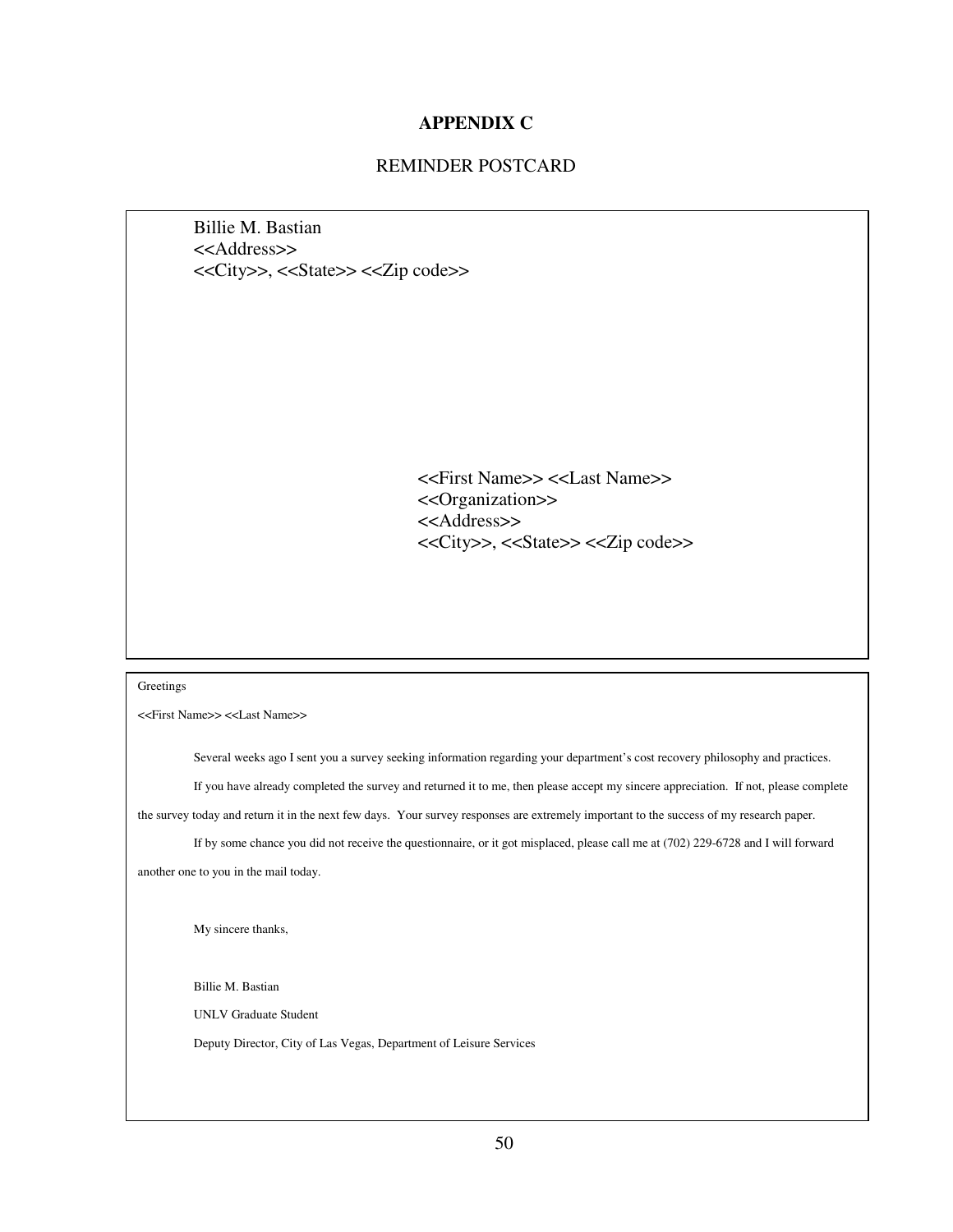#### **BIBLIOGRAPHY**

Crompton, John L., Financing and Acquiring Park and Recreation Resources, 1999, Illinois: Human Kinetics.

DeGraaf, Donald G. & Jordan, J. Debra & DeGraaf, Kathy H., Programming for Parks, Recreation, and Leisure Studies: A Servant

Leadership Approach, 1999, Pennsylvania: Venture Publishing Inc.

- Draves, William A., How to Measure and Improve the Financial success of Recreation Programs, 1996, Kansas: Learning Resources Network.
- Driver, B.L. & Brown, Perry J., & Peterson, George L., Benefits of Leisure, 1991, Pennsylvania: Venture Publishing Inc.
- Fisher, Ronald C., State and Local Public Finances, (2<sup>nd</sup> Edition), 1996, United States: Irwin Book Team.
- Jackson, Edgar L. & Burton, Thomas L., Leisure Studies: Prospects for the Twenty-First Century, 1999, Pennsylvania: Venture Publishing, Inc.
- Kraus, Richard G. & Curtis, Joseph E., Creative Management,  $(5<sup>th</sup> Edition)$ , 1990, St. Louis: Times, Mirror/Mosby College Publishing.
- Lee, Robert D. Jr. & Johnson, Ronald W., Public Budgeting Systems,  $(6^{th}$ Edition), 1998, Maryland: An Aspen Publication.
- Loomis, John B., & Walsh, Richard G., Recreation Economic Decisions: Comparing Benefits and Costs, (2<sup>nd</sup> edition), 1997, Pennsylvania: Venture Publishing Inc.